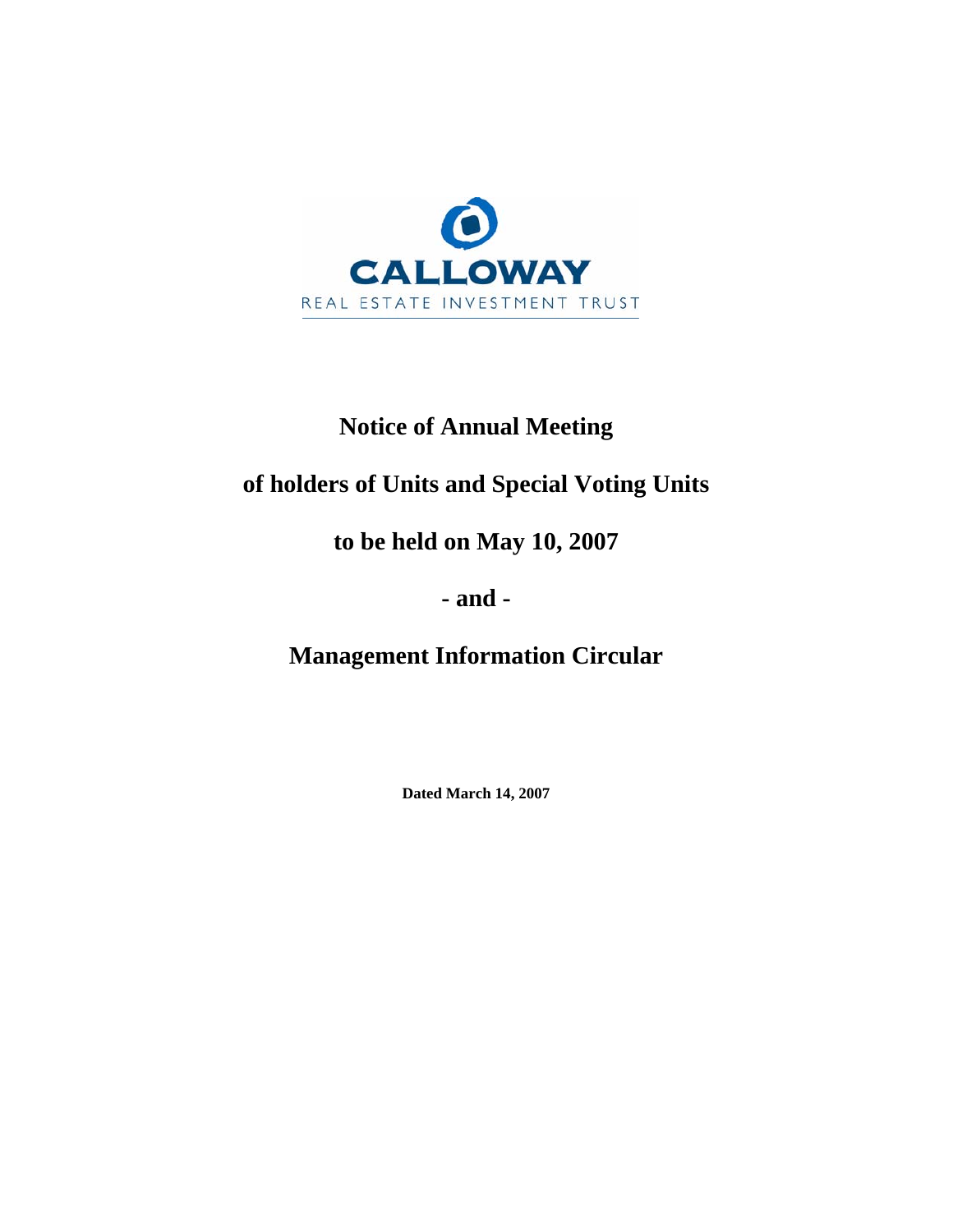# **TABLE OF CONTENTS**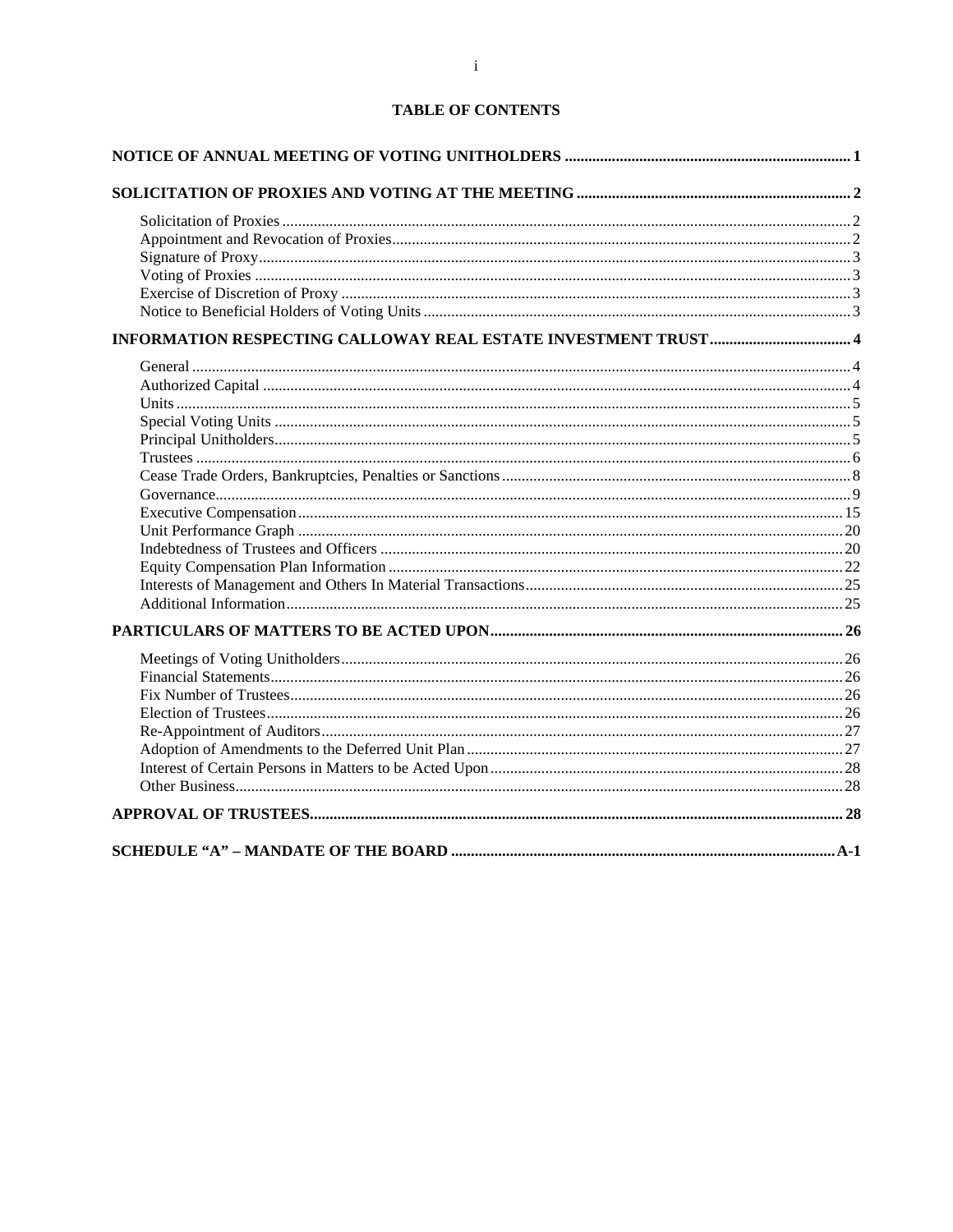## **CALLOWAY REAL ESTATE INVESTMENT TRUST NOTICE OF ANNUAL MEETING OF VOTING UNITHOLDERS to be held on May 10, 2007**

**NOTICE IS HEREBY GIVEN** that an annual meeting (the "Meeting") of the holders of Units ("Units") and special voting Units ("Special Voting Units") of Calloway Real Estate Investment Trust ("Calloway" or the "Trust") will be held at the Toronto Board of Trade located at 1 First Canadian Place, 77 Adelaide Street West, Toronto, Ontario, on May 10, 2007 at 2:00 p.m. (Toronto time) for the following purposes:

- 1. To receive and consider the consolidated financial statements of the Trust for the year ended December 31, 2006 and the auditor's report thereon;
- 2. To fix the aggregate number of trustees to be elected or appointed at the Meeting at not more than 9;
- 3. To elect the persons named as proposed trustees in the Management Information Circular accompanying this notice as trustees of the Trust for the ensuing year;
- 4. To re-appoint PricewaterhouseCoopers LLP, Chartered Accountants as auditors of the Trust for the ensuing year and to authorize the trustees of the Trust to fix the remuneration of such auditors;
- 5. To approve certain amendments to the Deferred Unit Plan of the Trust, all as more particularly set forth in the Management Information Circular accompanying this notice; and
- 6. To transact such other business as may properly come before the Meeting or any adjournment thereof.

The holders of Units ("Unitholders") and the holders of Special Voting Units ("Special Voting Unitholders") are collectively referred to herein as the "Voting Unitholders". The Units and Special Voting Units are collectively referred to herein as the "Voting Units".

The specific details of the matters proposed to be put before the Meeting are set forth in the accompanying Management Information Circular. The record date for determination of Voting Unitholders entitled to receive notice of and to vote at the Meeting is April 5, 2007 (the "Record Date"). Only Voting Unitholders whose names have been entered in the register of Voting Unitholders at the close of business on the Record Date and holders of Voting Units issued by Calloway after such date and prior to the Meeting will be entitled to receive notice of and to vote at the Meeting; provided that, to the extent a Voting Unitholder transfers the ownership of any Voting Units after the Record Date and the transferee of those Voting Units establishes that such transferee owns the Voting Units and demands, not later than 10 days before the Meeting, to be included in the list of Voting Unitholders eligible to vote at the Meeting, such transferee will be entitled to vote those Voting Units at the Meeting.

**A Voting Unitholder may attend the Meeting in person or may be represented by proxy. Voting Unitholders who are unable to attend the Meeting or any adjournment thereof in person are requested to date, sign and return the accompanying form of proxy for use at the Meeting or any adjournment thereof. To be effective:** 

- **(a) a proxy submitted by a holder of Units must be received by the Chief Financial Officer of Calloway, c/o**  Computershare Trust Company of Canada, 100 University Avenue, 9<sup>th</sup> Floor, Toronto, Ontario M5J 2Y1; and
- **(b) a proxy submitted by a holder of Special Voting Units must be received by the Chief Financial Officer of Calloway at the head office of Calloway located at 700 Applewood Crescent, Suite 200, Vaughan, Ontario L4K 5X3;**

**in each case at least 48 hours (excluding Saturdays, Sundays and holidays) prior to the time set for the Meeting or any adjournment thereof.** 

**DATED** at the City of Vaughan, in the Province of Ontario, this 14<sup>th</sup> day of March, 2007.

#### **BY ORDER OF THE BOARD OF TRUSTEES OF CALLOWAY REAL ESTATE INVESTMENT TRUST**

*(signed) Simon Nyilassy* 

 $\overline{a}$ Simon Nyilassy President, Chief Executive Officer and a Trustee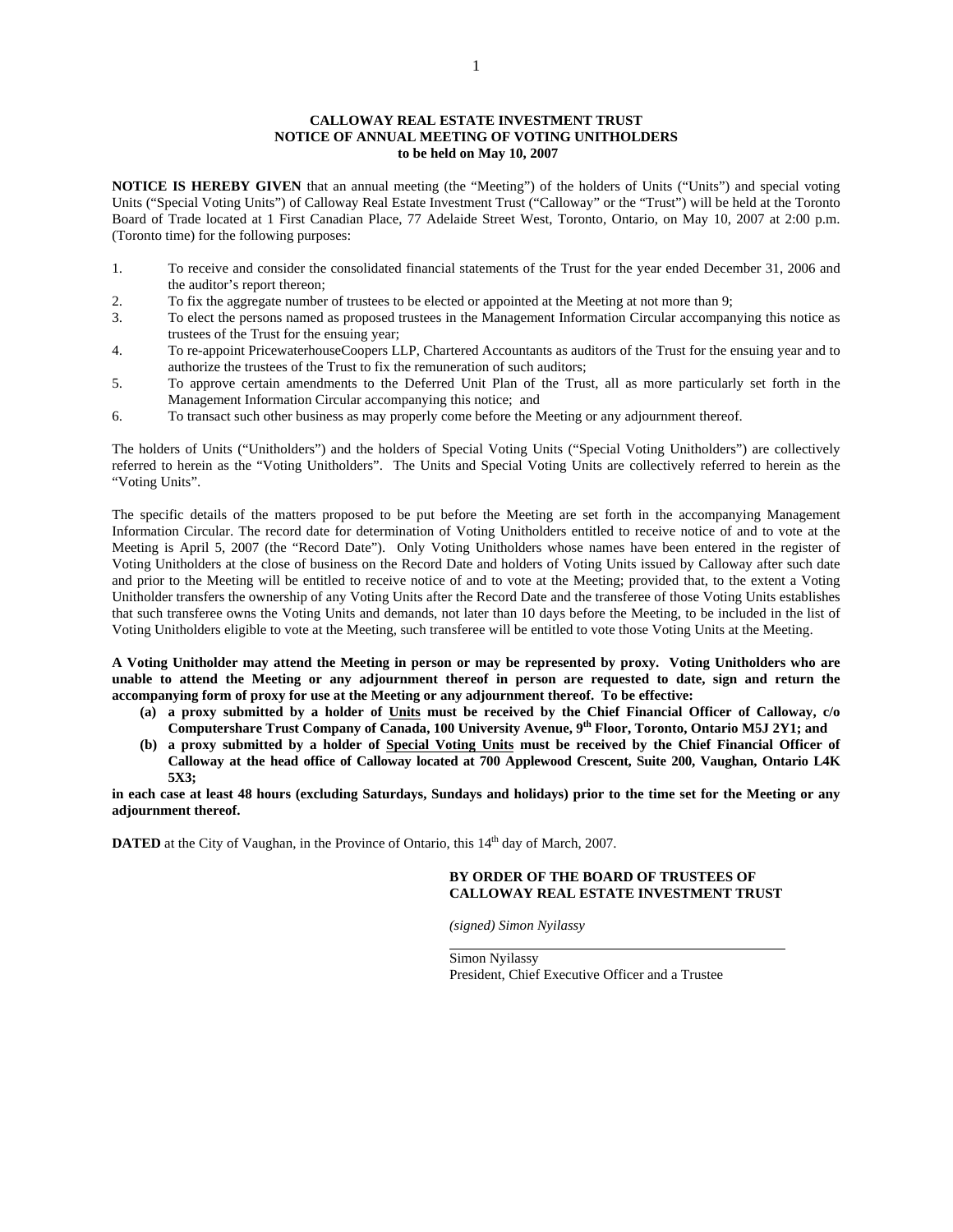# **CALLOWAY REAL ESTATE INVESTMENT TRUST MANAGEMENT INFORMATION CIRCULAR For the Annual Meeting of Voting Unitholders to be held on May 10, 2007**

## **SOLICITATION OF PROXIES AND VOTING AT THE MEETING**

#### **Solicitation of Proxies**

**This Management Information Circular is furnished in connection with the solicitation of proxies by the management of Calloway Real Estate Investment Trust ("Calloway" or the "Trust") to be used at the annual meeting (the "Meeting") of the holders of Units ("Units") and special voting Units ("Special Voting Units") of Calloway to be held at the Toronto Board of Traded, located at 1 First Canadian Place, 77 Adelaide Street**  West ,Toronto, Ontario, on May 10, 2007 at 2:00 p.m. (Toronto time), and at any adjournment thereof, for **the purposes set forth in the enclosed Notice of Annual Meeting.** Solicitations of proxies will be primarily by mail, but may also be by newspaper publication, in person or by telephone, telecopy or oral communication by directors, officers, employees or agents of Calloway who may be specifically remunerated for such solicitations. All costs of the solicitation will be borne by Calloway. The information contained herein is given as of March 14, 2007 except where otherwise indicated.

The holders of Units ("Unitholders") and the holders of Special Voting Units ("Special Voting Unitholders") are collectively referred to herein as the "Voting Unitholders". The Units and Special Voting Units are collectively referred to herein as the "Voting Units".

#### **Appointment and Revocation of Proxies**

The persons named in the accompanying form of proxy are trustees or officers of Calloway. **A Voting Unitholder desiring to appoint a person (who need not be a Voting Unitholder) to represent such Voting Unitholder at the Meeting other than the persons designated in the accompanying form of proxy may do so either by inserting such person's name in the blank space provided in the form of proxy or by completing another form of proxy and, in either case, sending or delivering the completed proxy to the Chief Financial Officer of Calloway. To be effective:** 

- **(a) a proxy submitted by a holder of Units must be received by the Chief Financial Officer of Calloway, c/o Computershare Trust Company of Canada, 100 University Avenue, 9th Floor, Toronto, Ontario M5J 2Y1; and**
- **(b) a proxy submitted by a holder of Special Voting Units must be received by the Chief Financial Officer of Calloway at the head office of Calloway located at 700 Applewood Crescent, Suite 200, Vaughan, Ontario L4K 5X3;**

**in each case at least 48 hours (excluding Saturdays, Sundays and holidays) prior to the time set for the Meeting or any adjournment thereof.** Failure to so deposit a form of proxy shall result in its invalidation.

**A Voting Unitholder who has given a form of proxy may revoke it as to any matter on which a vote has not already been held pursuant to its authority by an instrument in writing executed by such Voting Unitholder or by his attorney duly authorized in writing or, if the Voting Unitholder is a corporation, by an officer or attorney thereof duly authorized, and deposited either at the above mentioned office of Computershare Trust Company of Canada on or before the last business day preceding the day of the Meeting or any adjournment thereof, or with the chairman of the Meeting on the day of the Meeting or any adjournment thereof. Notwithstanding the foregoing, if a registered Voting Unitholder attends personally at the Meeting, such Voting Unitholder may revoke the proxy and vote in person.** 

The Board of Trustees of Calloway has fixed the record date ("Record Date") for the Meeting as at the close of business on April 5, 2007. Voting Unitholders of Calloway of record as at the Record Date are entitled to receive notice of, to attend and to vote at the Meeting, except to the extent such Unitholder transfers any of such Unitholder's Voting Units after the Record Date and the transferee of those Voting Units establishes that such transferee owns the Voting Units and demands, not later than 10 days before the Meeting, that the transferee's name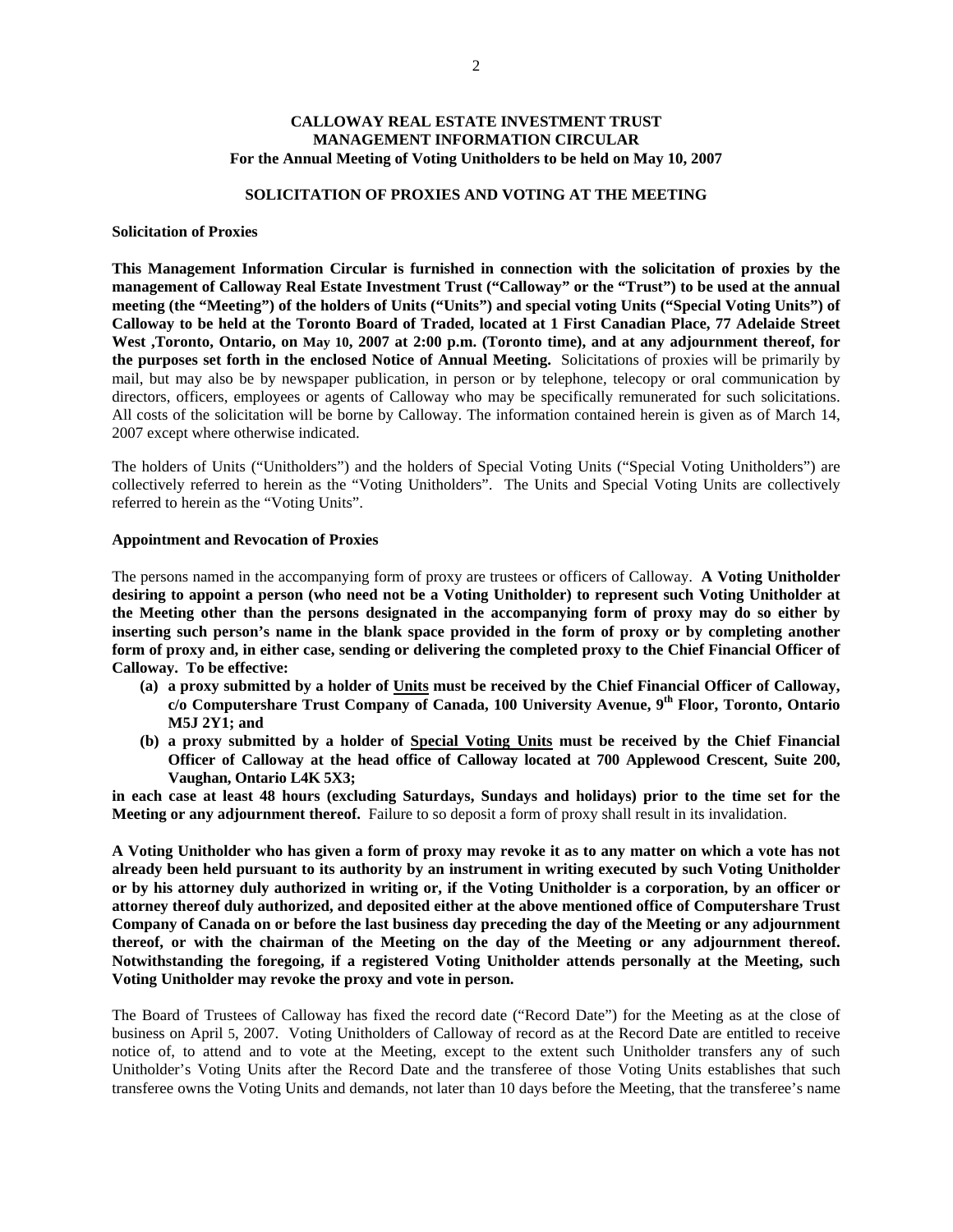be included in the list of Voting Unitholders entitled to vote, in which case such transferee shall be entitled to vote such Voting Units at the applicable Meeting.

## **Signature of Proxy**

The form of proxy must be executed by the Voting Unitholder or his attorney authorized in writing or, if the Voting Unitholder is a corporation, the form of proxy should be signed in its corporate name under its corporate seal by an authorized officer whose title should be indicated. A proxy signed by a person acting as attorney or in some other representative capacity should reflect such person's capacity following his signature and should be accompanied by the appropriate instrument evidencing qualification and authority to act (unless such instrument has been previously filed with Calloway).

## **Voting of Proxies**

The persons named in the accompanying form of proxy will vote the Voting Units in respect of which they are appointed in accordance with the direction of the Voting Unitholder appointing them. **In the absence of such direction, such Voting Units will be voted in favour of the following resolutions:** 

- **1. Fixing the aggregate number of trustees to be elected or appointed at the Meeting at not more than 9;**
- **2. Electing the persons named as proposed trustees in this Management Information Circular as trustees of the Trust for the ensuing year;**
- **3. Re-appointing PricewaterhouseCoopers LLP, Chartered Accountants as auditors of the Trust for the ensuing year and to authorize the trustees of the Trust to fix the remuneration of such auditors; and**
- **4. Approving certain amendments to the Deferred Unit Plan of the Trust, all as more particularly set forth in this Management Information Circular.**

## **Exercise of Discretion of Proxy**

**The accompanying form of proxy confers discretionary authority upon the persons named therein with respect to amendments or variations to matters identified in the accompanying Notice of Annual Meeting and this Management Information Circular and with respect to other matters that may properly come before the Meeting.** At the date of this Management Information Circular, management of Calloway ("Management") knows of no amendments, variations or other matters to come before the Meeting other than the matters referred to in the Notice of Annual Meeting.

## **Notice to Beneficial Holders of Voting Units**

The information set forth in this section is of significant importance to many Voting Unitholders, as a substantial number of Voting Unitholders do not hold Voting Units in their own name. Voting Unitholders who do not hold their Voting Units in their own name (referred to herein as "Beneficial Voting Unitholders") should note that only proxies deposited by Voting Unitholders whose names appear on the records of Calloway as the registered holders of Voting Units can be recognized and acted upon at the Meeting. If Voting Units are listed in an account statement provided to a Voting Unitholder by a broker or other intermediary, then in almost all cases, those Voting Units will not be registered in the Voting Unitholder's name on the records of Calloway. Such Voting Units will more likely be registered under the name of the Voting Unitholder's broker or other intermediary or an agent of that broker or other intermediary. In Canada, the vast majority of such securities are registered under the name of CDS  $\&$  Co. (the registration name for CDS Clearing and Depository Services Inc., which acts as nominee for many Canadian brokerage firms and other intermediaries). Voting Units held by brokers or other intermediaries or their agents can only be voted (for or against resolutions) upon the instructions of the Beneficial Voting Unitholder. Without specific instructions, brokers and other intermediaries are prohibited from voting the Voting Units for their clients. The Fund does not know for whose benefit the Units registered in the name of CDS & Co. are held.

Applicable regulatory policy requires brokers and other intermediaries to seek voting instructions from Beneficial Voting Unitholders in advance of meetings of Voting Unitholders. Every broker or other intermediary has its own mailing procedures and provides its own return instructions, which should be carefully followed by Beneficial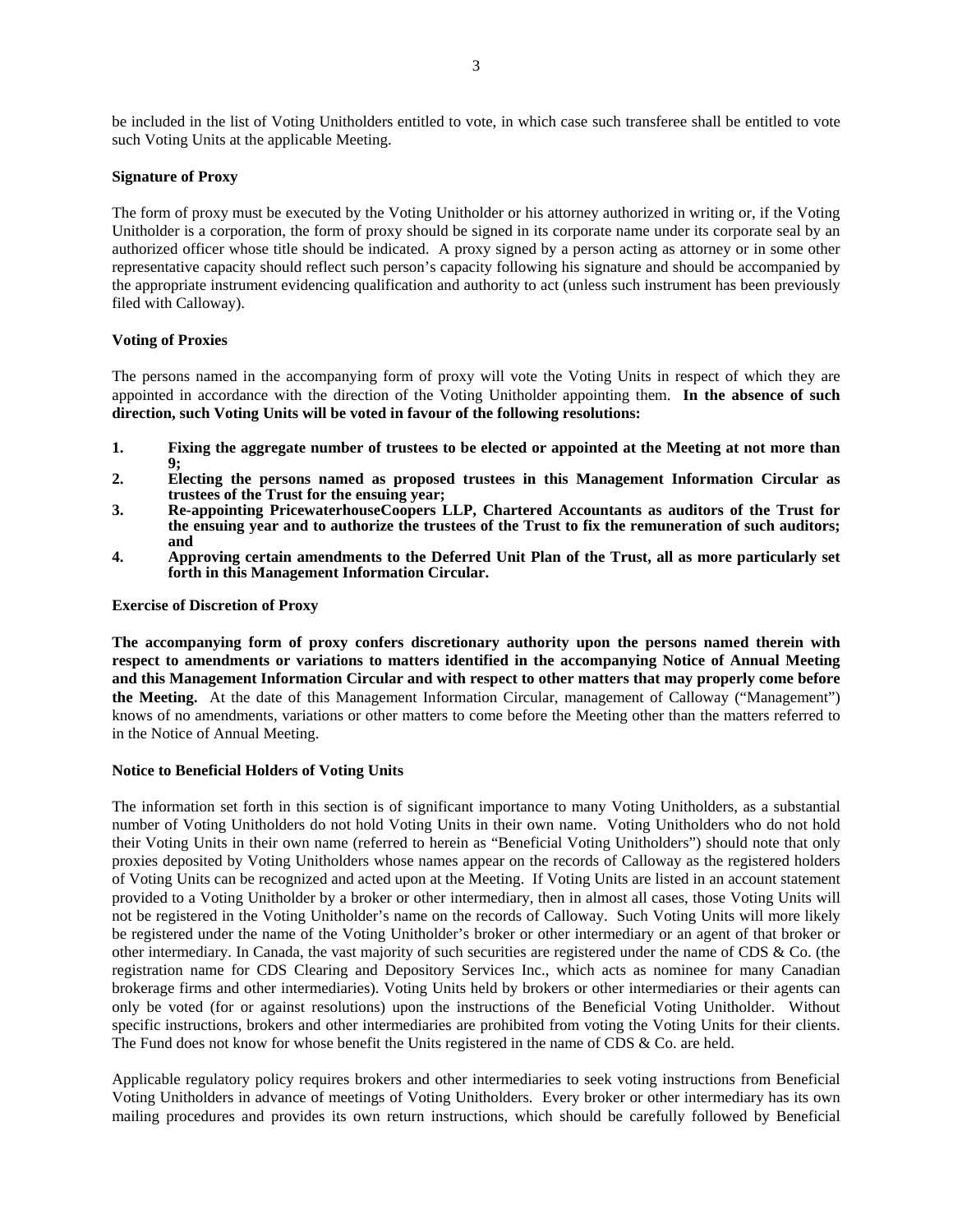Voting Unitholders in order to ensure that their Voting Units are voted at the Meeting. Often, the form of proxy supplied to a Beneficial Voting Unitholder by its broker or other intermediary is identical to the form of proxy provided to registered Voting Unitholders; however, its purpose is limited to instructing the registered Voting Unitholders how to vote on behalf of the Beneficial Voting Unitholder. The majority of brokers now delegate responsibility for obtaining instructions from clients to ADP Investor Communications ("ADP"). ADP typically mails a scannable Voting Instruction Form in lieu of the form of proxy. The Beneficial Unitholder is requested to complete and return the Voting Instruction Form by mail or facsimile. Alternatively, the Beneficial Unitholder can follow specific telephone or other voting procedures to vote the Units held by the Beneficial Unitholder. ADP then tabulates the results of all instructions received and provides appropriate instructions respecting the voting of Units to be represented at the Meeting. A Beneficial Unitholder receiving a form of proxy from their broker or other intermediary or a Voting Instruction Form from ADP cannot use that form of proxy or Voting Instruction Form to vote Units directly at the Meeting as the form of proxy or Voting Instruction Form must be returned as directed by ADP, as applicable, or the alternate voting procedures specified by the broker or other intermediary or ADP, as applicable, must be completed, well in advance of the Meeting in order to have the Units voted.

Although a Beneficial Voting Unitholder may not be recognized directly at the Meeting for the purposes of voting the Voting Units registered in the name of his or her broker or other intermediary, a Beneficial Voting Unitholder may attend at the Meeting as proxyholder for the registered Voting Unitholder and vote the Voting Units in that capacity. Beneficial Voting Unitholders who wish to attend at the Meeting and indirectly vote their Voting Units as proxyholder for the registered Voting Unitholder should enter their own names in the blank space on the instrument of proxy provided to them by their broker or other intermediary and return the same to their broker or other intermediary in accordance with the instructions provided by such broker or other intermediary, well in advance of the Meeting.

## **INFORMATION RESPECTING CALLOWAY REAL ESTATE INVESTMENT TRUST**

#### **General**

Calloway is an unincorporated "open-end" real estate investment trust constituted in accordance with the laws of the Province of Alberta pursuant to a declaration of trust dated December 4, 2001, as most recently amended and restated as of May 16, 2006 (the "Declaration of Trust"). Calloway was created to invest in income-producing rental properties located in Canada. The principal and head office of Calloway is located at 700 Applewood Crescent, Suite 200, Vaughan, Ontario L4K 5X3.

Calloway's objectives are to provide Unitholders with stable and growing tax deferred cash distributions through the acquisition, development and operation of a portfolio of well-located, well-leased, primarily large format unenclosed retail centres in Canada; and to enhance the value of Calloway's assets and unit value through effective management, leasing and re-development of its assets; and through effective control of long-term cost of capital and operating costs.

Calloway intends to invest primarily in large format, unenclosed retail rental properties with strong tenant covenants, stable yields, low vacancy levels and growth potential and to build a geographically diversified portfolio of such properties. Calloway believes it will be able to implement an investment strategy of acquiring additional properties with these characteristics to provide additional cash flow and further enhance the long-term portfolio value. To the extent that opportunities exist, and to the extent that management and the board of trustees of Calloway believe such opportunities are beneficial to Unitholders, Calloway will continue to acquire well-anchored large format, unenclosed retail centres.

#### **Authorized Capital**

The Declaration of Trust authorizes the issuance of an unlimited number of two classes of units: Units (See "Information Respecting Calloway Real Estate Investment Trust – Units") and Special Voting Units (See "Information Respecting Calloway Real Estate Investment Trust – Special Voting Units").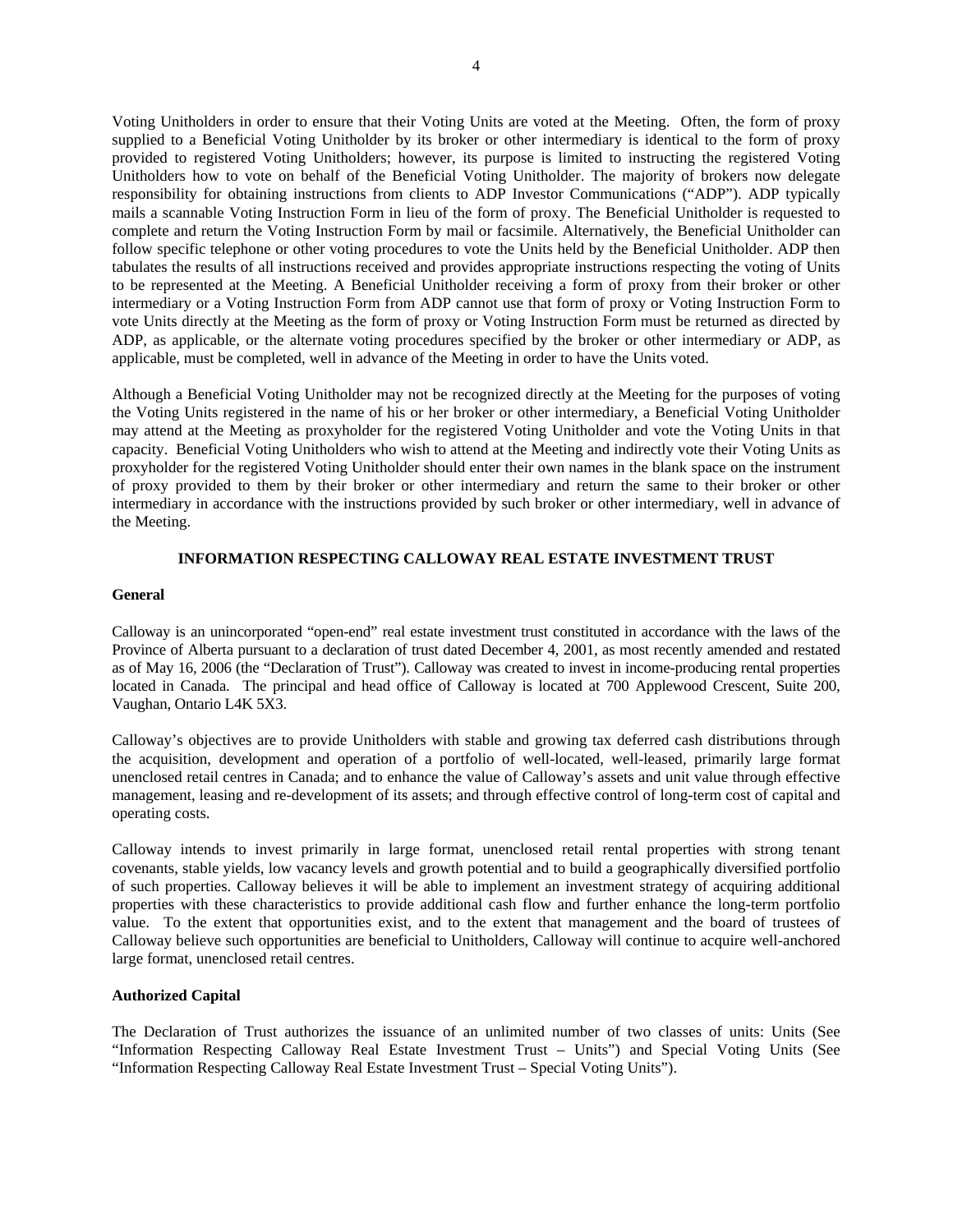As of March 14, 2007, the Trust had 75,489,446 Units and 15,019,079 Special Voting Units outstanding for a total of 90,508,525 outstanding Voting Units.

## **Units**

An unlimited number of Units may be created and issued pursuant to the Declaration of Trust. Each Unit represents an equal fractional undivided beneficial interest in any distributions from the Trust, and in any net assets of the Trust in the event of termination or winding-up of the Trust. All Units are of the same class with equal rights and privileges. Each Unit is transferable, entitles the holder thereof to participate equally in distributions, including the distributions of net income and net realized capital gains of the Trust and distributions on liquidation, is fully paid and non-assessable and entitles the holder thereof to one vote at all meetings of Unitholders for each Unit held.

# **Special Voting Units**

An unlimited number of Special Voting Units may be created and issued pursuant to the Declaration of Trust. Special Voting Units may be issued by the Trust from time to time which shall entitle the holder of an Exchangeable Security (as defined below) to such number of votes at meetings of Voting Unitholders as is equal to the number of Units into which such Exchangeable Security (other than an Exchangeable Security owned by the Trust or any subsidiary of the Trust) is then exchangeable or convertible for. For greater certainty, holders of Special Voting Units shall not be entitled, by virtue of their holding of Special Voting Units, to distributions of any nature whatsoever from the Trust nor shall they have any beneficial interest in any assets of the Trust on termination or winding up of the Trust. Special Voting Units are not separately transferable from the Exchangeable Security to which they relate and are automatically redeemed and cancelled upon the exercise or conversion of such Exchangeable Security.

"Exchangeable Security" means any security of any trust, limited partnership or corporation other than the Trust that is convertible or exchangeable directly for Units without the payment of additional consideration therefore.

Notwithstanding the foregoing, if in any given 365 day period in the five year period from July 1, 2005, the average weighted aggregate number of Special Voting Units plus Units held or controlled by Mitchell Goldhar, companies controlled by Mitchell Goldhar or affiliates of such companies (collectively referred to herein as "SmartCentres") is equal to or greater than 15,000,000, then so long as Mr. Mitchell Goldhar remains a Trustee and SmartCentres directly or indirectly beneficially owns or controls less than 25% of the voting rights attached to all voting securities of the Trust, the Trust shall issue such number of additional Special Voting Units (the "Additional Special Voting Units") which will entitle SmartCentres to cast 25% of the votes attached to all voting securities of Calloway at a meeting of the holders of Units and Special Voting Units. SmartCentres' entitlement under this clause shall extend for an additional five year period should SmartCentres sell in aggregate at least \$800,000,000 of freehold assets (including freehold interests in assets sold under development arrangements) to the Trust or its affiliates during the initial 5 year period, provided that number of Units and Special Voting Units held or controlled by SmartCentres shall be increased to the lesser of 20,000,000 or 20% of the aggregate issued and outstanding Units plus Special Voting Units and provided that Mr. Mitchell Goldhar remains a trustee of Calloway.

#### **Principal Voting Unitholders**

To the knowledge of Calloway, as at March 14, 2007, no person or company beneficially owned, directly or indirectly, or exercised control or direction over, voting securities of Calloway carrying more than 10% of the voting rights attached to any class of voting securities of Calloway except as set out below: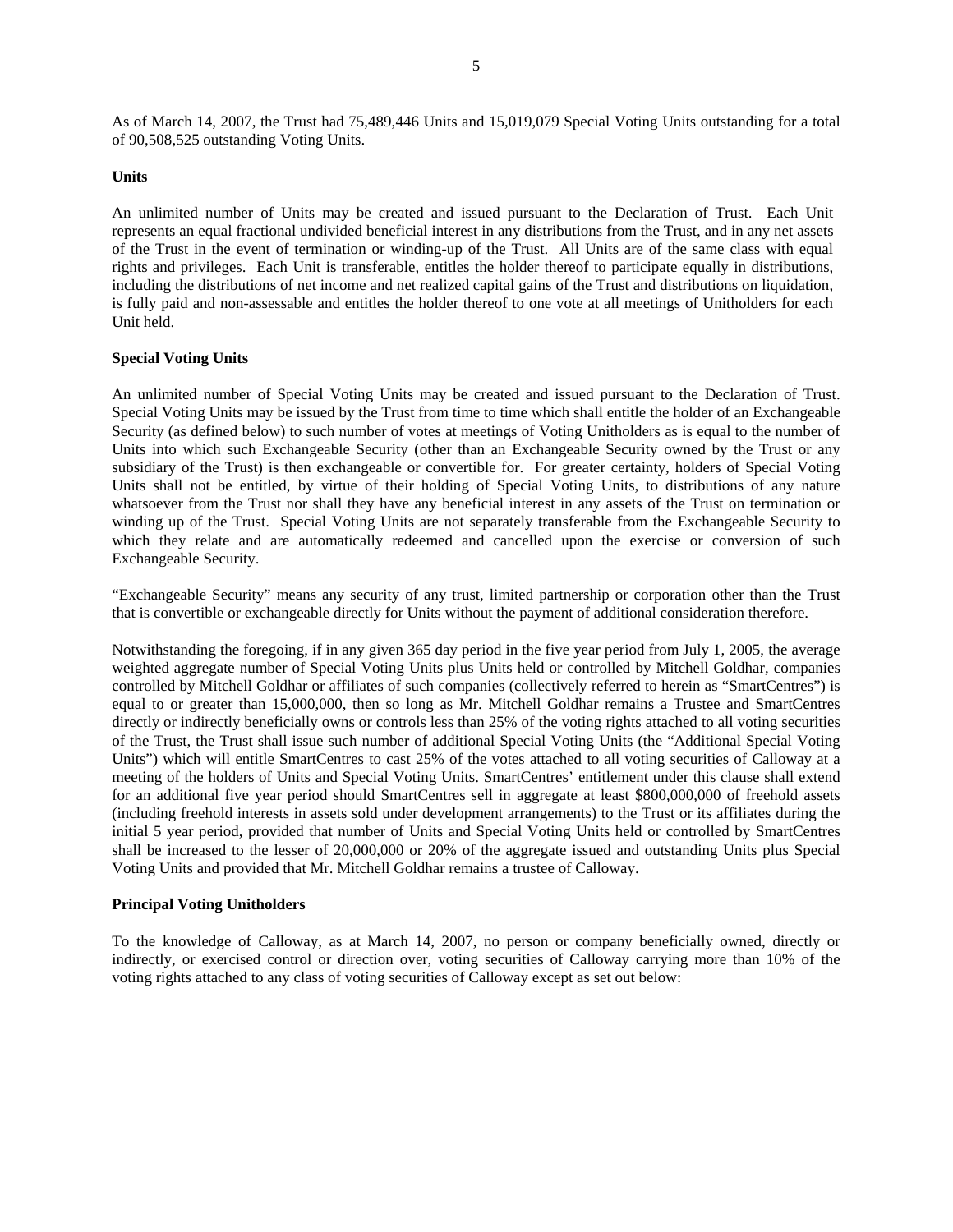| <b>Voting</b><br><b>Unitholder</b><br>and<br><b>Municipality</b> | Type of           |               | <b>Units</b>                                                             |               | <b>Special Voting Units</b> | <b>Voting Units</b> |                   |
|------------------------------------------------------------------|-------------------|---------------|--------------------------------------------------------------------------|---------------|-----------------------------|---------------------|-------------------|
| of Residence                                                     | Ownership         | <b>Number</b> | Percentage                                                               | <b>Number</b> | <b>Percentage</b>           | <b>Number</b>       | <b>Percentage</b> |
| Mitchell<br>Goldhar $(1)(2)$<br>Vaughan,<br>ON                   | <b>Beneficial</b> | 9,335,991     | 12.37%                                                                   | 11,002,718    | 73.26%                      | 20,338,709          | 22.47%            |
| Note:<br>$\left(1\right)$                                        |                   |               | These Voting Units are held by companies controlled by Mitchell Goldhar. |               |                             |                     |                   |

(2) Notwithstanding the foregoing, pursuant to the terms of the Declaration of Trust, Mr. Goldhar shall be entitled to 25% of the votes cast at the Meeting. See "Information Respecting Calloway Real Estate Investment Trust – Special Voting Units".

#### **Trustees**

The following table sets forth the name, age, municipality of residence, current office held with Calloway and experience and principal occupation during at least the last five (5) years of each of the current Trustees of Calloway and each of the individuals to be nominated for election as a Trustee of Calloway at the Meeting or to be appointed by SmartCentres upon the conclusion of the Meeting (see "Particulars of Matters to be Acted Upon - Election of Trustees"), each of whom shall take office from and after the Meeting. Information regarding the number of Voting Units owned by each individual is set forth under "Information Respecting Calloway Real Estate Investment Trust – Executive Compensation - Trustee Equity Ownership". Trustees elected at the Meeting, or appointed by SmartCentres, will hold office from and after the closing of the Meeting until the conclusion of the next meeting of Voting Unitholders held to elect Trustees, unless re-elected at that meeting.

| Name, Age and<br><b>Municipality Of Residence</b>                        | <b>Current Office In</b><br>Calloway <sup>(4)</sup>         | <b>Principal Occupation</b>                                                                                                                                                                                                                                                                                                                                                                                                                                                                                                                                                                                                                                                                                                                                    |
|--------------------------------------------------------------------------|-------------------------------------------------------------|----------------------------------------------------------------------------------------------------------------------------------------------------------------------------------------------------------------------------------------------------------------------------------------------------------------------------------------------------------------------------------------------------------------------------------------------------------------------------------------------------------------------------------------------------------------------------------------------------------------------------------------------------------------------------------------------------------------------------------------------------------------|
| Simon Nyilassy, 51<br>Toronto, Ontario                                   | President, Chief<br><b>Executive Officer and</b><br>Trustee | President and Chief Executive Officer of Calloway Real Estate<br>Investment Trust since July 8, 2005. Executive Vice-President Finance<br>and Treasury of SmartCentres (formerly FirstPro Shopping Centres), a<br>private shopping centre development company in Vaughan, Ontario,<br>from November 2000 to July 8, 2005. Finance consultant from August<br>1998 to November 2000. Trustee of Calloway Real Estate Investment<br>Trust since November, 2003. Mr. Nyilassy is a Chartered Accountant<br>and has a Bachelor of Science degree from the University of Warwick<br>(1976).                                                                                                                                                                          |
| David M. Calnan <sup><math>(2)</math></sup> , 51<br>Calgary, Alberta     | Secretary and Trustee                                       | Partner of Shea Nerland Calnan LLP, Barristers and Solicitors, from<br>1990 to present. Secretary and a Trustee of Calloway Real Estate<br>Investment Trust since December 4, 2001. Mr. Calnan is a member of<br>the Law Society of Alberta. Mr. Calnan has a Bachelor of Arts from the<br>Queens University (1977) and a Bachelor of Laws from the University<br>of Toronto (1981).                                                                                                                                                                                                                                                                                                                                                                           |
| Jamie M. McVicar <sup><math>(1)(3)</math></sup> , 48<br>Canmore, Alberta | Trustee                                                     | Chief Financial Officer then Vice President Finance and Administration<br>at Devonian Properties Inc., a property development company, from<br>October 2000 to present. President of Newell Post Developments Ltd., a<br>property development company, from June 1998 to June 2000. Legal<br>counsel for Oxford Development Group, a property development<br>company, from 1988 to June 1998. Trustee of Calloway Real Estate<br>Investment Trust since December 4, 2001. Mr. McVicar is a member of<br>the Law Society of Alberta and has a Bachelor of Commerce from the<br>University of Alberta (1980), Bachelor of Laws from the University of<br>Western Ontario (1981) and Masters of Business Administration from<br>the University of Toronto (1982). |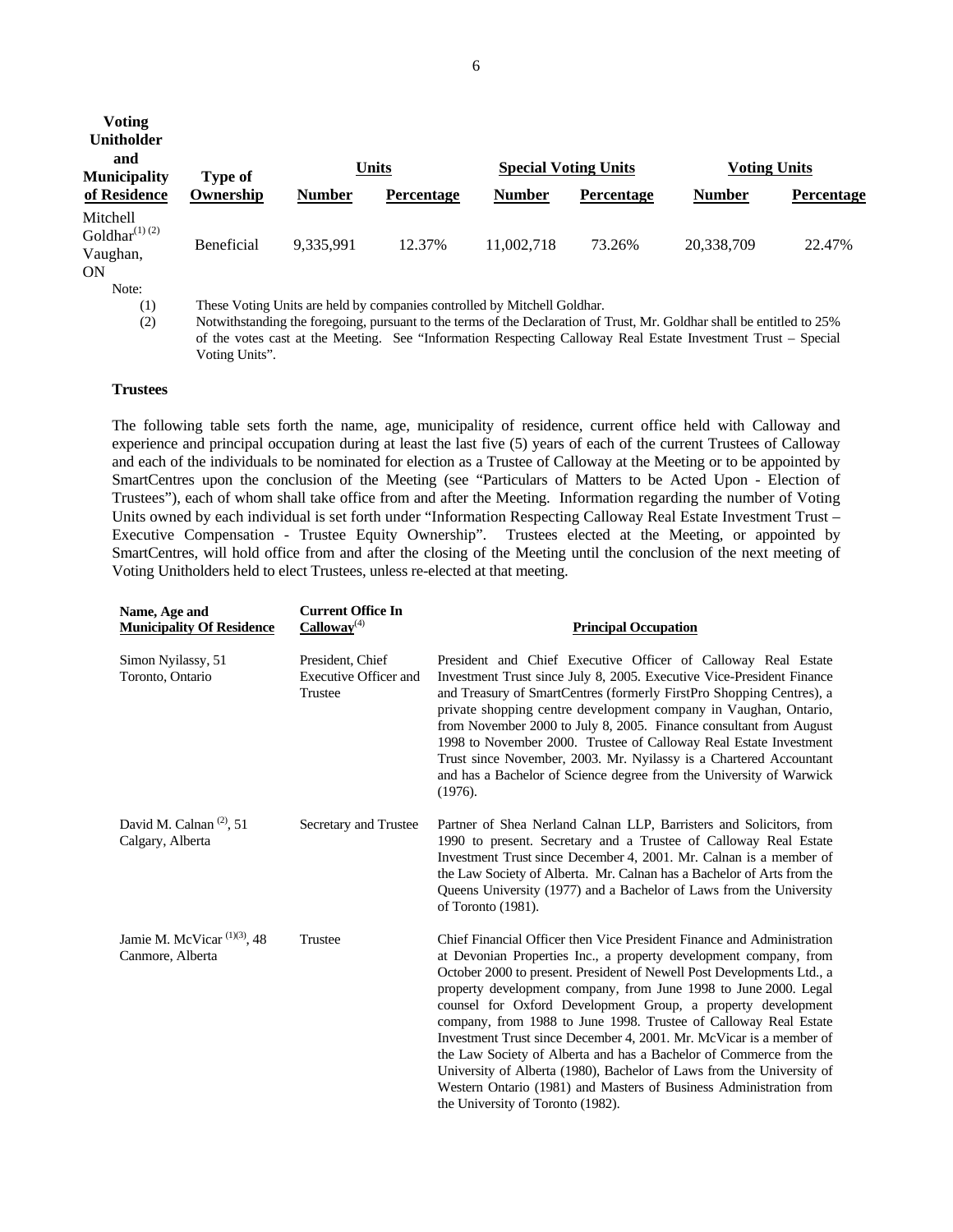| Name, Age and<br><b>Municipality Of Residence</b>                      | <b>Current Office In</b><br>$Calloway^{(4)}$ | <b>Principal Occupation</b>                                                                                                                                                                                                                                                                                                                                                                                                                                                                                                                                                                                                                                                                                                             |
|------------------------------------------------------------------------|----------------------------------------------|-----------------------------------------------------------------------------------------------------------------------------------------------------------------------------------------------------------------------------------------------------------------------------------------------------------------------------------------------------------------------------------------------------------------------------------------------------------------------------------------------------------------------------------------------------------------------------------------------------------------------------------------------------------------------------------------------------------------------------------------|
| Kevin B. Pshebniski <sup>(1)(2)</sup> , 44<br>Calgary, Alberta         | Trustee                                      | President of Hopewell Development Corporation, a property<br>development company, from September 1998 to present.<br>Chief<br>Operating Officer of Hopewell Development Corporation from<br>September 1997 to September 1998. Vice-President with Hopewell<br>Group of Companies from January 1996 to September 1997. Trustee of<br>Calloway Real Estate Investment Trust since December 4, 2001. Mr.<br>Pshebniski holds a Bachelor of Science (Geol. Major) and a Bachelor of<br>Laws from the University of Manitoba and is a member of the Law<br>Society of Alberta.                                                                                                                                                               |
| Michael Young $(3)$ , 62<br>Dallas, Texas                              | Trustee                                      | President of Quadrant Capital Partners, a private equity firm with<br>offices in Toronto and Dallas since November 2003. Managing Director<br>for CIBC World Markets from 1994 to October, 2003 and was<br>appointed Global Head of Real Estate for CIBC World Markets in 1997.<br>Trustee of Calloway Real Estate Investment Trust since November 11,<br>2003. Mr. Young holds a Bachelors degree from the University of<br>Western Ontario (1967)                                                                                                                                                                                                                                                                                     |
| Al Mawani <sup>(1)</sup> , 55<br>Toronto, Ontario                      | Trustee                                      | Mr. Mawani is currently president of Exponent Capital Partners Inc.,<br>a private equity firm. Prior to January 31, 2004, Mr. Mawani was a<br>Vice-President of Industrial Promotion Services Ltd., another private<br>equity firm. Prior thereto, Mr. Mawani was Executive Vice-President<br>of Business Development for one year and Senior Vice-President and<br>Chief Financial Officer for 10 years at Oxford Properties Group Inc.,<br>one of Canada's largest real estate companies. Mr. Mawani is a<br>Chartered Accountant and has a Masters in Business Administration<br>from the University of Toronto and a Masters of Laws from Osgoode<br>Hall Law School. He is also a member of the Financial Executives<br>Institute. |
| Mitchell Goldhar <sup><math>(2)</math></sup> , 45<br>Toronto, Ontario  | Trustee                                      | Mitchell Goldhar is the owner of SmartCentres (formerly FirstPro<br>Shopping Centres), a private shopping centre development company<br>in Vaughan, Ontario. Mr. Goldhar has been in the real estate<br>development business for 22 years. Since developing the first new<br>Canadian Wal-Mart store in Barrie, Ontario 13 years ago, Mr.<br>Goldhar has developed over 175 shopping centres across Canada (135<br>of them with Wal-Mart stores). Mitchell is a graduate of York<br>University with a Bachelors of Political Science (1985). He teaches<br>at the University of Toronto, Rotman School of Management.<br>Mitchell is a member of the Board of Directors of The Hospital for<br>Sick Children.                           |
| Peter Forde <sup><math>(2)</math></sup> , 52<br>Richmond Hill, Ontario | Trustee                                      | Chief Operating Officer of SmartCentres (formerly FirstPro Shopping<br>Centres), a private shopping centre development company in<br>Vaughan, Ontario, since September 2005. Executive Vice-President<br>Finance and Administration of SmartCentres from 1998 to September<br>2005, Vice-President and Chief Financial Officer of Nexacor Realty<br>Management Inc. (real estate subsidiary of Bell Canada) from<br>January 1996 to October 1998. Mr. Forde is a Chartered Accountant<br>and has a Bachelor of Business Administration degree from York<br>University (1977).                                                                                                                                                           |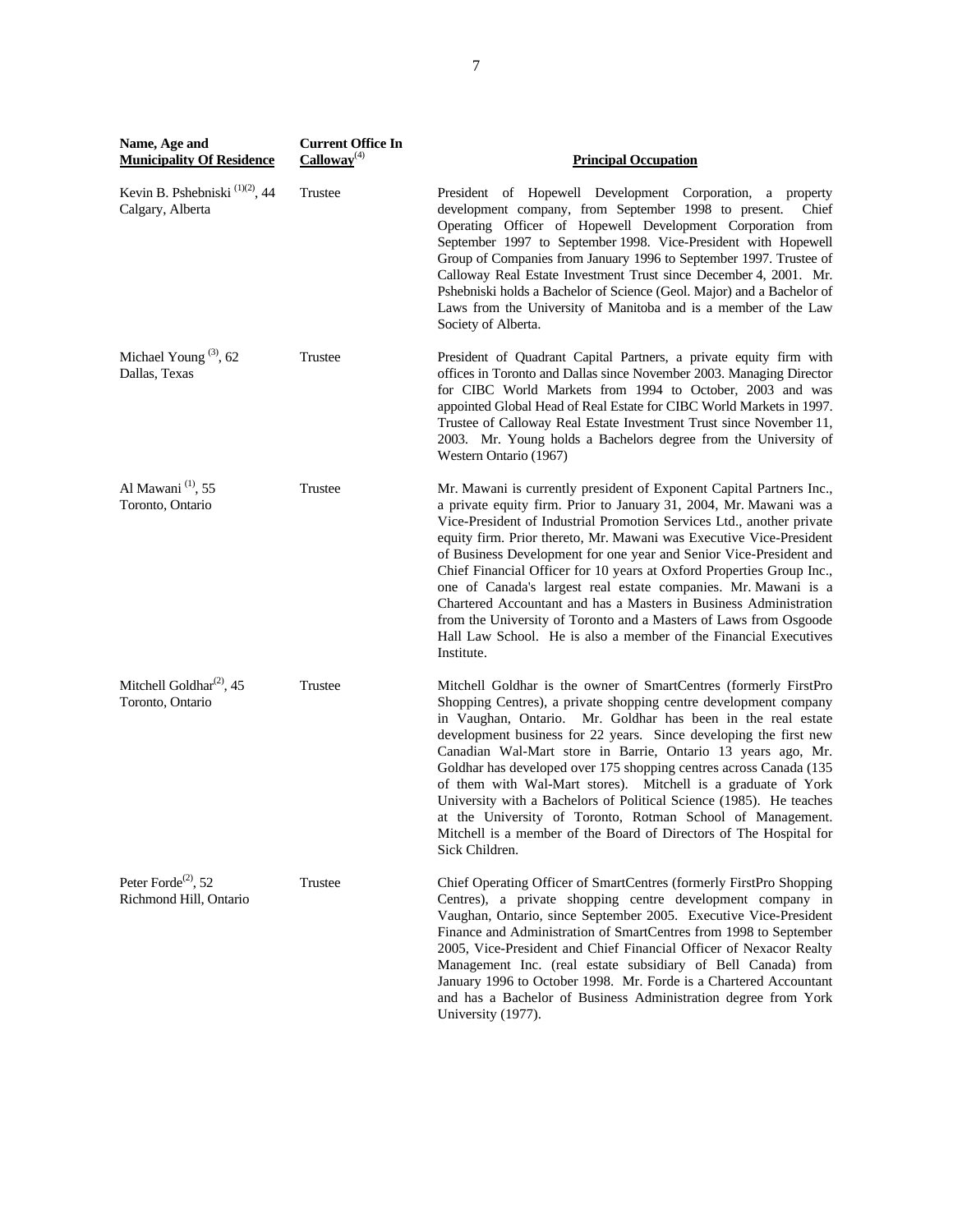| Name, Age and<br><b>Municipality Of Residence</b>            | <b>Current Office In</b><br>$Calloway^{(4)}$ | <b>Principal Occupation</b>                                                                                                                                                                                                                                                                                                                                                                                                                                                                                                                                                                                                                                                                                                                          |
|--------------------------------------------------------------|----------------------------------------------|------------------------------------------------------------------------------------------------------------------------------------------------------------------------------------------------------------------------------------------------------------------------------------------------------------------------------------------------------------------------------------------------------------------------------------------------------------------------------------------------------------------------------------------------------------------------------------------------------------------------------------------------------------------------------------------------------------------------------------------------------|
| J. Michael Storey <sup>(2)(3)</sup> , 49<br>Calgary, Alberta | Trustee                                      | President of Exeter Financial Corp. a private real estate lending and<br>investment company. President and Chief Executive Officer of<br>Calloway Real Estate Investment Trust from December 4, 2001 to July<br>8, 2005. President, Chief Executive Officer and a Director of Calloway<br>Properties Inc. from May 1, 1997 to January 22, 2002. Prior<br>employment included various management positions in real estate<br>development firms including Princeton Developments Limited, Stewart<br>Green Properties Ltd. and Oxford Properties Group Inc Mr. Storey has<br>a Bachelor of Science in Mechanical Engineering from the University<br>of Washington and a Masters of Business Administration from the<br>University of British Columbia. |

Notes:

- (1) Member of the Audit Committee. For further details on the Audit Committee, please refer to the section entitled "Audit Committee" in the Annual Information Form of Calloway dated March 9, 2007 prepared for the financial year ended December 31, 2006.
- (2) Member of the Investment Committee.
- (3) Member of Corporate Governance and Compensation Committee.
- (4) Each of the Trustees of Calloway serves in such capacity until the Meeting of Unitholders of Calloway unless reelected at the Meeting to serve for a further one-year term.

# **Cease Trade Orders, Bankruptcies, Penalties or Sanctions**

Other than as set out below, to the best of the knowledge of the Management, no person or company who is a Trustee of Calloway is, as at the date of this Management Information Circular or has been, within the 10 years before the date of this Management Information Circular, a director or executive officer of any company, that, while that person was acting in that capacity:

- (i) was the subject of a cease trade or similar order or an order that denied the relevant company access to any exemption under securities legislation, for a period of more than 30 consecutive days;
- (ii) was subject to an event that resulted, after the director or executive officer ceased to be a director or executive officer, in the company being the subject of a cease trade or similar order or an order that denied the relevant company access to any exemption under securities legislation, for a period of more than 30 consecutive days; or
- (iii) within a year of that person ceasing to act in that capacity, became bankrupt, made a proposal under any legislation relating to bankruptcy or insolvency or was subject to or instituted any proceedings, arrangement or compromise with creditors or had a receiver, receiver manager or trustee appointed to hold its assets; or
- (b) has, within the 10 years before the date of this Management Information Circular, become bankrupt, made a proposal under any legislation relating to bankruptcy or insolvency, or become subject to or instituted any proceedings, arrangement or compromise with creditors, or had a receiver, receiver manager or trustee appointed to hold the assets of the director, officer or shareholder.

Sable Technologies, Inc., a California based company of which Kevin Pshebniski was a director, filed bankruptcy protection documentation in California on August 12, 2001.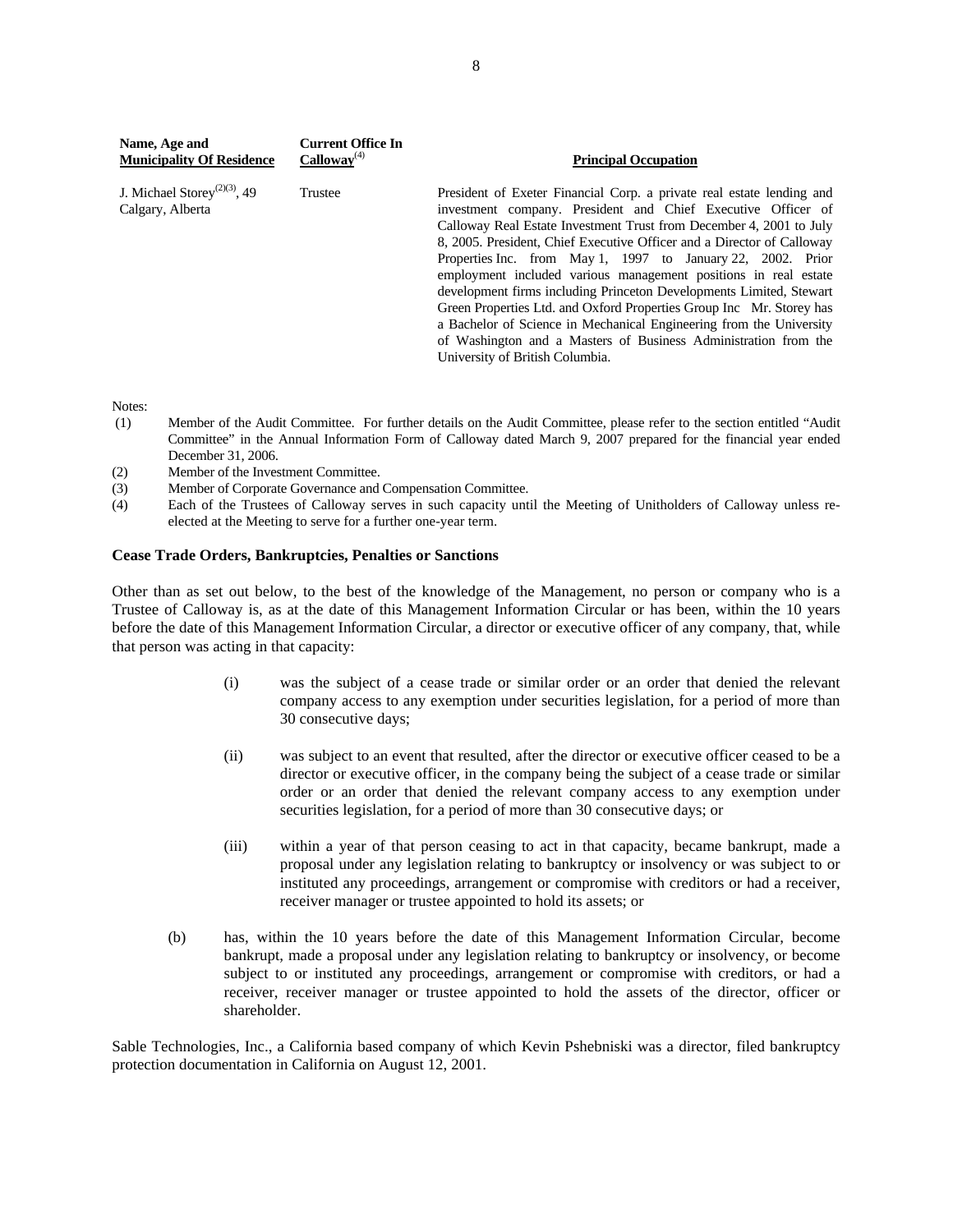#### **Governance**

#### *Introduction*

The Board of Trustees of Calloway (the "Board") believes that sound governance practices are essential to achieve the best long-term interests of Calloway and the enhancement of value for all security holders. The Board further believes that an important element of sound governance is the alignment of interests between the Trustees and Unitholders of Calloway. This is achieved, in part, by encouraging investment in Calloway by the Trustees through the Deferred Unit Plan (see "Equity Compensation Plan Information – Deferred Unit Plan"). In addition, the majority of the Trustees beneficially own a significant number of Units (see "Information Respecting Calloway Real Estate Investment Trust – Trustees").

The Canadian Securities Administrators (the "CSA") have issued National Policy 58-201 – Corporate Governance Guidelines ("NP 58-201"). The CSA have also adopted National Instrument 58-101 – Disclosure of Corporate Governance Practices ("NI 58-101") which requires Canadian reporting issuers to annually disclose their corporate governance practices. Regulatory changes to governance practices that have occurred, or will occur, are continually monitored by the Board and the Board has taken, or will take, appropriate action as regulatory changes occur. Below is a discussion on the current composition of the Board and the current governance practices of Calloway.

#### *Board of Trustees*

#### *Composition*

As at March 14, 2007, the Board was composed of nine (9) individuals (each referred to herein as a "Trustee"). Such Trustees are Simon Nyilassy, David M. Calnan, Jamie M. McVicar, Kevin B. Pshebniski, Michael Young, Al Mawani, Mitchell Goldhar, Peter Forde and J. Michael Storey.

#### *Independence*

The principle factor underlying the determination of Trustee "independence" is whether or not a particular Trustee has a "material relationship" with Calloway which is a relationship which could be reasonably expected to interfere with the exercise of the Trustee's independent judgement. Notwithstanding the foregoing, in the opinion of the CSA, as set out in NI 58-101, certain relationships are deemed to be "material relationships". The following analysis has been based upon the definition of "material relationship" as set out in NI 58-101.

Four (4) trustees qualify as independent under NI 58-101: David M. Calnan, Jamie M. McVicar, Kevin B. Pshebniski, and Al Mawani. David M. Calnan is a partner in a law firm that provides legal services to Calloway but has been determined by the Trustees to be an "independent trustee" on the basis that Mr. Calnan's interest in the legal fees payable to the law firm are not material to him. Kevin B. Pshebniski is the President of a company with which Calloway has outstanding loans totalling \$600,000 pursuant to development agreements but this is not considered material to Calloway nor the company of which he is President and he is therefore considered an independent trustee.

Five (5) trustees do not qualify as independent under NI 58-101: Simon Nyilassy, Michael Young, Mitchell Goldhar, Peter Forde and J. Michael Storey. Simon Nyilassy is the President and Chief Executive Officer of Calloway and is therefore not an independent trustee. Michael Young had been retained by Calloway to provide services connected to financing activities of Calloway pursuant to a consulting arrangement which was terminated in August 2005. Since Mr. Young has received in excess of \$75,000 under this arrangement during a 12-month period in the previous three (3) years, he is not considered to be independent under NI 58-101. Mitchell Goldhar holds a controlling equity interest in SmartCentres which has entered into development agreements that are material to Calloway and is therefore not an independent trustee. Peter Forde is the Chief Operating Officer of SmartCentres and is therefore not an independent trustee. J. Michael Storey has served as President and Chief Executive Officer of Calloway in the past three years (3) and is therefore not considered to be independent under NI 58-101.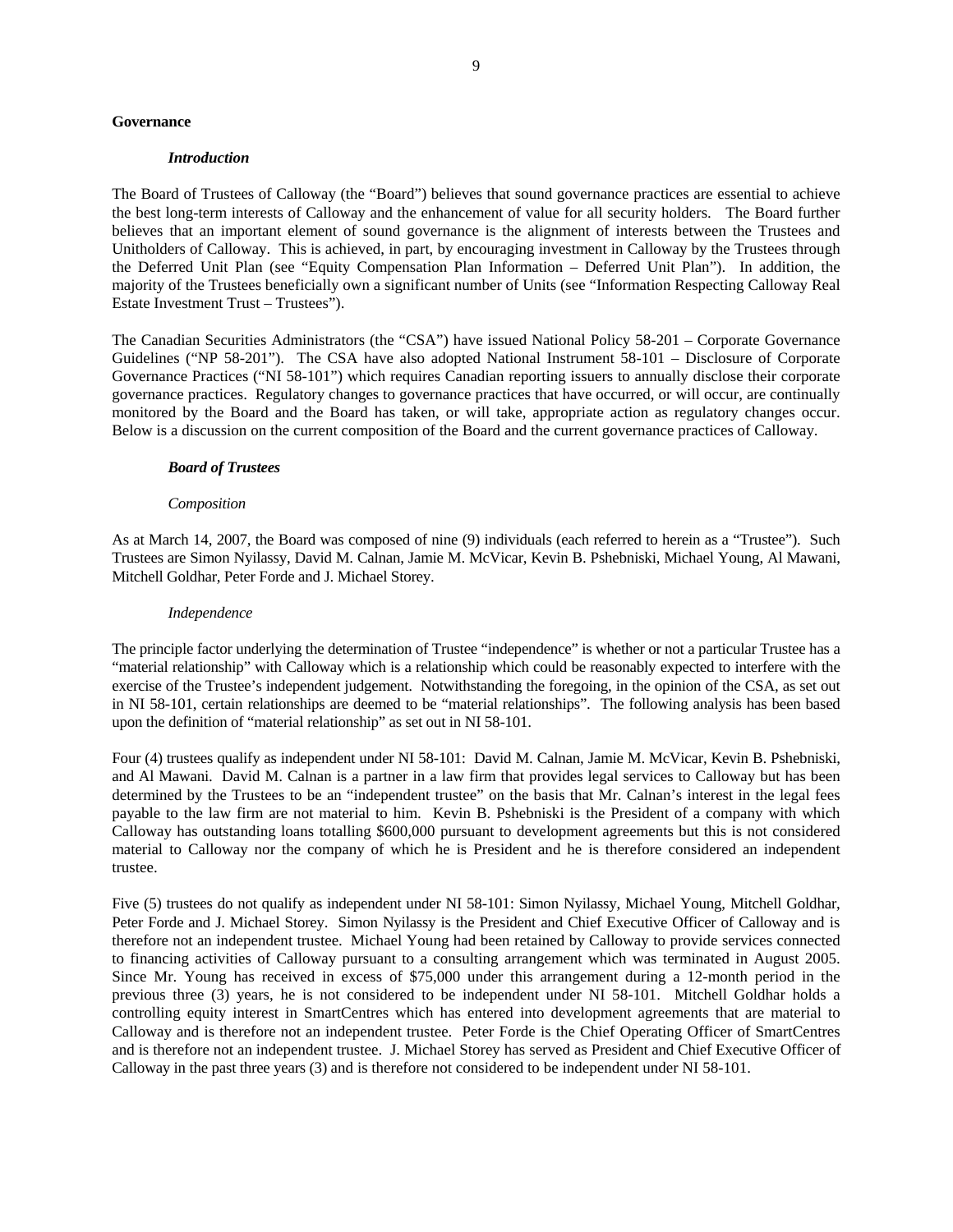#### *Other Boards*

The following table sets forth the names of each other reporting issuer for which each of the current Trustees of Calloway and of each of the individuals to be nominated for election as a Trustee of Calloway at the Meeting serve as a trustee or director as at March 14, 2007.

| <b>Name</b>         | <b>Name of Reporting Issuer</b>                                                                                                  |
|---------------------|----------------------------------------------------------------------------------------------------------------------------------|
| Simon Nyilassy      | N/A                                                                                                                              |
| David M. Calnan     | Badger Income Fund<br>Rocky Old Man Energy Inc.<br>Aztek Energy Ltd.<br>Ripper Oil and Gas Inc.<br>Parkland Energy Services Inc. |
| Jamie M. McVicar    | N/A                                                                                                                              |
| Kevin B. Pshebniski | N/A                                                                                                                              |
| Michael Young       | <b>IPC US Real Estate Investment Trust</b><br><b>Brookfield Homes Corporation</b>                                                |
| Al Mawani           | Amica Mature Lifestyles Inc.<br><b>IPC US Real Estate Investment Trust</b><br>Boardwalk Real Estate Investment Trust             |
| Mitchell Goldhar    | Indigo Books & Music Inc.                                                                                                        |
| Peter Forde         | N/A                                                                                                                              |
| J. Michael Storey   | Ripper Oil and Gas Inc.                                                                                                          |

#### *Independent Chairs and Independent Trustees*

The Board has not appointed a Chairman of the Board. However, the chair of each Board committee is an independent Trustee. Al Mawani is the Chair of the Audit Committee. Kevin B. Pshebniski is the Chair of the Investment Committee. Jamie M. McVicar is the Chair of the Corporate Governance and Compensation Committee. In addition, Mr. Mawani is the primary contact under the Board's "Whistleblower" policy as discussed under "Ethical Business Conduct".

The independent Trustees meet quarterly and otherwise, as they deem necessary. For these purposes, the independent Trustees include Jamie M. McVicar, Kevin B. Pshebniski, Al Mawani, David Calnan and J. Michael Storey. Mr. Storey, although not considered independent under NI 58-101, is considered by the Board to be independent for these purposes as he is no longer a member of management and has not been since July 2005. The goal of the independent Trustees is to provide corporate governance by overseeing the activities of the Board and management to ensure all decisions are made in the best interest of the Trust and its Unitholders. The independent Trustees report to the full Board after each meeting, identifying any issues. Issues requiring further actions will be tabled, responsibility assigned and reporting deadline agreed upon.

#### *Attendance*

Since the commencement of the 2006 fiscal year, the Board has held 5 regularly scheduled Board meetings and 6 non-regularly scheduled Board meetings. The following table summarizes the attendance of each of the Trustees at such Board meetings.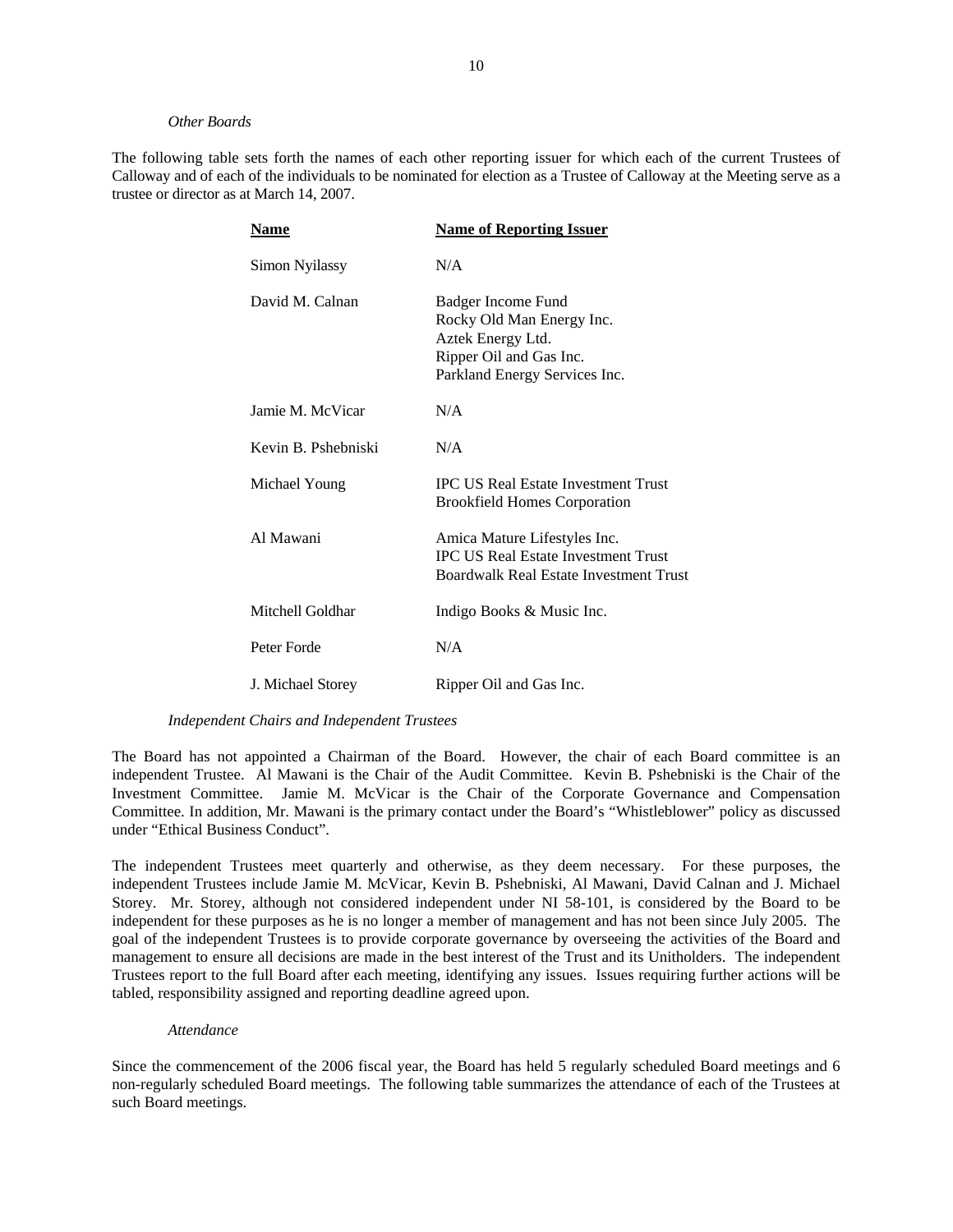| <b>Trustee</b>      | <b>Regularly Scheduled</b><br><b>Board Meetings</b><br><b>Attended</b> | <b>Non-Regularly</b><br><b>Scheduled Board</b><br><b>Meetings Attended</b> | <b>Total Board Meetings</b><br><b>Attended</b> |
|---------------------|------------------------------------------------------------------------|----------------------------------------------------------------------------|------------------------------------------------|
| Simon Nyilassy      | 5 out of 5                                                             | $6$ out of $6$                                                             | 11 out of 11                                   |
| David M. Calnan     | 5 out of 5                                                             | 6 out of 6                                                                 | 11 out of 11                                   |
| Jamie M. McVicar    | 5 out of 5                                                             | 6 out of 6                                                                 | 11 out of 11                                   |
| Kevin B. Pshebniski | 5 out of 5                                                             | $6$ out of $6$                                                             | 11 out of 11                                   |
| Michael Young       | 4 out of 5                                                             | 4 out of 6                                                                 | 8 out of 11                                    |
| Al Mawani           | 5 out of 5                                                             | $5$ out of 6                                                               | 10 out of $11$                                 |
| Mitchell Goldhar    | 5 out of 5                                                             | $5$ out of 6                                                               | 10 out of $11$                                 |
| Peter Forde         | 5 out of 5                                                             | $5$ out of 6                                                               | 10 out of 11                                   |
| J. Michael Storey   | 4 out of 5                                                             | $5$ out of 6                                                               | 9 out of 11                                    |

## *Board Mandate*

The Board is responsible for the stewardship of Calloway. The Board supervises management of Calloway with the goal of enhancing long term Unitholder value. Management, in turn, is responsible for the day-to-day management of the business and affairs of Calloway and its subsidiaries. Management is also responsible for establishing strategic planning initiatives for Calloway. The Board assists in the development of these goals and strategies by acting as a sounding board and by contributing ideas. The Board ultimately approves the strategic plan, taking into account the risks and opportunities of the business of Calloway. The Board approves all significant decisions that affect Calloway before they are implemented, supervises the implementation and reviews the results.

The Board has specifically assumed responsibility for: (i) participating in the development of the strategic plan; (ii) identifying and managing business risks; (iii) ensuring the integrity and adequacy of Calloway's internal controls and management information systems; (iv) defining the roles and responsibilities of management; (v) reviewing and approving the business and investment objectives to be met by management; (vi) assessing the performance of management and the performance of its subsidiaries; (vii) succession planning; (viii) ensuring effective and adequate communication with Calloway's Unitholders and other stakeholders as well as the public at large; and (ix) establishing committees of the board of Trustees, where required, and defining their mandates.

In addition, the Board has adopted a mandate that expands upon its objectives and responsibilities. The full text of the "Mandate of the Board" is attached as Schedule "A" to this Management Information Circular.

## *Position Descriptions*

## *Chair of each Board Committee*

The Board has not developed written position descriptions for the chair of each Board committee. However, the Board has adopted written mandates for the Board and for each Board committee. The Board as a whole and the members of each Board committee are responsible for taking such steps as may be necessary to ensure that the Board and the committees of the Board fulfill their respective mandates.

## *Chief Executive Officer*

The Board has developed a position description for the Chief Executive Officer of Calloway involving the definition of the limits to the Chief Executive Officer's responsibilities. In addition, the Board has developed objectives which the Chief Executive Officer is responsible for meeting and the Board assesses the Chief Executive Officer against those objectives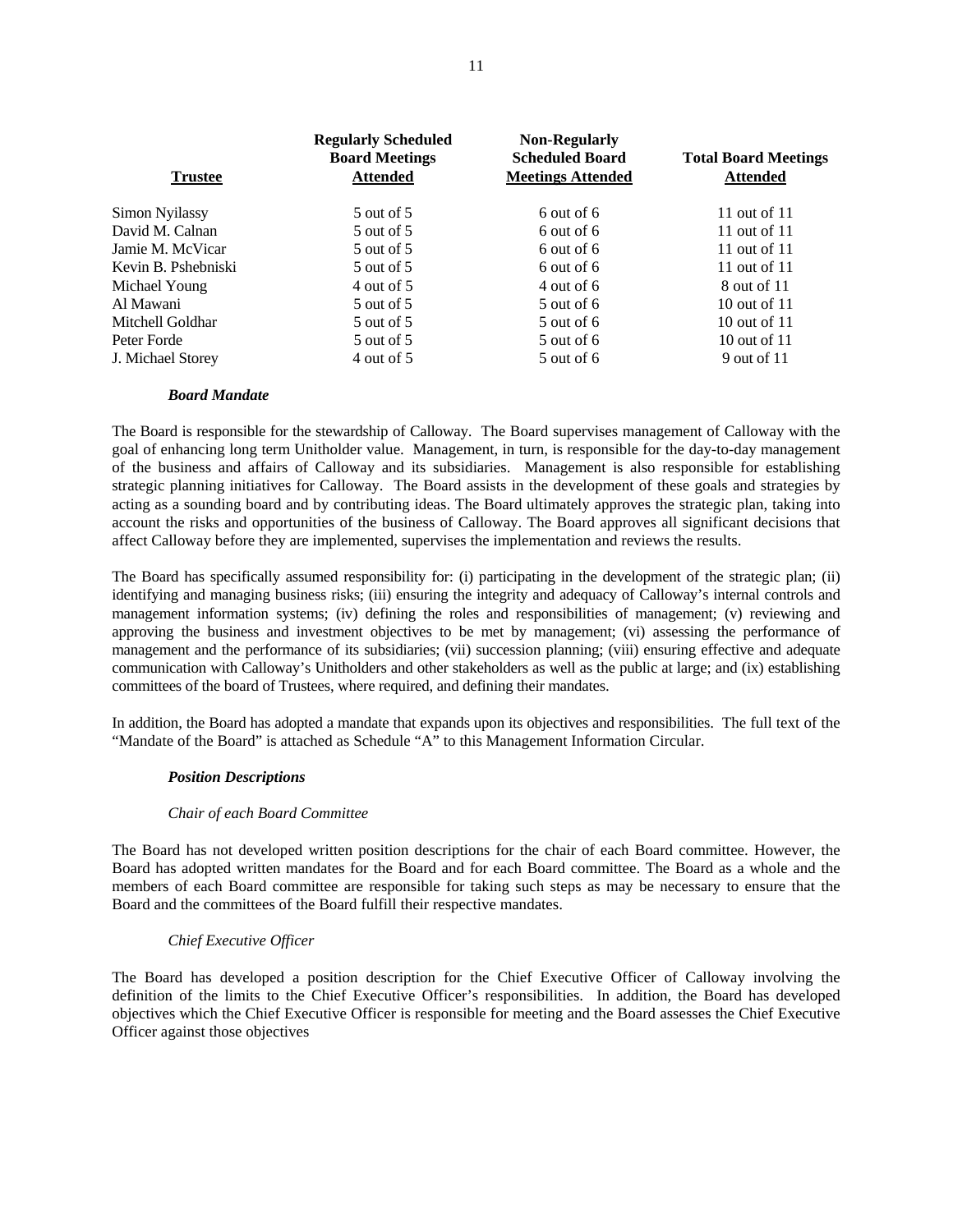#### *Orientation and Continuing Education*

The Board and management of Calloway have established an informal orientation and education program for new Trustees and new committee members regarding the role of the Board, its committees and the Trustees and the nature and operation of Calloway's business. Existing Trustees have historically provided orientation and education to new members on an ad hoc and informal basis in light of the particular needs of each new Trustee. Further, every Trustee has access to management and relevant business information and management makes regular presentations to the Board on the main areas of Calloway's business. At least annually, the Board reviews the skills, knowledge and effectiveness of the Board, its committees and individual Trustees.

#### *Ethical Business Conduct*

The Board has adopted a written code of conduct for the Trustees, directors, officers and employees of Calloway and its subsidiaries. A copy of that code of conduct may be obtained electronically at www.sedar.com. The code of conduct stipulates that such persons will treat each other, customers, suppliers, security holders and all other persons with goodwill, trust, and respect. The code of conduct strives to create a culture in Calloway and its subsidiaries that values honesty, high ethical standards and compliance with laws, rules and regulations. In addition, the Trust has approved a human rights policy, an equal opportunity employment policy, a sexual harassment policy, a workplace harassment policy and an insider trading policy.

The Declaration of Trust contains "conflict of interest" provisions that serve to protect Unitholders without creating undue limitations on Calloway. Given that the Trustees are engaged in a wide range of real estate and other business activities, the Declaration of Trust contains provisions, similar to those contained in the *Canada Business Corporations Act*, that require each Trustee to disclose to Calloway any interest in a material contract or transaction or proposed material contract or transaction with Calloway (including a contract or transaction involving the making or disposition of any investment in real property or a joint venture arrangement) or the fact that such person is a director or officer of or otherwise has a material interest in any person who is a party to a material contract or transaction or proposed material contract or transaction with Calloway. Such disclosure is required to be made at the first meeting at which a proposed contract or transaction is considered. In the event that a material contract or transaction or proposed material contract or transaction is one that in the ordinary course would not require approval by the Trustees, a Trustee is required to disclose in writing to Calloway or request to have entered into the minutes of the meeting of the Trustees the nature and extent of his or her interest forthwith after the Trustee becomes aware of the contract or transaction or proposed contract or transaction. In any case, a Trustee who has made disclosure to the foregoing effect is not entitled to vote on any resolution to approve the contract or transaction unless the contract or transaction is one relating primarily to his or her remuneration as a Trustee, officer, employee or agent of Calloway or one for indemnity under the provisions of the Declaration of Trust or liability insurance.

The Board has advised each of the executive officers of Calloway and its subsidiaries that the terms of their employment require such executive officers to follow the same disclosure procedures and practices outlined above when such executive officers are in a situation that is, or may be considered to be, a "conflict of interest".

The Audit Committee has also adopted a "whistleblower" policy that sets out procedures which allow trustees, directors, officers and employees of Calloway and its subsidiaries to file reports on a confidential and anonymous basis with the appropriate persons regarding any concerns about accounting, internal accounting controls or auditing matters.

## *Nomination of Directors*

The Board has appointed the Corporate Governance and Compensation Committee which is responsible for, among other items: (i) reviewing the size and composition of the Board; (ii) recommending candidates for election to the Board; (iii) reviewing credentials of nominees for re-election; and (iv) recommending candidates for filling vacancies on the Board. While two (2) of the three (3) members of the Corporate Governance and Compensation Committee are technically not independent trustees under NI 58-101, the Board feels that the Corporate Governance and Compensation Committee conducts its activities in an objective manner.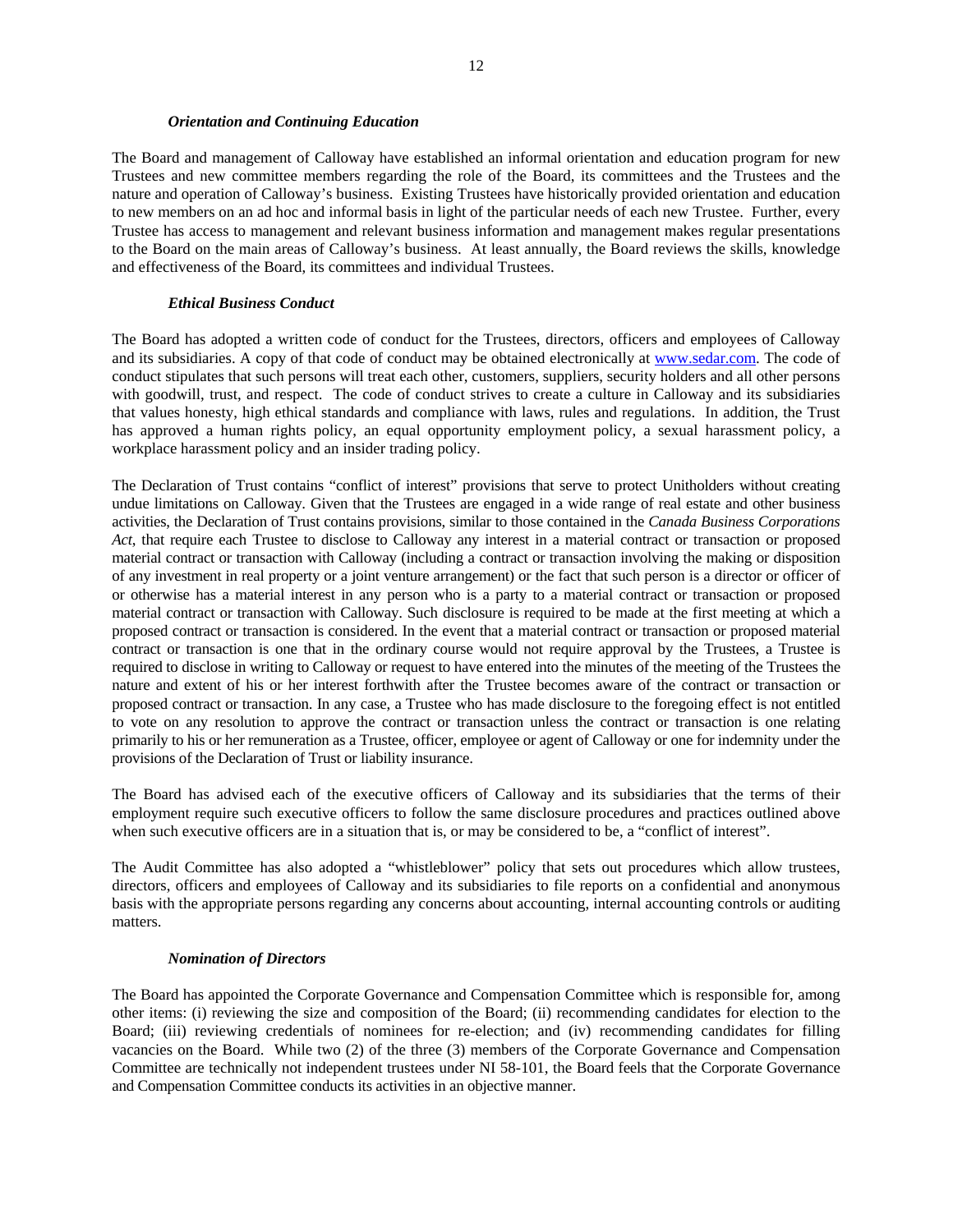The Board reviews its size and composition from time to time to determine their impact on its effectiveness. The Board believes that a board of 9 trustees is an appropriate size for a public entity with a capitalization and business of Calloway's size. The Board believes that its current Trustees comprise an appropriate mix of individuals with real estate, accounting, financial, legal and general business experience.

#### *Compensation*

The Board, through its Corporate Governance and Compensation Committee, periodically reviews the adequacy and form of compensation of trustees and executive officers. The Compensation Committee considers the time commitment, risks and responsibilities of Trustees and executive officers and takes into account the types of compensation and the amounts paid to directors and/ or Trustees and executive officers of comparable publicly traded Canadian companies. As stated earlier, notwithstanding that two (2) of the three (3) members of the Corporate Governance and Compensation Committee are technically not independent trustees under NI 58-101, the Board feels that the Corporate Governance and Compensation Committee conducts its activities in an objective manner.

## *Board Committees*

#### *General*

The Trustees may appoint from among their number one or more committees of Trustees and may, subject to applicable law and to any provision in the Declaration of Trust to the contrary, delegate to such committee or committees any of the powers of the Trustees.

The Board has three committees: the Audit Committee, the Investment Committee and the Corporate Governance and Compensation Committee.

#### *Audit Committee*

Pursuant to the Declaration of Trust, the Trustees shall appoint an Audit Committee to consist of not less than three Trustees. The Audit Committee shall be composed of Trustees who comply with the provisions of Multilateral Instrument 52-110. Subject to the delegation to the Audit Committee of such other responsibilities as are determined by the Trustees from time to time and subject to such changes to its form and function as may be mandated by any relevant regulatory authorities, the Audit Committee shall:

- (a) review the Trust's procedures for internal control with the external auditors and the Trust's Chief Financial Officer;
- (b) review the engagement of the external auditors;
- (c) review and recommend to the Trustees for approval annual and quarterly financial statements and management's discussion and analysis of financial condition and results of operation;
- (d) assess the Trust's financial and accounting personnel; and
- (e) review any significant transactions outside the Trust's ordinary course of business and all pending litigation involving the Trust.

The external auditors of the Trust are entitled to receive notice of every meeting of the Audit Committee and, at the expense of the Trust, to attend and be heard thereat and, if so requested by a member of the Audit Committee, shall attend any meeting of the Audit Committee held during the term of office of the external auditors.

#### *Investment Committee*

Pursuant to the Declaration of Trust, the Trustees shall appoint an Investment Committee to consist of not less than three Trustees and not more than five Trustees, a majority of whom shall be outside trustees (i.e. independent of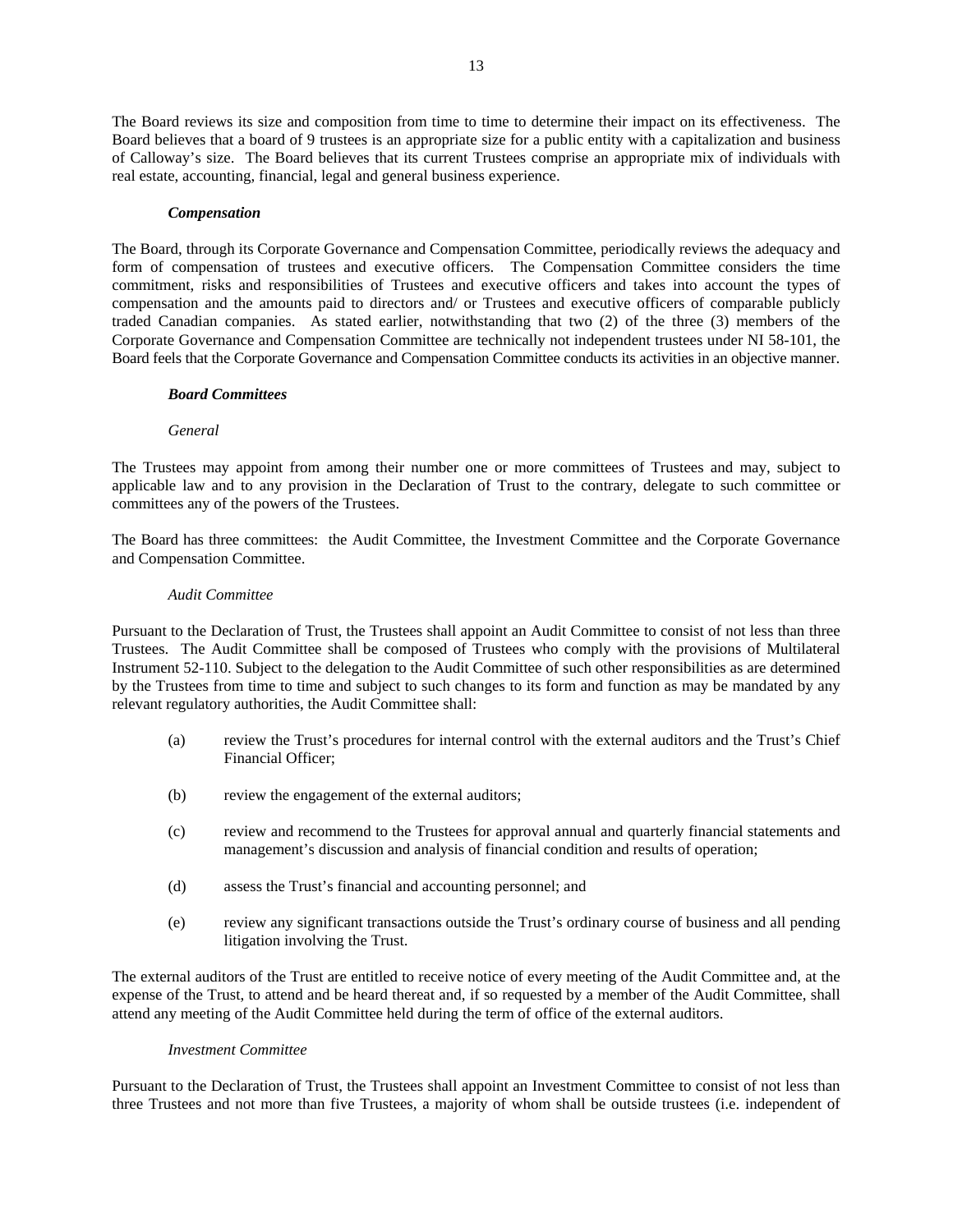management), two of whom shall be Trustees appointed by SmartCentres for so long as SmartCentres is the registered and beneficial owner of in excess of 15% of the issued and outstanding Units and/or Special Voting Units of the Trust (unless the prior written consent to the contrary or a written waiver of SmartCentres is obtained) and twothirds of whom shall have had at least 5 years of substantive experience in the real estate industry. The duties of the Investment Committee will be to:

- (a) review all proposals regarding investments;
- (b) approve or reject proposed acquisitions and dispositions of investments by the Trust or any of its subsidiaries or affiliates;
- (c) approve proposed transactions on behalf of the Trust or any of its subsidiaries or affiliates; and
- (d) approve or reject all borrowings and the assumption or granting of any mortgage or other security interest in real property, including any assignment of rents and other monies derived from or related to real property, by the Trust or any of its subsidiaries and affiliates.

Where for any reason a member of the Investment Committee is disqualified from voting on or participating in a decision, any other independent and disinterested Trustee not already a member of the Investment Committee may be designated by the Trustees to act as an alternate. Notwithstanding the appointment of the Investment Committee, the Trustees may consider and approve any matter which the Investment Committee has the authority to consider or approve.

# *Corporate Governance and Compensation Committee*

Pursuant to the Declaration of Trust, the Trustees shall appoint a Corporate Governance and Compensation Committee to consist of not less than three Trustees and not more than four Trustees, one of whom shall be a Trustee appointed by SmartCentres for so long as SmartCentres is the registered and beneficial owner of in excess of 15% of the issued and outstanding Units and/or Special Voting Units of the Trust (unless the prior written consent to the contrary or a written waiver of SmartCentres is obtained). The duties of the Corporate Governance and Compensation Committee will be to review the governance of the Trust with the responsibility for the Trust's corporate governance, human resources and compensation policies. In particular, the Corporate Governance and Compensation Committee will be responsible for:

- (a) assessing the effectiveness of the board of Trustees and each of its committees;
- (b) considering questions of management succession;
- (c) participating in the recruitment and selection of candidates as Trustees of Calloway;
- (d) considering and approving proposals by the Trustees of Calloway to engage outside advisers on behalf of the board of Trustees of Calloway;
- (e) administering Calloway's long term incentive plan;
- (f) assessing the performance of the Chief Executive Officer;
- (g) reviewing and approving the compensation of senior management and consultants of Calloway and its subsidiaries; and
- (h) reviewing and making recommendations to the board concerning the level and nature of the compensation payable to the Trustees.

Where for any reason a member of the Corporate Governance and Compensation Committee is disqualified from voting on or participating in a decision, any other independent and disinterested Trustee not already a member of the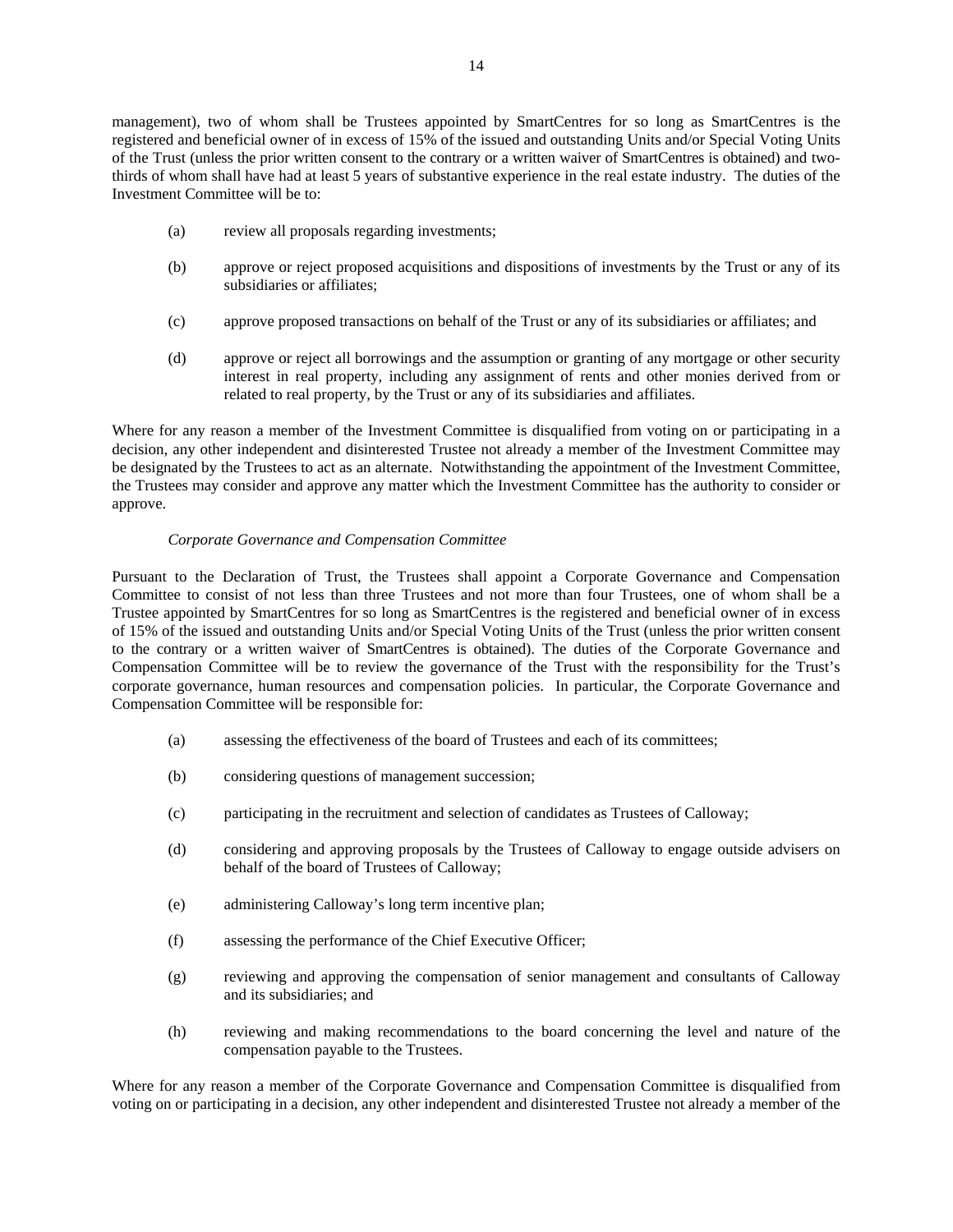Corporate Governance and Compensation Committee may be designated by the Trustees to act as an alternate. Notwithstanding the appointment of the Corporate Governance and Compensation Committee, the Trustees may consider and approve any matter, which the Corporate Governance and Compensation Committee has authority to consider or approve.

#### *Assessments of Trustees*

The Corporate Governance and Compensation Committee annually conducts a peer evaluation process to provide feedback to individual Trustees, including the chairs of each Board committee, on their effectiveness. The survey requires that every Trustee assess the contribution of each of his or her peers. The Corporate Governance and Compensation Committee also conducts an annual evaluation of the effectiveness of the Board and each of the committees of the Board. The latter survey covers the operation of the Board and its committees, the adequacy of information provided to Trustees, Board structure and agenda planning for Board meetings. These assessments take into account the Board mandate and the relevant committee mandates. The results of the surveys form the basis of recommendations to the Board for change.

#### **Executive Compensation**

For the purposes of this "Executive Compensation" section, the following terms shall have the following meanings:

- (a) "Chief Executive Officer" or "CEO" means each individual who served as chief executive officer of Calloway or acted in a similar capacity during the most recently completed financial year;
- (b) "Chief Financial Officer" or "CFO" means each individual who served as chief financial officer of Calloway or acted in a similar capacity during the most recently completed financial year; and
- (c) "Named Executive Officers" or "NEOs" means the following individuals:
	- (i) each CEO;
	- (ii) each CFO;
	- (iii) each of the three most highly compensated executive officers of Calloway, other than the CEO and CFO, who were serving as executive officers at the end of the most recently completed financial year and whose total salary and bonus exceeds \$150,000; and
	- (iv) any additional individuals for whom disclosure would have been provided under (iii) except that the individual was not serving as an officer of Calloway at the end of the most recently completed financial year-end.

#### *Compensation of Executive Officers*

The following table provides a summary of all compensation paid to the Named Executive Officers for the periods indicated.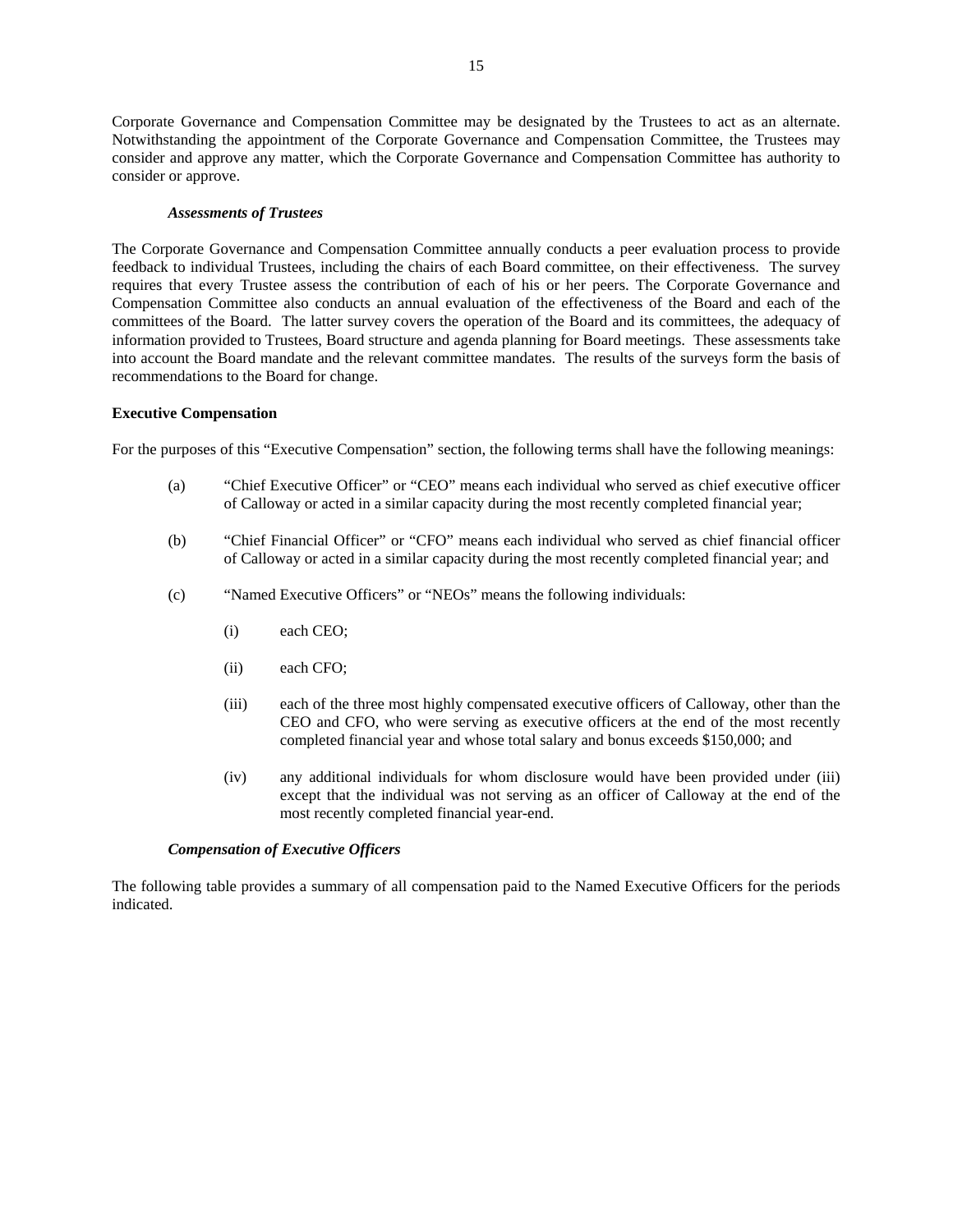|                                            |                      |                        | <b>Annual Compensation</b>  |                                                           | Compensation                                                        |                                                           |
|--------------------------------------------|----------------------|------------------------|-----------------------------|-----------------------------------------------------------|---------------------------------------------------------------------|-----------------------------------------------------------|
| Name and<br><b>Principal Position</b>      | Year<br><b>Ended</b> | <b>Salary</b><br>$($)$ | <b>Bonus</b><br>$(5)^{(4)}$ | <b>Other Annual</b><br><b>Compensation</b><br>$(5)^{(5)}$ | <b>Deferred Unit</b><br>Plan<br><b>Contributions</b><br>$(5)^{(6)}$ | <b>Total Annual</b><br><b>Compensation</b><br>$\circledS$ |
| Simon Nyilassy,<br>President & Chief       | 2006                 | 400,000                | 225,000                     | 13,463                                                    | 225,000                                                             | 862,000                                                   |
| Executive Officer <sup>(1)</sup>           | 2005                 | 157,157                | 160,000                     | 5,077                                                     | 160,000                                                             | 482,234                                                   |
| Bart Munn,<br>Chief Financial              | 2006                 | 250,000                | 118,750                     | 12,925                                                    | 118,750                                                             | 499,500                                                   |
| Office $r^{(2)}$                           | 2005                 | 9.615                  | 135,000                     | 462                                                       | 90,000                                                              | 235,077                                                   |
| Marc Charlebois,<br><b>Chief Operating</b> | 2006                 | 250,000                | 100,000                     | 13,302                                                    | 100,000                                                             | 462,000                                                   |
| Officer $(3)$                              | 2005                 | 78,846                 | 30,000                      | 3.692                                                     | 25,000                                                              | 137.538                                                   |

Notes:

(1) Simon Nyilassy was appointed as President and Chief Executive Officer effective July 8, 2005. The figures above for 2005 represent the compensation actually earned by Mr. Nyilassy from Calloway during the 2005 fiscal year.

(2) Bart Munn was appointed as Chief Financial Officer effective December 12, 2005. The figures above for 2005 represent the compensation actually earned by Mr. Munn from Calloway during the 2005 fiscal year.

(3) Marc Charlebois was appointed Chief Operating Officer effective September 6, 2005. The figures above for 2005 represent the compensation actually earned by Mr. Charlebois from Calloway during the 2005 fiscal year.

(4) See "Employment Agreements" for further details on these bonuses.

(5) These figures represent car and health club allowances.

(6) Note that these amounts represent only the dollar value of the Deferred Units matched by Calloway under its Deferred Unit Plan. For a description of the Deferred Unit Plan of Calloway, see "Equity Compensation Plan Information – Deferred Unit Plan". Also see the table below for a description of the Deferred Units issued during the fiscal year ended December 31, 2006.

The following table sets forth, in respect of the Named Executive Officers, details of the awards under the Deferred Unit Plan of Calloway issued during the fiscal year ended December 31, 2006.

| <b>Name</b>      | <b>Deferred Units</b><br><b>Issued</b> $(\#)$ | <b>Deferred Units</b><br>Vested (#) | <b>Deferred Units</b><br>Non-Vested $(\#)$ |
|------------------|-----------------------------------------------|-------------------------------------|--------------------------------------------|
| Simon Nyilassy   | 13,320                                        | 301                                 | 13,019                                     |
| <b>Bart Munn</b> | 476                                           | --                                  | 476                                        |
| Marc Charlebois  | 2,441                                         |                                     | 2.441                                      |
| <b>Total</b>     | <u>16.237</u>                                 | <u>301</u>                          | 15.936                                     |
| Notes:           |                                               |                                     |                                            |

(1) For a description of the Deferred Unit Plan of Calloway, including a discussion on the vesting provisions of the Deferred Units issued, see "Equity Compensation Plan Information – Deferred Unit Plan". Notwithstanding the foregoing, in conjunction with the closing of the acquisition of certain properties in July 2005 all outstanding non-vested Deferred Units, at the time, were deemed vested by the Board of Trustees.

# *Employment Agreements*

Each of the Named Executive Officers has entered into employment agreements with Calloway. In addition to standard employment contract terms, each Named Executive Officer's employment agreement provides that the Named Executive Officer will be entitled to receive compensation if the agreement is terminated other than for cause, such compensation to be the sum of such Named Executive Officer's current base salary and the most recently paid bonus multiplied by an agreed upon notice term. The table below sets forth the current annual salary

**Long Term**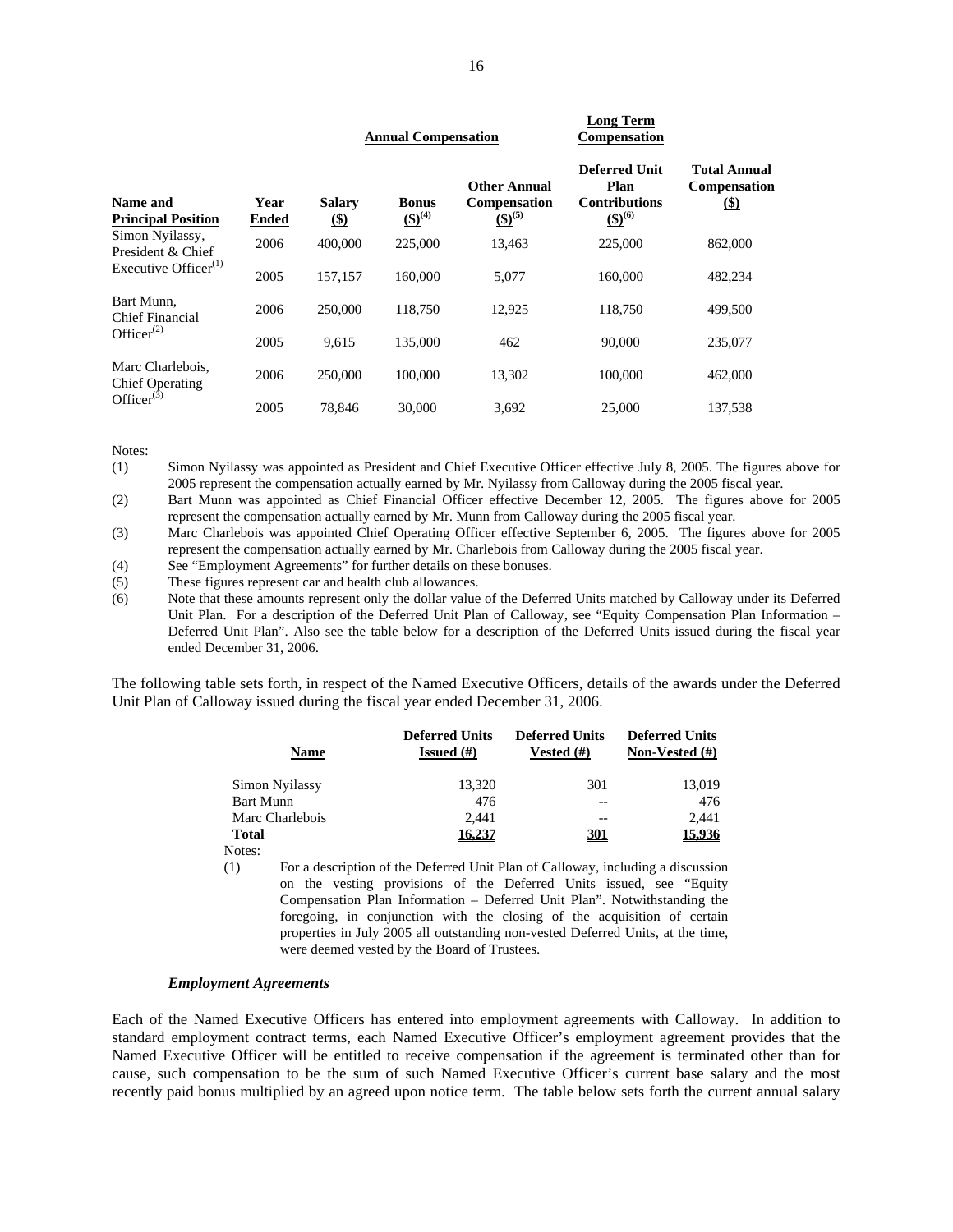and current annual maximum bonus payable to each Named Executive Officer as well as the agreed upon notice term in the event of termination without cause.

| <b>Name</b>      | <u>Title</u>    | Current<br><b>Salary</b> | Current<br><b>Maximum Bonus</b> | <b>Notice Term</b><br>(Years) |
|------------------|-----------------|--------------------------|---------------------------------|-------------------------------|
| Simon Nyilassy   | President & CEO | 440,000                  | 275,000                         | 1.5                           |
| <b>Bart Munn</b> | CFO             | 280,000                  | 140,000                         | 1.0                           |
| Marc Charlebois  | COO             | 270,000                  | 135.000                         | 1.0                           |

None of the amounts payable to Named Executive Officers on termination of their employment is eligible for participation in the Deferred Unit Plan.

# *Compensation of Trustees*

The Trustees are entitled to compensation for services rendered to Calloway in their capacities as Trustees. During the most recently completed financial year of Calloway, the compensation for the Trustees, other than any trustee who is also an employee of Calloway and is compensated in that capacity, was set at \$20,000 per year plus an additional \$1,000 for each meeting of Trustees or committee meeting attended and an additional annual fee of \$10,000 for the Chairman of the Audit Committee and an additional annual fee of \$5,000 for the Chairman of each other committee of the Board. The Trustees are also entitled to be reimbursed for reasonable travel and other expenses properly incurred by them in attending meetings of the Trustees or any committee thereof in connection with their services as Trustees. The Trustees are also entitled to participate in the Deferred Unit Plan of Calloway. The objective of granting Deferred Units under the Deferred Unit Plan is to encourage trustees to acquire an equity ownership interest in Calloway over a period of time which acts as a financial incentive for such persons to consider the long-term interests of Calloway and its Unitholders. Calloway no longer awards options to purchase Units to trustees. See "Equity Compensation Plan Information."

For the year ended December 31, 2006, the Trustees earned an aggregate of \$329,032 for their services. Further, during the fiscal year ended December 31, 2006, Calloway paid fees totalling \$813,000 to a legal firm in which David M. Calnan, a trustee of Calloway, is a partner.

## *Trustee Equity Ownership*

Calloway encourages its Trustees to hold an equity position in the Trust. To this end, all Trustee compensation is eligible for investment in Calloway's Deferred Unit Plan (see "Information Respecting Calloway Real Estate Investment Trust – Equity Compensation Plan Information"). The following table outlines the equity holdings as at March 14, 2007 of each of the current Trustees of Calloway and each of the individuals to be nominated for election as a Trustee of Calloway at the Meeting or to be appointed by SmartCentres upon the conclusion of the Meeting (see "Particulars of Matters to be Acted Upon - Election of Trustees").

|                        |                       | <b>Voting Units Beneficially Owned</b><br>or Controlled as at March 14, $2007^{(1)}$ | <b>Deferred Units Beneficially Owned</b><br>or Controlled as at March14, 2007 | <b>Total Market</b><br>Value as at |                                                       |
|------------------------|-----------------------|--------------------------------------------------------------------------------------|-------------------------------------------------------------------------------|------------------------------------|-------------------------------------------------------|
| <b>Name</b>            | Number <sup>(2)</sup> | <b>Market Value</b><br>$({\bf S})^{(3)}$                                             | Number <sup>(4)</sup>                                                         | <b>Market Value</b><br>$(5)^{(5)}$ | <b>March 14, 2007</b><br>$\left( \frac{6}{2} \right)$ |
| <b>Simon Nyilassy</b>  | 27,000<br>$(0.03\%)$  | 720,900                                                                              | 17,263                                                                        | 460.922                            | 1,181,822                                             |
| David M. Calnan        | 200,175<br>$(0.22\%)$ | 5.334,673                                                                            | 9.792                                                                         | 261.446                            | 5,606,119                                             |
| Jamie M. McVicar       | 45,000<br>$(0.05\%)$  | 1.201.500                                                                            | 11.220                                                                        | 299,574                            | 1.501.074                                             |
| Kevin B.<br>Pshebniski | 46.273<br>$(0.05\%)$  | 1.235.489                                                                            | 13.719                                                                        | 366,297                            | 1,601,786                                             |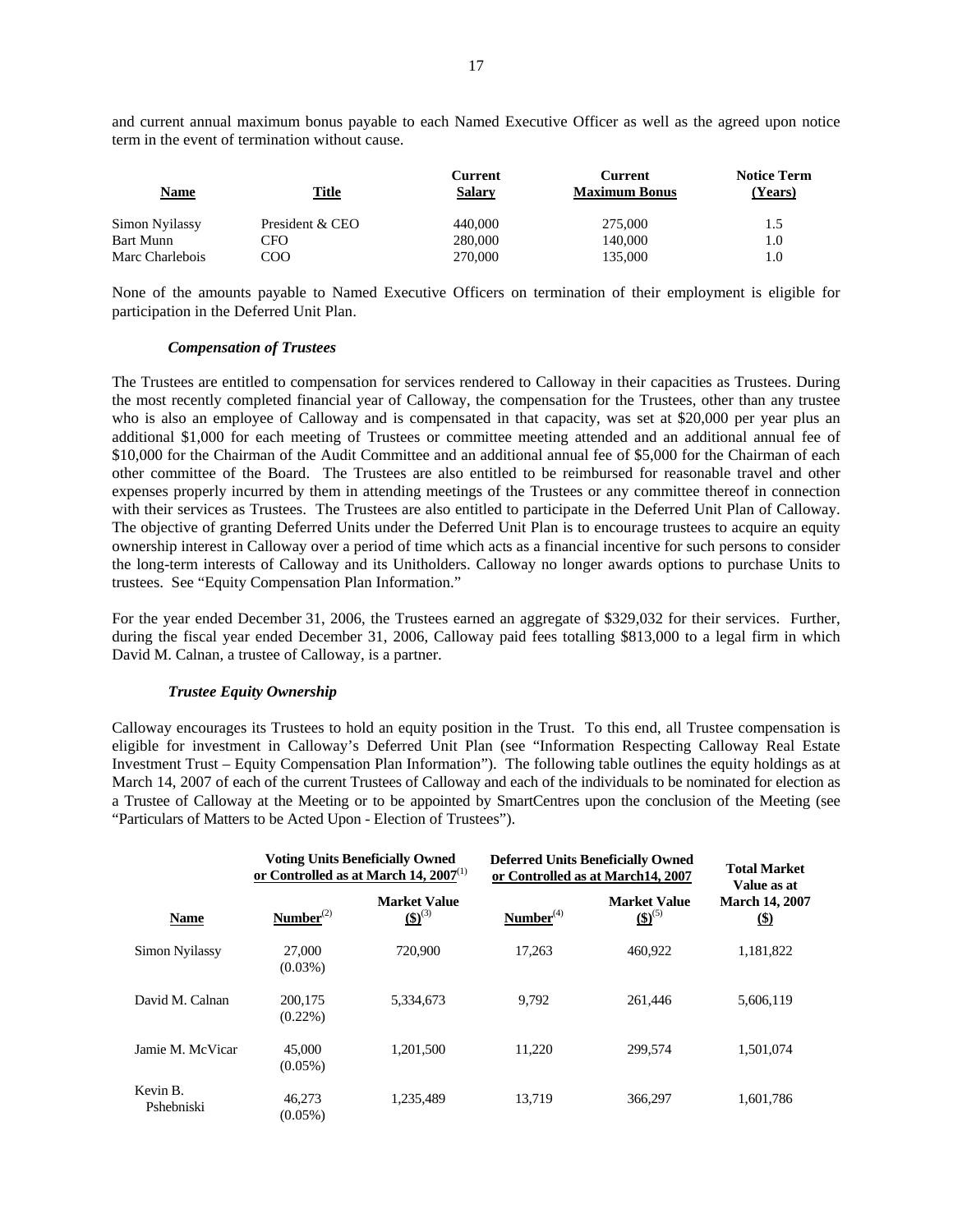|                   | <b>Voting Units Beneficially Owned</b><br>or Controlled as at March 14, $2007^{(1)}$ |                                    | <b>Deferred Units Beneficially Owned</b><br>or Controlled as at March14, 2007 | <b>Total Market</b><br>Value as at |                                      |
|-------------------|--------------------------------------------------------------------------------------|------------------------------------|-------------------------------------------------------------------------------|------------------------------------|--------------------------------------|
| <b>Name</b>       | Number <sup>(2)</sup>                                                                | <b>Market Value</b><br>$(5)^{(3)}$ | Number <sup>(4)</sup>                                                         | <b>Market Value</b><br>$(5)^{(5)}$ | <b>March 14, 2007</b><br>$\circledS$ |
| Michael Young     | 300,000<br>$(0.33\%)$                                                                | 8,010,000                          | 7,383                                                                         | 197,126                            | 8,207,126                            |
| Al Mawani         | 3,000<br>$(0.003\%)$                                                                 | 80,100                             | 7,282                                                                         | 194.429                            | 274,529                              |
| Mitchell Goldhar  | 20,338,709 <sup>(6)</sup><br>(22.47%)                                                | 543,043,530                        | 4,056                                                                         | 108,295                            | 543,151,826                          |
| Peter Forde       | 1.500<br>$(0.002\%)$                                                                 | 40,050                             | 4,275                                                                         | 114,143                            | 154,193                              |
| J. Michael Storey | 214,711<br>$(0.24\%)$                                                                | 5,732,784                          | 21,954                                                                        | 586,172                            | 6,318,956                            |

Notes:

(1) All Voting Units beneficially owned by these individuals consist solely of Units with the exception of Mitchell Goldhar who beneficially owns both Units and Special Voting Units.

(2) These amounts do not include Deferred Units issued to these individuals pursuant to the Deferred Unit Plan.

(3) These amounts were determined by multiplying the applicable number of Voting Units by the closing price of the Units on the Toronto Stock Exchange on the date indicated. For these purposes, it has been assumed that any Special Voting Units have a value equal to the value of the underlying Exchangeable Securities for which such Special Voting Units have been issued and it has been assumed that such Exchangeable Securities have a value equal to the value of the Units for which they may be exchanged.

(4) These amounts include both vested and unvested Deferred Units issued to these individuals pursuant to the Deferred Unit Plan.

(5) These amounts were determined by multiplying the applicable number of Deferred Units by the closing price of the Units on the Toronto Stock Exchange on the date indicated.

(6) Includes 9,335,991 Units and 11,002,718 Special Voting Units.

## *Composition of the Corporate Governance and Compensation Committee*

During the most recently completed financial year of Calloway, the Corporate Governance and Compensation Committee of the Board of Trustees consisted of Jamie M. McVicar, J. Michael Storey and Michael Young. Mr. McVicar was the Chairman of the Corporate Governance and Compensation Committee throughout the most recently completed financial year of Calloway.

## *Compensation Policy*

## General Information

In this section, there are references to "Adjusted Funds From Operations" or "AFFO" which means the net income of the Trust plus non cash items including, but not limited to, amortization of building, deferred costs, intangible assets, and gains on dispositions less sustaining capital and leasing expenditures. Adjusted Funds From Operations is a measure sometimes used by Canadian income trusts as an indicator of financial performance. Management of the Trust uses AFFO to analyze operating performance. As one of the factors that may be considered relevant by prospective investors is the cash distributed by Calloway relative to the price of the Units, management believes that AFFO is a useful supplemental measure that may assist prospective investors in assessing an investment in Units. Adjusted Funds From Operations is not a measure that is recognized by generally accepted accounting principles in Canada ("GAAP") and does not have a standardized meaning prescribed by GAAP. Therefore, AFFO may not be comparable to similar measures presented by other issuers. Adjusted Funds From Operations is not intended to represent operating profits for the period nor should it be viewed as an alternative to net income, cash flow from operating activities or other measures of financial performance calculated in accordance with GAAP.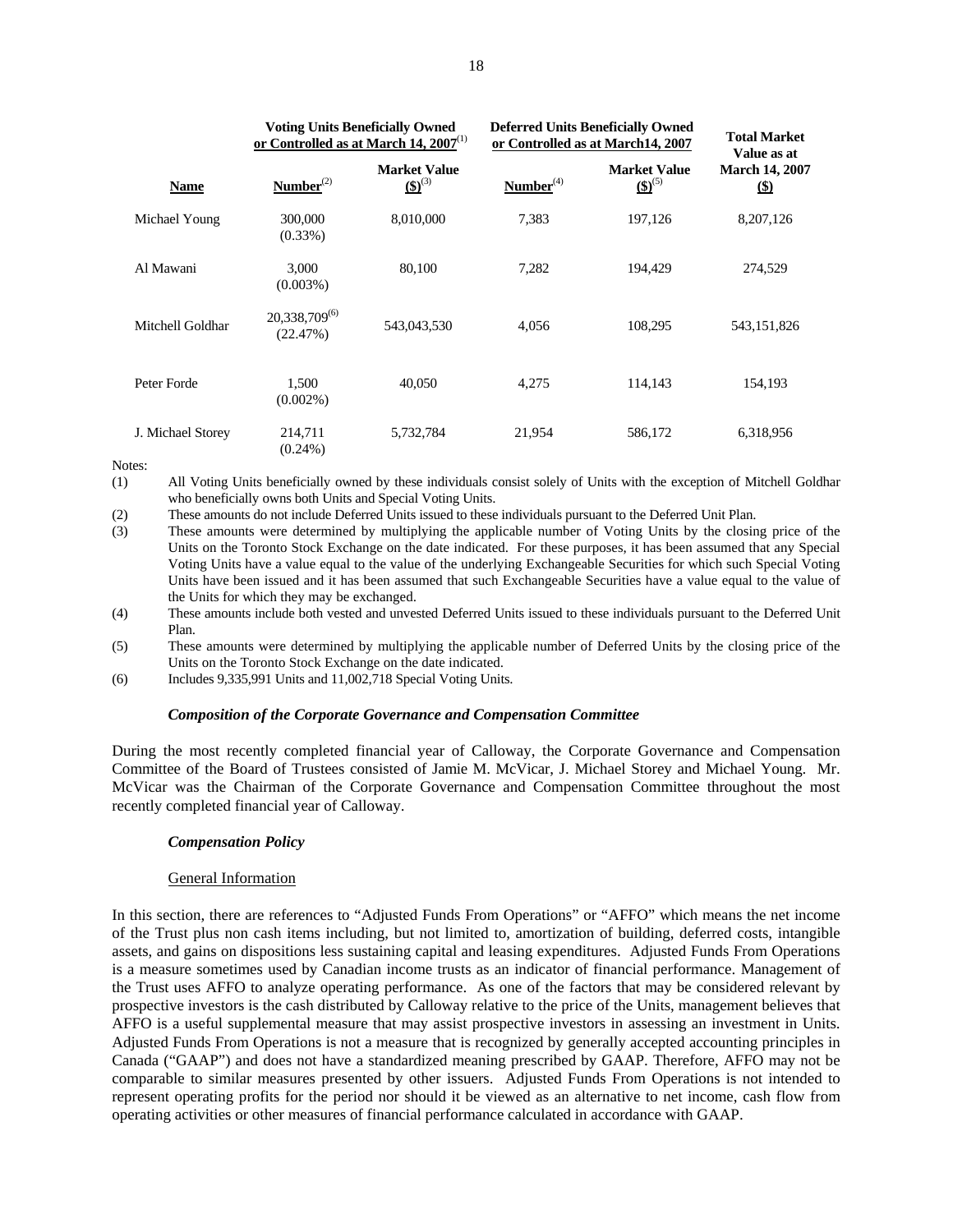As set forth under the heading "Employment Agreements", each of the Named Executive Officers entered into employment agreements with Calloway. In determining the appropriate terms of the employment agreements, the Corporate Governance and Compensation Committee of Calloway considered the following objectives:

- (a) obtaining the executives critical to the success of Calloway and the enhancement of Unitholder values;
- (b) providing fair and competitive compensation;
- (c) aligning the interests of management and Unitholders of Calloway; and
- (d) reviewing performance, both on an individual basis and with respect to the business of Calloway in general.

To achieve these objectives, the compensation paid to each of the Named Executive Officers consists of the following primary components:

- (a) base salary;
- (b) annual bonus incentives; and
- (c) long-term incentive in the form of Deferred Units granted in accordance with the Deferred Unit Plan of Calloway.

The base salary and bonus of each Named Executive Officer is determined by the assessment of the Corporate Governance and Compensation Committee of such executive's performance, consideration of competitive compensation levels in entities similar to Calloway, and the role such executive is expected to play in the performance of Calloway. Calloway also provides a long-term incentive to executive officers and certain employees through the Deferred Unit Plan. The objective of granting Deferred Units is to encourage executive officers and certain employees to acquire an equity ownership interest in Calloway over a period of time which acts as a financial incentive for such persons to consider the long-term interests of Calloway and its Unitholders. Generally speaking, Deferred Units granted to executive officers and employees pursuant to the Deferred Unit Plan vest in accordance with the following schedule: (a) 50% of the Deferred Units vest on the third anniversary of the grant; (b) 25% of the Deferred Units vest on the fourth anniversary of the grant; and (c) 25% of the Deferred Units vest on the fifth anniversary of the grant. Notwithstanding the foregoing, the Board of Trustees have the discretion to vary the manner in which Deferred Units vest for any participant. See "Equity Compensation Plan Information."

# Chief Executive Officer's Compensation

The Corporate Governance and Compensation Committee assesses the overall performance of the Chief Executive Officer based on:

- (a) executing the strategic plan for the Trust;
- (b) meeting the specific financial goals and objectives of the Trust as set at the beginning of each year and agreed to by the Corporate Governance and Compensation Committee and the Board of Trustees;
- (c) generating AFFO per Unit relative to the annual goals and objectives of the Trust; and
- (d) achieving efficient operational management, providing effective leadership, and maintaining sound investor relations standards of the Trust.

# Chief Executive Officer's Bonus

Annual cash bonus incentive awards are based upon meeting certain growth, operational and cash flow targets which are set out at the commencement of each fiscal year. Such targets are set by the Corporate Governance and Compensation Committee for the Chief Executive Officer pursuant to Calloway's business model, strategy and objectives. This establishes a direct link between the Chief Executive Officer's compensation and Calloway's financial performance. In 2006 the maximum cash bonus award available to the Chief Executive Officer was established at 63% of salary (i.e. up to \$250,000). The basis for the Chief Executive Officer receiving the 2006 bonus was based on achieving specific financial targets which are consistent with Calloway's annual plan. The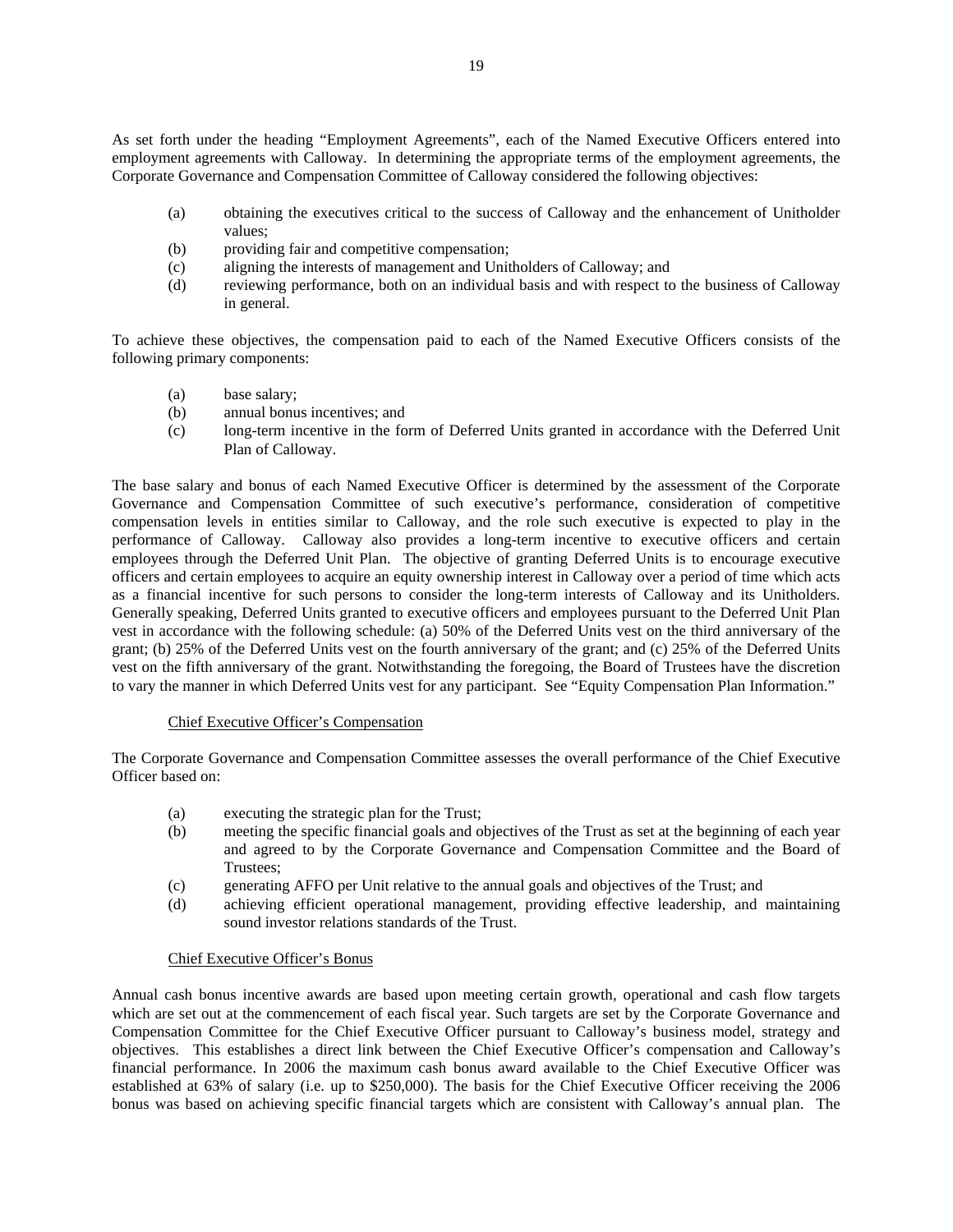Corporate Governance and Compensation Committee's assessment of the Chief Executive Officer's performance for 2006 include the following highlights: (a) achieving the targeted AFFO per Unit on a fully diluted basis; (b) exceeding the leasing and development performance targeted for the year; (c) exceeding the asset growth of the Trust by way of accretive acquisition of operating properties; and (d) meeting certain operational goals including property vacancies. As a result of the foregoing the Chief Executive Officer was awarded \$225,000 as a bonus for 2006. This bonus is eligible for Calloway's Deferred Unit Plan.

The total compensation value of the Chief Executive Officer's management team was \$1,823,500 which amounts to 1.5% of the Trust's 2006 AFFO and 1.6% of the Trust's 2006 annual distribution.

In addition, from time to time, the Board of Trustees may declare an additional cash bonus in favour of one or more members of Calloway's management team in circumstances where it is determined that the executive(s) in question have made an exceptional contribution to the performance of Calloway during the fiscal year.

#### **Unit Performance Graph**

The following graph compares the cumulative total unitholder returns (assuming an investment of \$100.00 on November 4, 2002, the date the Units of Calloway were listed for trading on the Toronto Stock Exchange, and assuming the reinvestment of cash distributions into Units on the date of payment of such distributions) on Calloway's Units during the period November 4, 2002 to December 31, 2006 with the cumulative return of the Toronto Stock Exchange S&P/TSX Composite Index during the same period. The price performance of the Calloway's Units as set out on the graph does not necessarily indicate future price performance.



Note:



#### **Indebtedness of Trustees and Officers**

The table below sets out, as at the date indicated, the aggregate indebtedness of the current and former trustees, directors and executive officers of Calloway and its subsidiaries, any proposed nominee for election as a trustee of Calloway, and any associate of any one of them, to:

(a) Calloway or any of its subsidiaries; or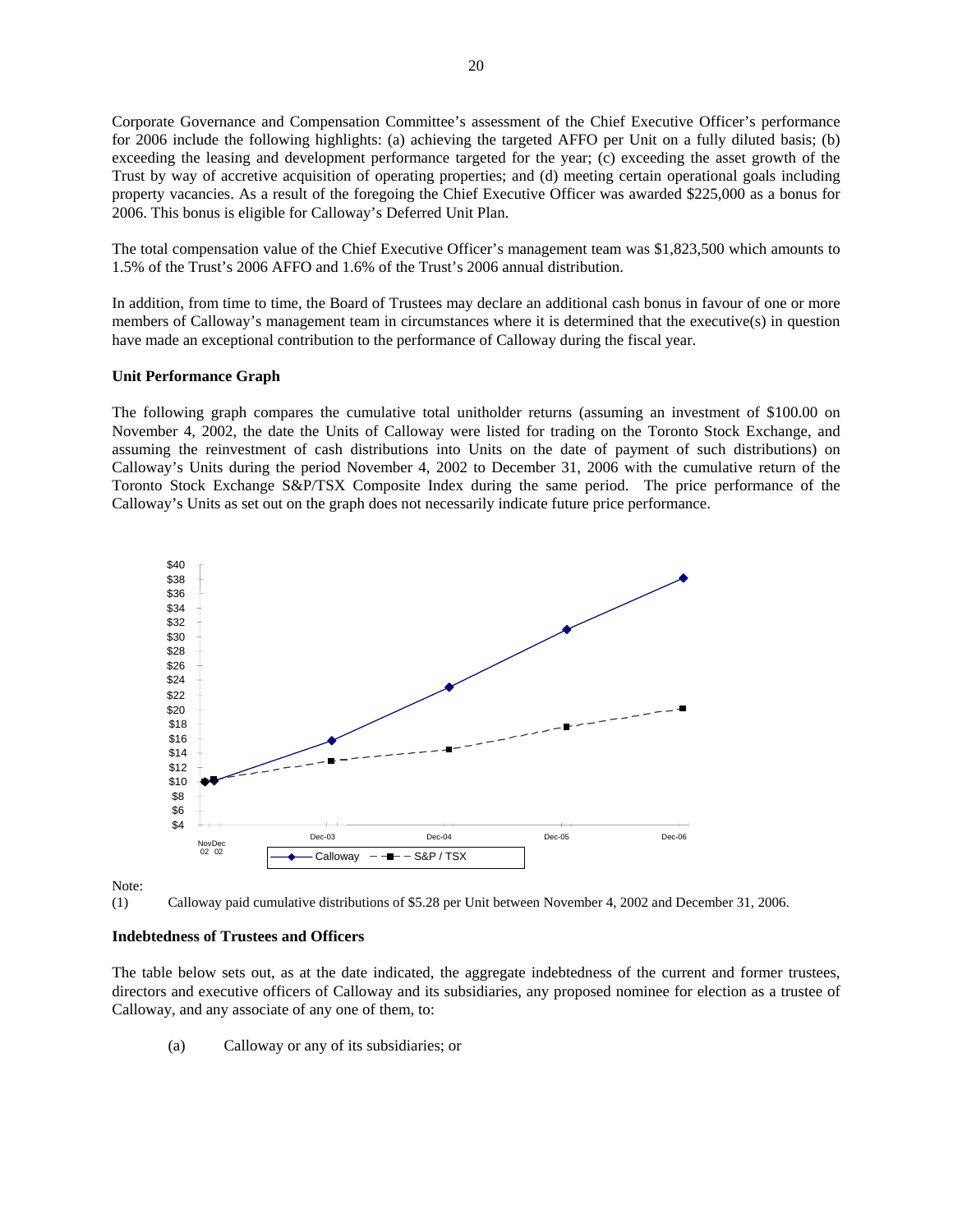(b) another entity which such indebtedness is the subject of a guarantee, support agreement, letter of credit or other similar arrangement or understanding provided by Calloway or any of its subsidiaries.

| <b>Purpose</b>        | <b>To Calloway or its Subsidiaries</b><br>(\$) | <b>To Another Entity</b><br>(\$) |  |
|-----------------------|------------------------------------------------|----------------------------------|--|
| Mortgages/Loans/Notes | 80,690,000                                     | N/A                              |  |

# **Aggregate Indebtedness as at February 28, 2007**

Other than as set out in the table below, no individual who is, or at any time during the most recently completed financial year of Calloway was, a trustee, director or executive officer of Calloway or one of its subsidiaries, nor any proposed nominee for election as a trustee of Calloway, nor any associate of any one of them:

- (a) is, or was at any time since the beginning of the most recently completed financial year of Calloway, indebted to Calloway or any of its subsidiaries; or
- (b) is, or was at any time since the beginning of the most recently completed financial year of Calloway, indebted to another entity, which such indebtedness is, or was during such time, the subject of a guarantee, support agreement, letter of credit or other similar arrangement or understanding provided by Calloway or any of its subsidiaries.

| <b>Name and Principal</b><br><b>Position</b>         | <b>Involvement</b><br>of Calloway<br>or Subsidiary | <b>Commitment</b><br>$($)$ | <b>Amount</b><br>Outstanding<br>as at<br><b>December</b><br>31, 2006<br>\$) | <b>Amount</b><br>Outstanding<br>as at<br>February 28,<br>2007<br>\$) | <b>Security For</b><br><b>Indebtedness</b>                                                                                           | <b>Amount</b><br>Forgiven<br>during<br>2006<br>$($)$ |
|------------------------------------------------------|----------------------------------------------------|----------------------------|-----------------------------------------------------------------------------|----------------------------------------------------------------------|--------------------------------------------------------------------------------------------------------------------------------------|------------------------------------------------------|
| <b>Security Purchase Programs</b><br>N/A             | N/A                                                | N/A                        | N/A                                                                         | N/A                                                                  | N/A                                                                                                                                  | N/A                                                  |
|                                                      |                                                    |                            |                                                                             |                                                                      |                                                                                                                                      |                                                      |
| <b>Other Programs</b><br>SmartCentres <sup>(5)</sup> | $Lender$ <sup>(1)</sup>                            | 101,430,000                | 67,349,000                                                                  | 67,044,000                                                           | First or<br>second<br>charges on<br>title,<br>assignments<br>of rents and<br>leases, GSA,<br>and<br>indemnities<br>and<br>guarantees | Nil                                                  |
| SmartCentres <sup>(5)</sup>                          | Lender $^{(2)}$                                    | N/A                        | 8,556,000                                                                   | 10,567,000                                                           | Nil                                                                                                                                  | Nil                                                  |
| SmartCentres $(5)$                                   | Lender $^{(3)}$                                    | 2,405,000                  | 2,405,000                                                                   | 2,479,000                                                            | Second<br>charge<br>against the<br>property and<br>guarantees                                                                        | Nil                                                  |
| Hopewell <sup>(6)</sup>                              | Lender <sup>(4)</sup>                              | 600,000                    | 600,000                                                                     | 600,000                                                              | Second<br>charge<br>against the<br>property and<br>guarantees                                                                        | Nil                                                  |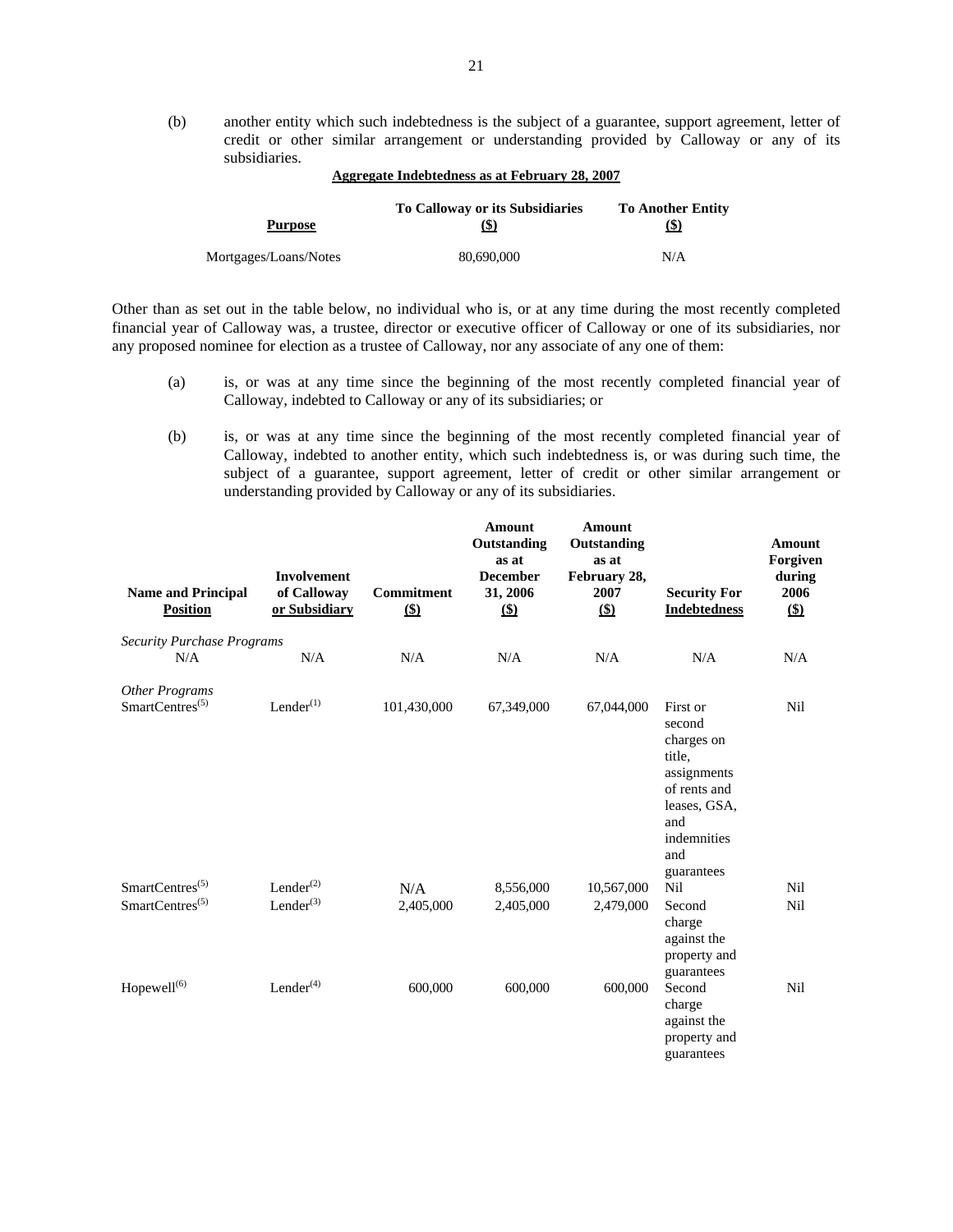Notes:

(1) Mortgages receivable of \$67,349,000 (2005 - \$36,492,000) have been provided pursuant to agreements with SmartCentres in which the Trust will lend up to \$101,430,000 (2005 - \$54,450,000) for use in acquiring and developing eight (2005 – 6) properties in Ontario and Quebec. These mortgages bear interest payable monthly at 7.0% to 9.0% (2005 – 7.50% to 9.25%) and the principal amounts are due at the maturity of the mortgages at various dates in 2009 and 2011 (four to five years from the initial advance). The mortgages are secured by first or second charges on properties, assignments of rents and leases, and general security agreements. In addition, other SmartCentres affiliated companies have provided certain limited indemnities and guarantees.

During the year, \$45,617,000 (2005 - \$22,521,000) has been funded, offset by repayments of \$14,760,000 (2005 - \$7,524,000).

The Trust has an option to acquire a 50% interest in the properties upon substantial completion at an agreed upon formula using the net operating rents and a capitalization rate based on the ten year Government of Canada rate within a specified range. Should the capitalization rate exceed the upper limit, the owner is not obligated to sell, with one exception, when the owner is obligated to sell as there is no upper limit. Should the capitalization rate be less than the lower limit, then the lower limit is deemed to be the capitalization rate, with two exceptions, where no lower limit exists.

- (2) Loans receivables of \$8,556,000 (2005 \$5,061,000) have been provided pursuant to development acquisition agreements with SmartCentres. The loans bear interest at rates that approximate the prime rate of a Canadian chartered bank plus rates ranging from 0.5% to 1.25% (December 31, 2005 – 0.75% to 1.25%). The loans receivable are repayable at the completion and rental of the properties under development. SmartCentres has not provided any security in regard to the loans; however, the loan agreements stipulate that the proceeds of the loans are to be used to fund improvements to properties owned by the Trust.
- (3) Notes receivable at December 31, 2006 of \$2,406,000 (2005 \$ nil) have been provided to SmartCentres. These secured demand notes bear interest at 9%.
- (4) The mortgage receivable of \$600,000 (2005 \$1,600,000) has been provided to a company in which a trustee of the Trust is an officer and trustee, is secured by a second charge on a property under development, bears interest at 12% per annum and is repayable in its entirely upon the earliest of the Trust purchasing the property, the property being sold to a third party and the day which is two years following the date of substantial completion of the property. The Trust has an option to purchase the property at a negotiate price, or failing agreement, at a price equal to 95% of the appraised value of the property.
- (5) SmartCentres is controlled by Mitchell Goldhar, a trustee of Calloway.
- (6) Hopewell is a company of which a trustee of Calloway, Kevin Pshebniski, is an officer.

#### **Equity Compensation Plan Information**

#### *Summary*

The following table summarizes certain information as of March 14, 2007 regarding compensation plans of Calloway under which equity securities of Calloway are authorized for issuance.

| <b>Plan Category</b> | Units To Be Issued Upon Exercise of<br><b>Outstanding Deferred Units (#)</b> | Ullits Kunlanning Avanabit Pol<br><b>Future Issuance Under The</b><br>Deferred Unit Plan (#) |  |  |
|----------------------|------------------------------------------------------------------------------|----------------------------------------------------------------------------------------------|--|--|
| Deferred Unit Plan   | 176.116                                                                      | 823.884                                                                                      |  |  |

**Units Remaining Available For** 

## *Deferred Unit Plan*

Calloway has a deferred unit plan (the "Deferred Unit Plan") which has previously been approved by the Unitholders. However, Calloway has proposed that the Unitholders approve of certain amendments to the Deferred Unit Plan. Generally speaking the proposed amendments are to revise the amendment provisions of the Deferred Unit Plan to specify which amendments require Unitholder approval. See the discussion below as well as "Particulars of Matters to be Acted Upon – Adoption of Amendments to the Deferred Unit Plan".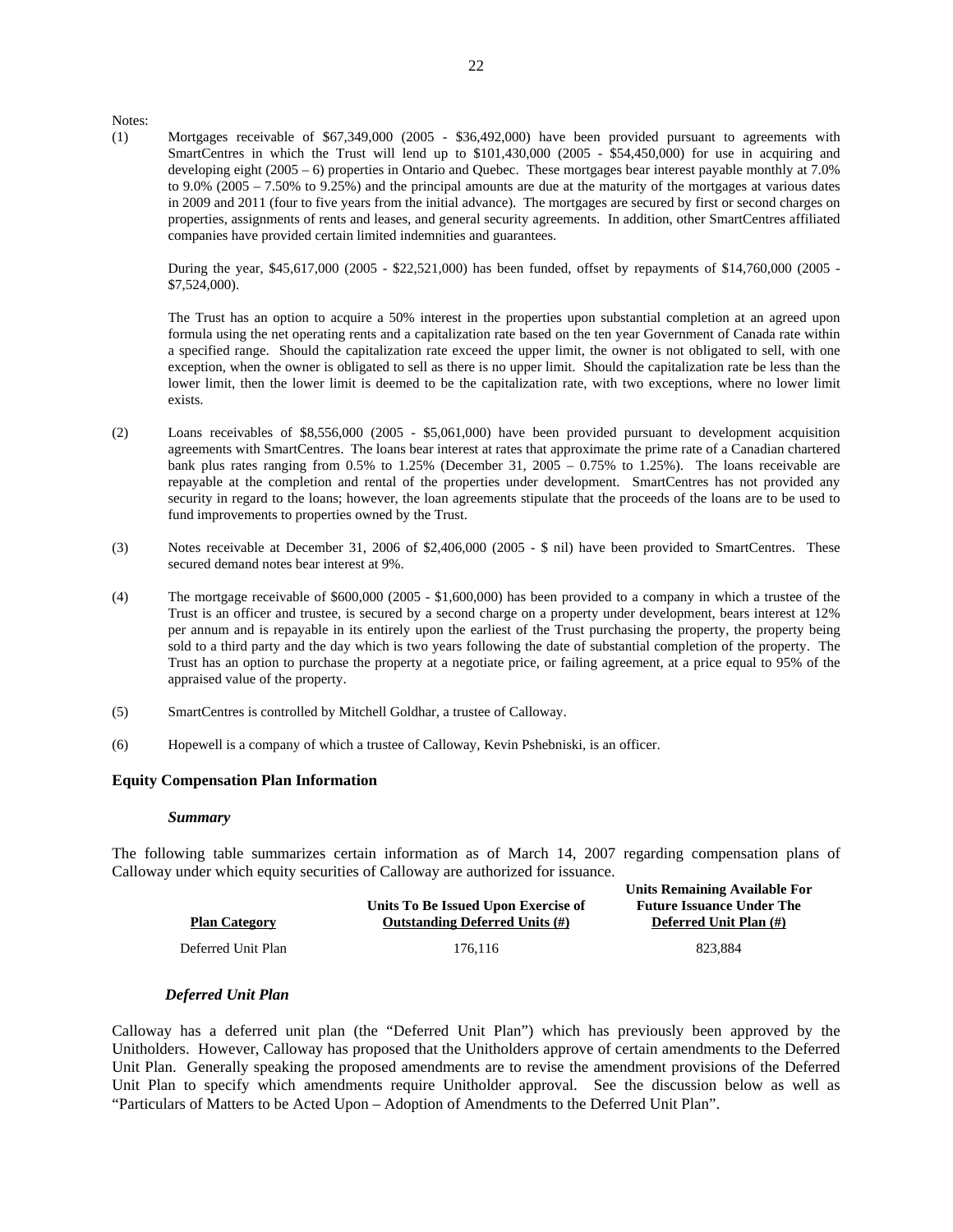The Deferred Unit Plan is administered by the Corporate Governance and Compensation Committee of the Board of Trustees.

The purpose of the Deferred Unit Plan is to promote a greater alignment of interests between the Trustees, officers and employees of Calloway and/or its subsidiaries (such persons hereinafter collectively referred to in this section as "Eligible Participants") and the Unitholders.

Each Eligible Person is given the right to elect to be a participant (a "Participant") of the Deferred Unit Plan. An Eligible Person who elects to be a Participant shall be paid up to one hundred percent (100%) of:

- (i) in respect of a Trustee, the annual retainer paid by Calloway to that Trustee in a calendar year for service on the Board of Trustees, together with committee fees, attendance fees and additional fees and retainers to committee chairs; and
- (ii) in respect of an officer or employee, the annual bonus paid by Calloway to that officer or employee in a calendar year;

(the "Elected Amount") in the form of deferred Units ("Deferred Units") in lieu of cash provided that Calloway shall match the Elected Amount for each Participant such that the number of Deferred Units issued to each Participant shall be equal in value to two (2) times the Elected Amount.

The number of Deferred Units (including fractional Deferred Units) granted at any particular time pursuant to this Deferred Unit Plan will be calculated by dividing (i) two (2) times the dollar amount of the Elected Amount allocated to the Participant by (ii) the Market Value (as defined below) of a Unit on the award date. "Market Value" at any date in respect of the Units means the volume weighted average price of all Units traded on the Toronto Stock Exchange for the ten trading days immediately preceding such date (or, if such Units are not listed and posted for trading on the Toronto Stock Exchange, on such stock exchange on which such Units are listed and posted for trading as may be selected for such purpose by the Board of Trustees). In the event that such Units are not listed and posted for trading on any stock exchange, the Market Value shall be the fair market value of such Units as determined by the Board of Trustees in its sole discretion.

Under no circumstances shall Deferred Units be considered Units nor entitle a Participant to any Unitholder rights, including, without limitation, voting rights, distribution entitlements (other than as set out below) or rights on liquidation. One (1) Deferred Unit is equivalent to one (1) Unit. Fractional Units are permitted under the Deferred Unit Plan.

Generally speaking, Deferred Units granted to Participants pursuant to the Deferred Unit Plan shall vest in accordance with the following schedule:

- (a) 50% of the Deferred Units shall vest on the third anniversary of the grant;
- (b) 25% of the Deferred Units shall vest on the fourth anniversary of the grant; and
- (c) 25% of the Deferred Units shall vest on the fifth anniversary of the grant.

Notwithstanding the foregoing, the Board of Trustees shall have the discretion to vary the manner in which Deferred Units vest for any Participant.

The Deferred Units credited to a Participant's Deferred Unit account that have vested may be redeemable in whole or in part on the date in which the Participant files a written notice of redemption with Calloway (the "Redemption Date"). The unvested Deferred Units credited to a Participant's Deferred Unit account shall vest immediately and be redeemable by the Participant (or, where the Participant has died, his or her estate) following an event, including termination other than for cause, failure to be reappointed as a trustee, retirement or death, causing the Participant to be no longer an Eligible Person (the "Termination Date"). Where the Participant has been terminated for cause or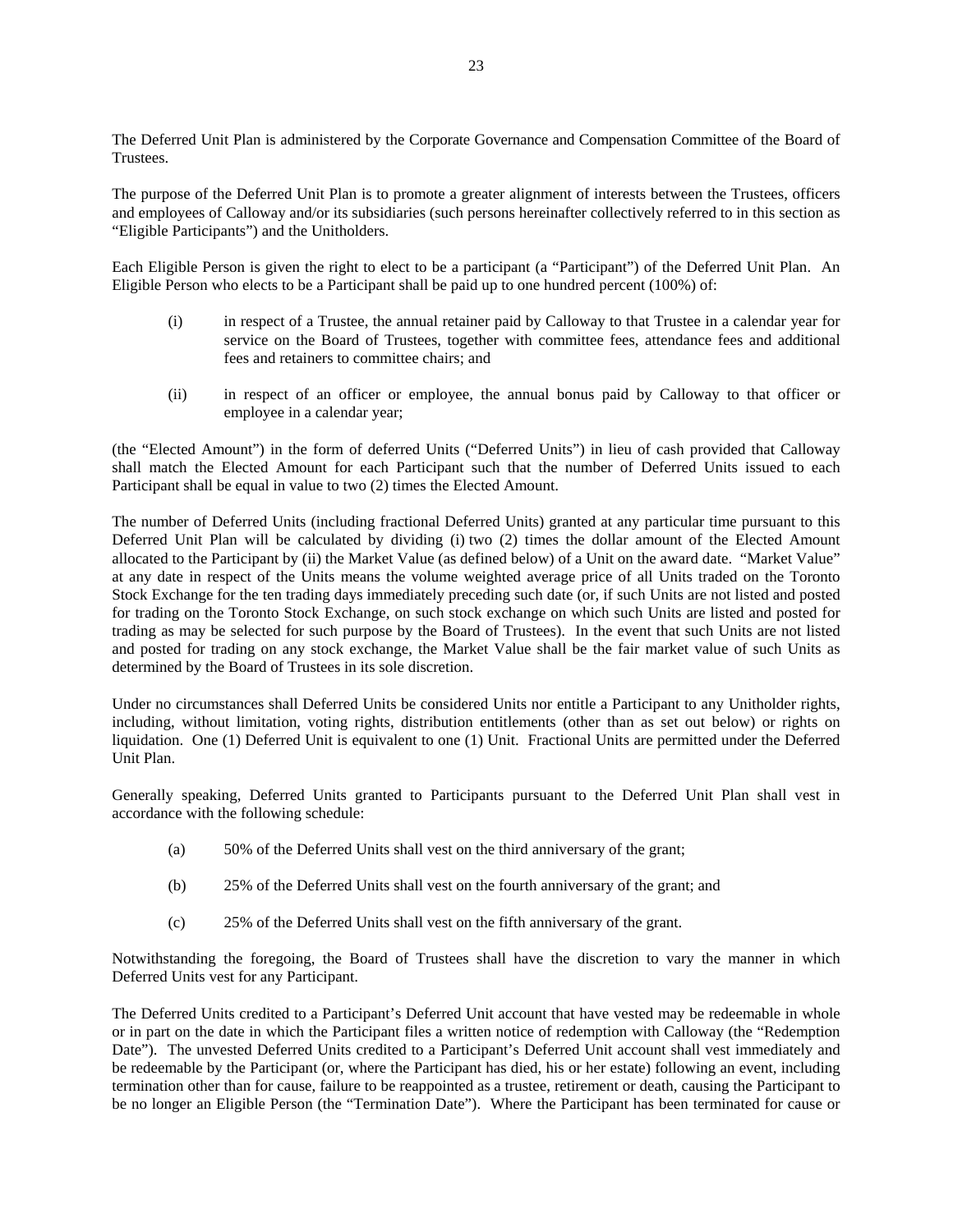voluntarily resigns, the unvested Deferred Units credited to the Participant's Deferred Unit account shall be redeemable by the Participant in accordance with the aforementioned vesting schedule excepting only that a minimum of 50% of such Deferred Units shall be deemed vested. The Participant shall receive, within five (5) business days after the Termination Date or Redemption Date, as applicable, a whole number of Units from Calloway equal to the whole number of Deferred Units then recorded in the Participant's Deferred Unit account, net of any applicable withholding taxes. Calloway shall also make a cash payment, net of any applicable withholding taxes, to the Participant with respect to the value of fractional Deferred Units standing to the Participant's credit after the maximum number of whole Units have been issued by Calloway, calculated by multiplying (i) the number of such fractional Deferred Units by (ii) the Market Value of such fractional Deferred Units on the Termination Date or Redemption Date, as applicable. Upon payment in full of the value of the Deferred Units, the Deferred Units shall be cancelled.

Whenever cash distributions are paid on the Units, additional Deferred Units will be credited to the Participant's Deferred Unit account. The number of such additional Deferred Units shall be calculated by dividing (i) the amount determined by multiplying (a) the number of Deferred Units in such Participant's Deferred Unit account on the record date for the payment of such distribution by (b) the distribution paid per Unit, by (ii) 97% of the Market Value of a Unit on the distribution payment date for such distribution, in each case, with fractions computed to two decimal places. Such additional Deferred Units shall vest on the basis as the initial Deferred Units granted from the date of grant of same.

As of March 14, 2007, Calloway has 75,489,446 Units outstanding (not including the 15,019,079 Units issuable upon the exercise or conversion of the Exchangeable Securities outstanding). The aggregate number of Units authorized for issuance upon the redemption of all Deferred Units granted under the Deferred Unit Plan shall not exceed 1,000,000, or approximately 1.32% of the currently outstanding Units of Calloway, or such greater number of Units as may be determined by the Board of Trustees and approved by the Unitholders and, if required, by any relevant stock exchange or other regulatory authority; provided, however, that: (i) at no time shall the number of Units reserved for issuance to insiders of Calloway pursuant to outstanding Deferred Units, together with the number of Units reserved for issuance to such persons pursuant to any other compensation arrangements, exceed 10% of the then outstanding Units, as calculated immediately prior to the issuance in question; and (ii) the number of Units issued to insiders of Calloway pursuant to outstanding Deferred Units together with the number of Units issued to such persons pursuant to any other compensation arrangements, within any one year period, shall not exceed 10% of the then outstanding Units. No Units have been issued upon the redemption of Deferred Units issued under the Deferred Unit Plan. Calloway has issued 176,116 Deferred Units, or approximately 0.23% of the currently outstanding Units of Calloway, under the Deferred Unit Plan leaving 823,884 Deferred Units, or approximately 1.09% of the currently outstanding Units of Calloway, remaining available for issuance pursuant to the Deferred Unit Plan (assuming that all Deferred Units are redeemed for Units).

In no event may the rights or interests of a Participant under the Deferred Unit Plan be assigned, encumbered, pledged, transferred or alienated in any way, except to the extent that certain rights may pass to a beneficiary or legal representative upon death of a Participant, by will or by the laws of succession and distribution.

The administration of the Deferred Unit Plan shall be subject to and performed in conformity with all applicable laws, regulations, orders of governmental or regulatory authorities and the requirements of any stock exchange on which the Units are listed. Should the Corporate Governance and Compensation Committee, in its sole discretion, determine that it is not desirable or feasible to provide for the redemption of Deferred Units in Units, including by reason of any such laws, regulations, rules, orders or requirements, it shall notify the Participants of such determination and on receipt of such notice each Participant shall have the option of electing that such redemption obligations be satisfied by means of a cash payment by Calloway equal to the Market Value of the Units that would otherwise be delivered to a Participant in settlement of Deferred Units on the redemption date (less any applicable withholding taxes).

According to the Deferred Unit Plan, the Board of Trustees of Calloway has the power to amend, modify, suspend or terminate the Deferred Option Plan, subject to any necessary regulatory and Unitholder approvals. Subject to the receipt of any necessary regulatory or Unitholder approvals, the Board of Trustees may also at any time amend or revise the terms of any Deferred Units granted under the Deferred Option Plan from time to time.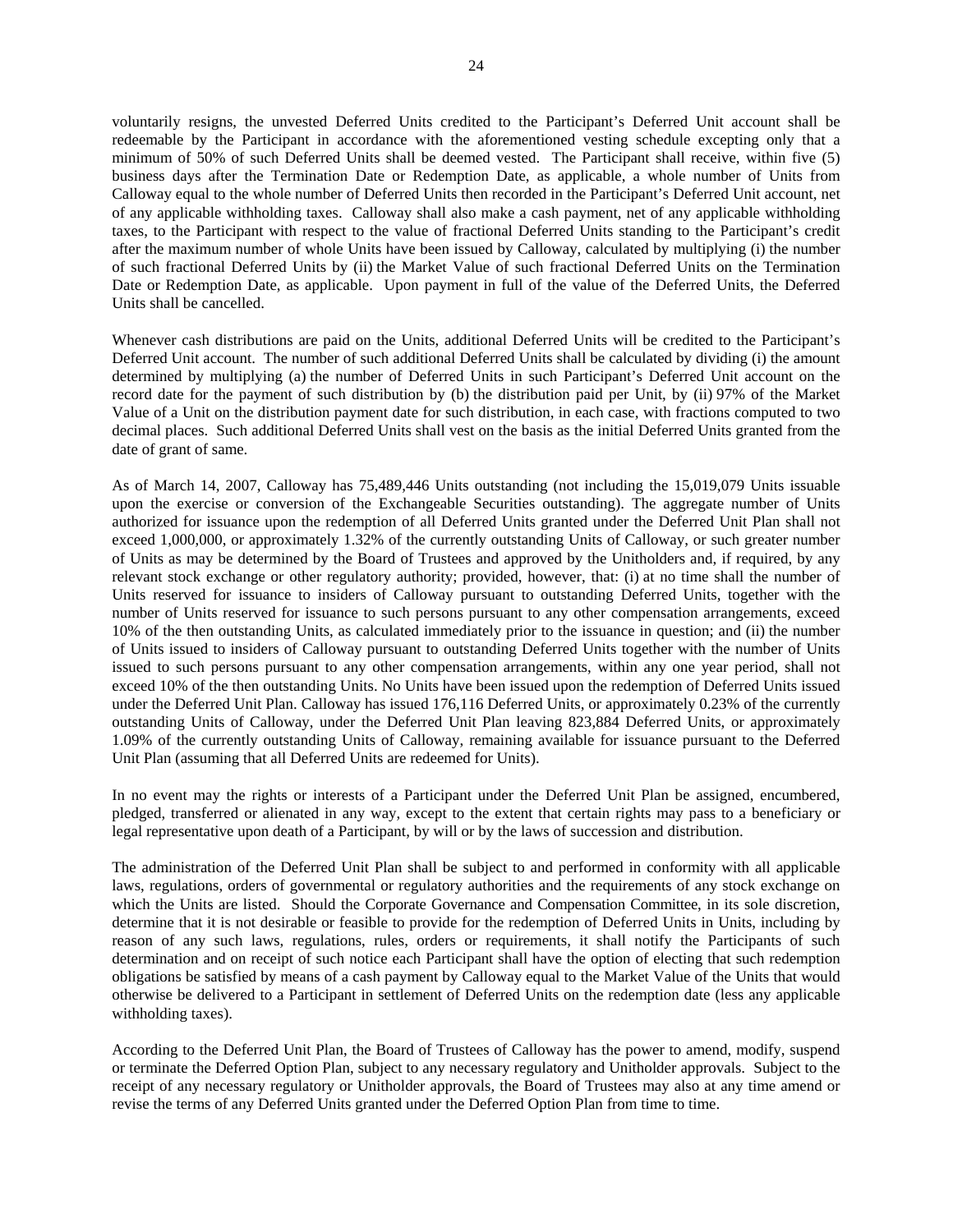Notwithstanding the foregoing, the Toronto Stock Exchange rules were amended effective January 1, 2005 to provide that in order for an issuer to amend an equity compensation plan, or an agreement or entitlement subject to an equity compensation plan, the equity compensation plan must specify whether security holder approval is required for that type of amendment. In the absence of a specific amendment procedure in the equity compensation plan which addresses the types of amendment being requested, security holder approval will be required by the Toronto Stock Exchange. The Board of Trustees believes that except for certain material changes to the Deferred Unit Plan it is important that the Board of Trustees has the flexibility to make changes to the Deferred Unit Plan without Unitholder approval. Such amendments could include making appropriate adjustments to outstanding entitlements in the event of certain corporate transactions, the addition of provisions requiring forfeiture of entitlements in certain circumstances, specifying practices with respect to applicable tax withholdings, changes necessary to ensure that the Deferred Unit Plan continues to operate as intended within the parameters of the *Income Tax Act* (Canada) and changes to enhance clarity or correct ambiguous provisions.

Unitholders will be asked at the Meeting to pass a resolution approving the following amendments (which amendments are collectively referred to herein as the "Proposed Deferred Unit Plan Amendments") to the Deferred Unit Plan which Proposed Deferred Unit Plan Amendments change the amendment provisions of the Deferred Unit Plan to clarify that Unitholder approval is not required for amendments except for any amendment or modification that:

- 1. increases the number of Units reserved for issuance under the Deferred Unit Plan;
- 2. increases the percentage of the Participant's annual retainer (in respect of a Trustee) or annual bonus (in respect of an officer or employee) that a Participant may elect to receive in the form of Deferred Units (earlier defined as the "Elected Amount") beyond 100% of such annual retainer or annual bonus as the case may be (provided that the Deferred Unit Plan may be amended without Unitholder approval to allow up to 100% of other forms of trustee, officer and employee cash compensation for services rendered to Calloway, including but not limited to salaries, to be included in the Elected Amount);
- 3. increases the percentage of the Elected Amount to be matched by Calloway beyond 100% of the Elected Amount;
- 4. extends eligibility to participate in the Deferred Unit Plan to persons not currently eligible to participate;
- 5. permits entitlement under the Deferred Unit Plan be transferred other than for normal estate settlement purposes; and
- 6. permits awards, other than those entitlements specifically contemplated in the Deferred Unit Plan, to be made under the Deferred Unit Plan.

## **Interests of Management and Others In Material Transactions**

Except as set out in the section of this Management Information Circular entitled "Indebtedness of Trustees and Officers" or in the section entitled "Calloway Real Estate Investment Trust – Acquisitions, Dispositions and Loans" in the annual information form of Calloway dated March 9, 2007, which section is incorporated by reference in this Management Information Circular, no Trustee, director or executive officer Calloway or its subsidiaries, or insider of Calloway, or any associate or affiliate of any of the foregoing persons, has or had any material interest in any material transaction with Calloway since the commencement of Calloway's last financial period. A copy of the aforementioned annual information form may be found on SEDAR at www.sedar.com.

## **Additional Information**

Additional information relating to Calloway may be found on SEDAR at www.sedar.com including additional financial information which is provided in Calloway's consolidated comparative financial statements and management's discussion and analysis for its most recently completed financial year. Voting Unitholders may contact Calloway at any time to receive a copy of Calloway's consolidated comparative financial statements and management's discussion and analysis for its most recently completed financial year. Any such request should be made to the Chief Financial Officer of Calloway, 700 Applewood Crescent, Suite 200, Vaughan, Ontario L4K 5X3 Facsimile: 905-326-0783.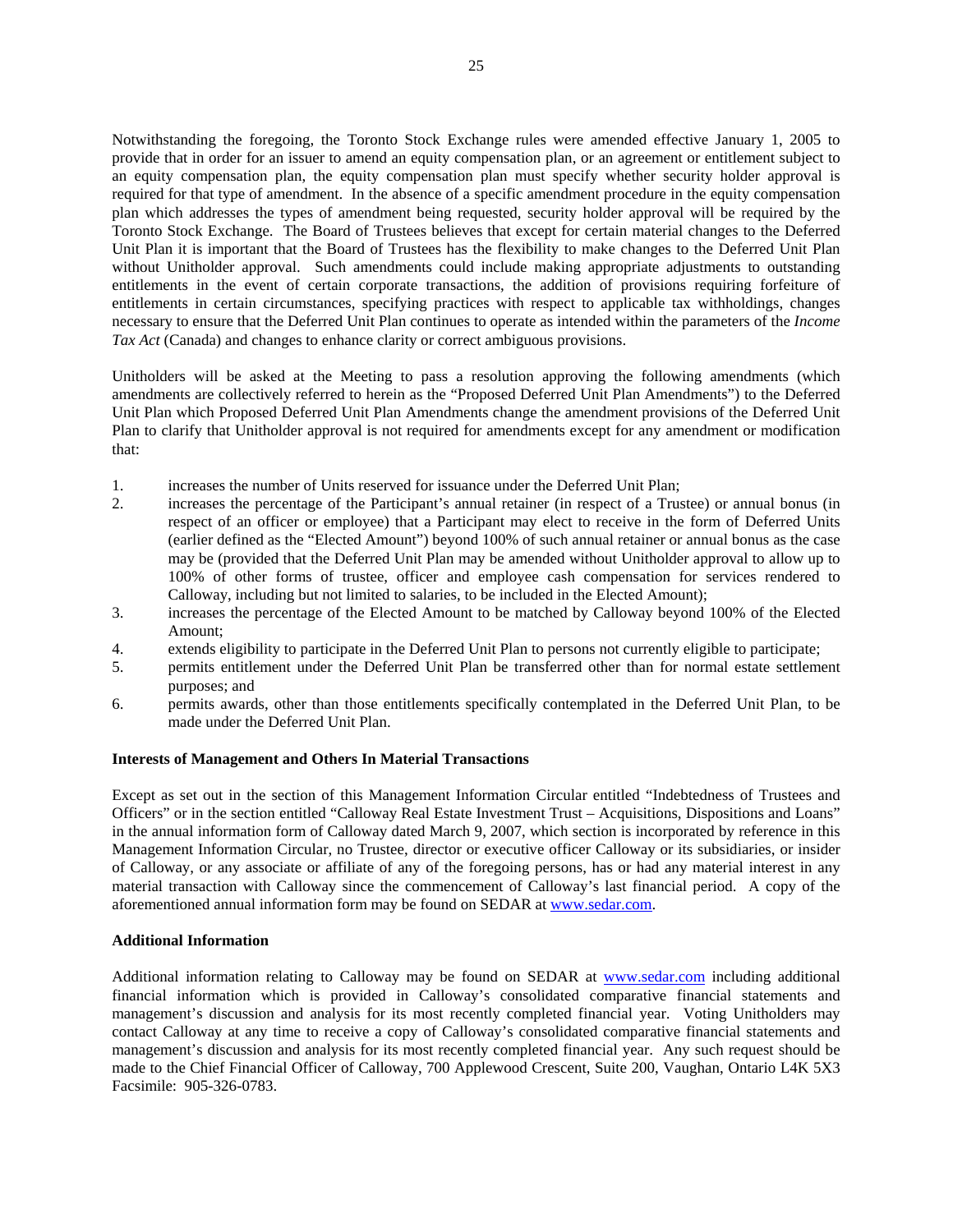## **PARTICULARS OF MATTERS TO BE ACTED UPON**

#### **Meetings of Voting Unitholders**

The Declaration of Trust provides that meetings of Voting Unitholders must be called and held for, among other matters, the election or removal of Trustees (except filling casual vacancies), the appointment or removal of the auditors of Calloway, the approval of amendments to the Declaration of Trust, an increase or decrease in the number of Trustees, the sale of the assets of Calloway as an entirety or substantially as an entirety (other than as part of an internal reorganization) or the termination of Calloway.

Voting Unitholders may attend and vote at all meetings of Voting Unitholders either in person or by proxy and a proxyholder need not be a Voting Unitholder. Two persons present in person or represented by proxy and representing in the aggregate at least 10% of the votes attaching to all outstanding Voting Units shall constitute a quorum for the transaction of business at all such meetings.

#### **Financial Statements**

The audited financial statements of the Trust for the year ended December 31, 2006 and the auditor's report thereon will be tabled before the Voting Unitholders at the Meeting for the consideration of the Voting Unitholders. The audited financial statements have been approved by the Audit Committee and by the Board of Trustees of the Trust.

#### **Fix Number of Trustees**

It is proposed that the aggregate number of Trustees to be elected or appointed at the meeting will be 9.

At the Meeting, Voting Unitholders will be asked to vote on the following resolution, with or without variation:

#### **Be it resolved that:**

1. The aggregate number of Trustees to be elected or appointed at this Meeting is fixed at not more than 9.

Notwithstanding the foregoing resolution, the Trustees may, between annual general meetings, appoint one or more additional Trustees of the Trust to serve until the close of the next annual general meeting, but the total number of additional Trustees shall not at any time exceed 1/3 of the number of trustees elected at the Meeting.

#### **Election of Trustees**

The Declaration of Trust provides that: "For so long as Mitchell Goldhar, companies controlled by Mitchell Goldhar or Affiliates of such companies (collectively referred to herein as "SmartCentres") are the registered and beneficial owner of at least 5% but less than 15% of the issued and outstanding Units and Special Voting Units of the Trust, in aggregate, it shall be entitled to appoint one trustee to the Board of Trustees of the Trust and the number of trustees on the Board of Trustees shall be limited to eight; for so long as SmartCentres is the registered and beneficial owner of at least 15% but less than 25% of the issued and outstanding Units and Special Voting Units of the Trust, in aggregate, it shall be entitled to appoint a total of two trustees to the Board of Trustees of the Trust and the number of trustees on the Board of Trustees shall be limited to a maximum of eight; and for so long as SmartCentres is the registered and beneficial owner of at least 25% of the issued and outstanding Units and Special Voting Units of the Trust, in aggregate, it shall be entitled to appoint a total of three trustees to the Board of Trustees of the Trust and the number of trustees on the Board of Trustees shall be limited to a maximum of nine."

The Declaration of Trust further provides that, so long as certain conditions are satisfied, Smartcentres shall be entitled to 25% of the votes cast at the Meeting. See "Information Respecting Calloway Real Estate Investment Trust – Principal Unitholders" and see "Information Respecting Calloway Real Estate Investment Trust – Special Voting Units".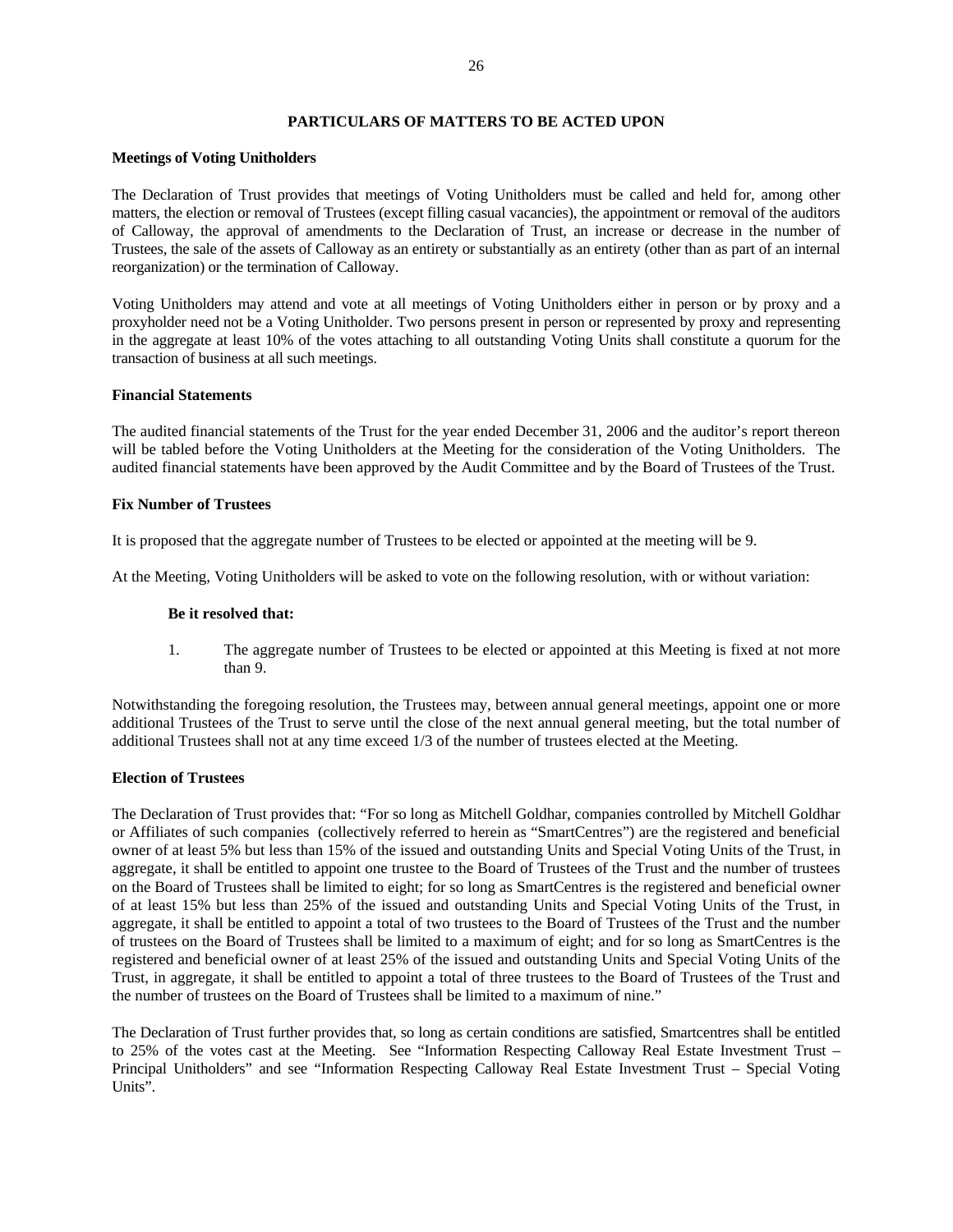At the Meeting it is proposed that an aggregate of 9 Trustees be elected or appointed to hold office from the closing of the Meeting until the next annual meeting or until their successors are elected or appointed. SmartCentres has confirmed that it will appoint three Trustees to hold office from the closing of the Meeting until their successors are appointed. There are presently 9 Trustees of the Trust, each of whom cease to hold office following the closing of the Meeting, unless re-elected at the Meeting.

At the Meeting it is proposed that Simon Nyilassy, David M. Calnan, Jamie M. McVicar, Kevin B. Pshebniski, J. Michael Storey and Al Mawani, be elected as Trustees to hold office until the next annual meeting or until their successors are elected or appointed. SmartCentres has confirmed that Peter Forde, Michael Young and Mitchell Goldhar will be the SmartCentres appointees to the Board of Trustees.

At the Meeting, Voting Unitholders will be asked to vote on the following resolution, with or without variations:

# **Be it resolved that:**

1. Simon Nyilassy, David M. Calnan, Jamie M. McVicar, Kevin B. Pshebniski, J. Michael Storey and Al Mawani, be appointed as Trustees of Calloway to hold office from the closing of the Meeting until the close of the next annual meeting of Voting Unitholders.

# **Re-Appointment of Auditors**

It is proposed that PricewaterhouseCoopers LLP, Chartered Accountants, of Toronto, Ontario, be re-appointed to serve as auditors of the Trust until the next annual meeting of Voting Unitholders. PricewaterhouseCoopers LLP have been the Trust's auditors since September 30, 2005.

At the Meeting, Voting Unitholders will be asked to vote on the following resolution, with or without variation:

## **Be it resolved that:**

- 1. The firm of PricewaterhouseCoopers LLP, Chartered Accountants, of Toronto, Ontario be appointed as the auditors of Calloway to hold office until the close of the next annual meeting of Voting Unitholders.
- 2. The Board of Trustees of Calloway is hereby authorized to fix the auditor's remuneration as required to give effect to the aforementioned resolution.

## **Adoption of Amendments to the Deferred Unit Plan**

The Trust has an incentive Deferred Unit Plan. The Trust proposes to make the Proposed Deferred Unit Plan Amendments. For a summary of the key terms of the Deferred Unit Plan and the Proposed Deferred Unit Plan Amendments, see the discussion under "Information Respecting Calloway Real Estate Investment Trust - Equity Compensation Plan Information – Deferred Unit Plan".

At the Meeting, Unitholders will be asked to vote on the following resolution (the "Deferred Unit Plan Resolution"), with or without variations:

## **Be it resolved that:**

- 1. The Proposed Deferred Unit Plan Amendments, substantially as described in the Management Information Circular of Calloway dated March 14, 2007, be and are hereby approved.
- 2. Notwithstanding that this resolution has been passed, the Board of Trustees of the Trust may, without further notice to or approval of the Unitholders, revoke this resolution at any time prior to the Proposed Amendments becoming effective.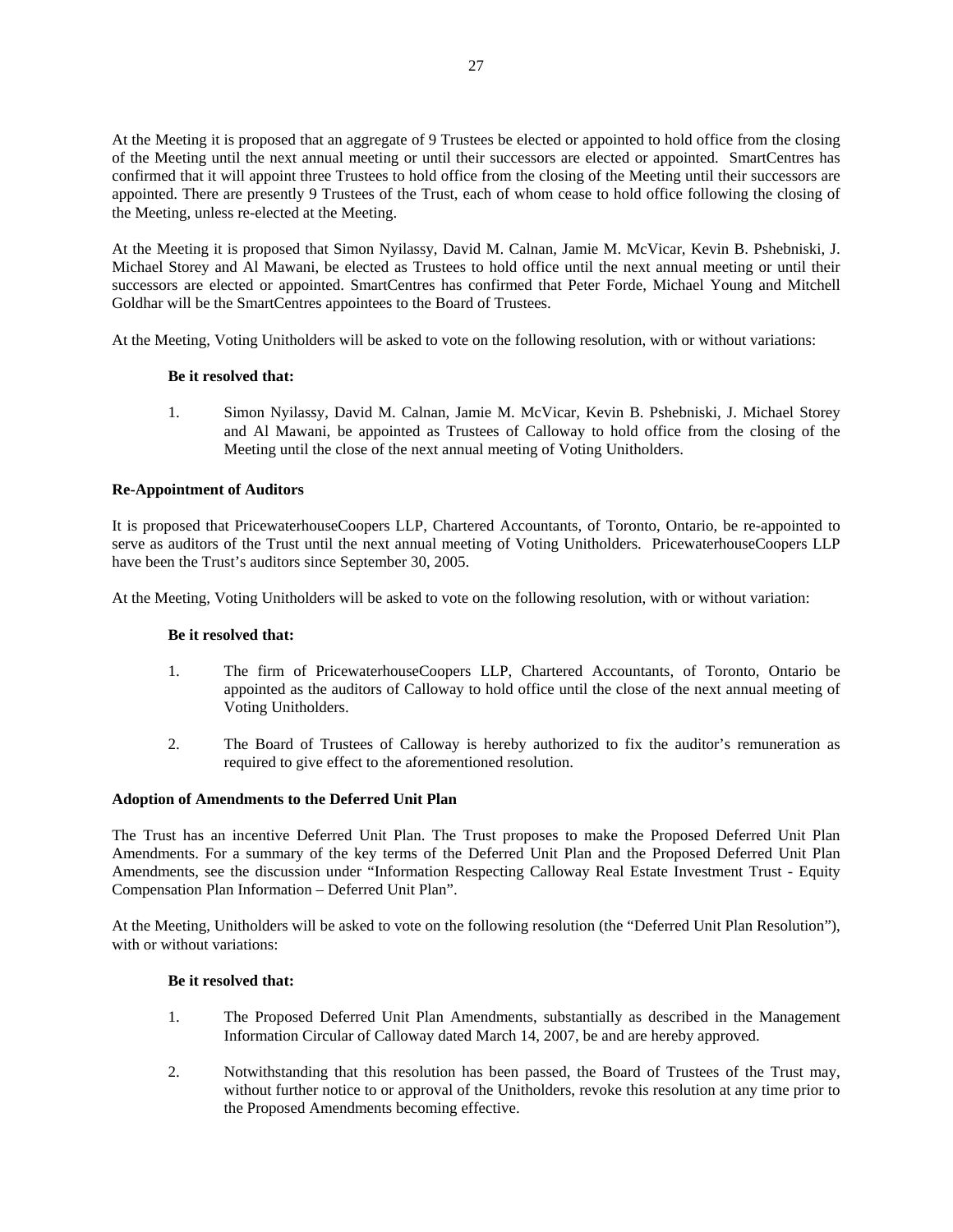3. Any one Trustee or officer of the Trust, be and is hereby authorized and empowered to execute or cause to be executed in the name and on behalf of the Trust or to deliver or cause to be delivered all such documents, agreements and instruments and do or cause to be done all such acts and things as such person shall determine to be necessary or desirable in order to carry out the intent of the resolution and the matters authorized thereby, such determination to be conclusively evidenced by the execution and delivery of such document, agreement or instrument or the doing of any such act or thing.

Approval of the Deferred Unit Plan Resolution requires the affirmative vote of a majority of the Voting Unitholders present or represented by proxy at the Meeting. **The Board of Trustees of Calloway believes that the passing of the Deferred Unit Plan Resolution is in the best interests of Calloway and recommend that the Voting Unitholders vote in favour of the Deferred Unit Plan Resolution. The persons named in the enclosed form of proxy, if named as proxy, intend to vote for the approval of the Deferred Unit Plan Resolution, unless instructed otherwise.**

The implementation of the Proposed Deferred Unit Plan Amendments is also subject to regulatory approval.

# **Interest of Certain Persons in Matters to be Acted Upon**

Other than the election of Trustees of Calloway or as otherwise set out in this Management Information Circular, no Trustee, officer or insider of Calloway, or any associate or affiliate of any of the foregoing persons, has any material interest, direct or indirect, by way of beneficial ownership of securities or otherwise, in any matter to be acted upon at the Meeting.

## **Other Business**

Management is not aware of any matter to come before the Meeting other than the matters referred to in the Notice of Annual Meeting. However, if any other matter properly comes before the Meeting, the accompanying forms of proxy confer discretionary authority to vote with respect to amendments or variations to matters identified in the Notice of Annual Meeting and with respect to other matters that properly may come before the Meeting in the best judgement of the persons voting the proxy.

## **APPROVAL OF TRUSTEES**

The contents of this Management Information Circular have been approved by the Board of Trustees of Calloway Real Estate Investment Trust.

**DATED** at Vaughan, Ontario this 14<sup>th</sup> day of March, 2007.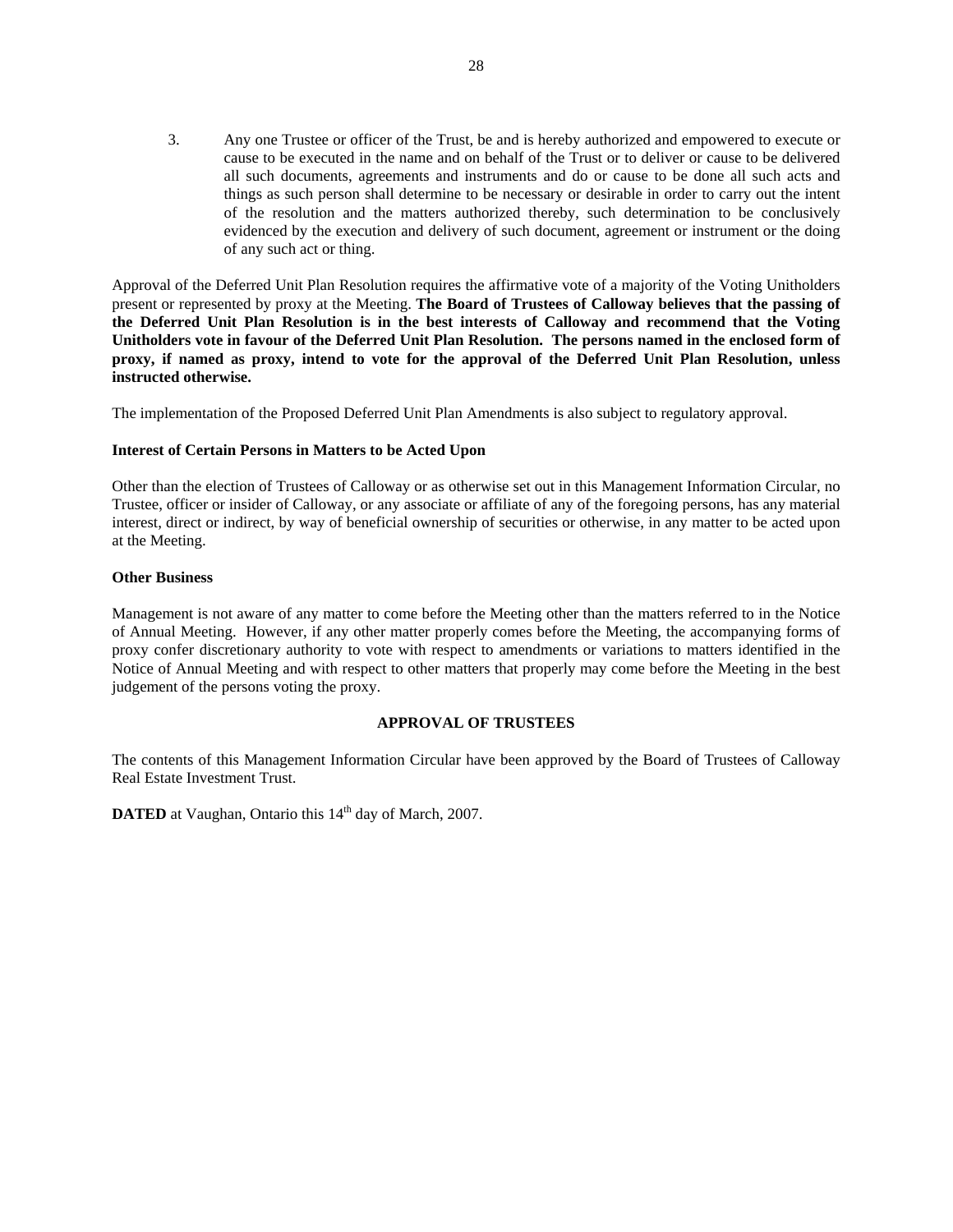# **Schedule "A" – Mandate of the Board**

# **1. Adoption**

The Board of Trustees (the "Board") of Calloway Real Estate Investment Trust (the "Trust") adopted this Mandate by resolution dated March 8, 2004.

# **2. Policy Statement**

The Board of the Trust has, subject to all of the provisions of the Declaration of Trust of the Trust, as amended from time to time (the "Declaration of Trust"), the responsibility to oversee the conduct of the business of the Trust and to oversee the activities of management who are responsible for the day-to-day conduct of the business of the Trust.

# **3. Composition and Operation**

The Board operates by delegating certain of its authorities to management and to Committees of the Board and by reserving certain powers to itself all as prescribed by the Declaration of Trust. The Board retains the responsibility of managing its own affairs including selecting its Chairman, nominating candidates for election to the Board, constituting committees of the full Board and determining compensation for the trustees. Subject to the Declaration of Trust and all amendments thereto, the Board may constitute, seek the advice of and delegate powers, duties and responsibilities to committees of the Board.

# **4. Responsibilities**

The Board's fundamental objectives are to enhance and preserve long-term unitholder value, to ensure the Trust meets its obligations on an ongoing basis and that the Trust operates in a reliable manner. In performing its functions, the Board should also consider the legitimate interests its other stakeholders such as employees, customers and communities may have in the Trust. In broad terms, the stewardship of the Trust involves the Board in strategic planning, financial reporting, risk management and mitigation, senior management determination, communication planning and internal control integrity.

# **5. Specific Duties**

Subject only to the express limitations contained in the Declaration of Trust including, without limitation sections 5.1 and 5.2 of the Declaration of Trust, and in addition to any powers and authorities conferred by the Declaration of Trust or which the trustees may have by virtue of any present or future statute or rule or law, the Board shall have and may exercise the following powers and authorities (with all defined terms having the meaning prescribed by the Declaration of Trust):

- (a) To retain, invest and reinvest the capital or other funds of the Trust in Real Property of any kind, and to possess and exercise all the rights, powers and privileges appertaining to the ownership of the property of the Trust and to increase the capital of the Trust at any time by the issuance of additional Units for such consideration as they deem appropriate;
- (b) For such consideration as they deem proper, to invest in, purchase or otherwise acquire for cash or other property or through the issuance of Units or through the issuance of notes, debentures, bonds or other obligations or securities of the Trust and hold for investment the entire or any participating interest in mortgages. In connection with any such investment, purchase or acquisition, the Board shall have the power to acquire a share of rents, lease payments or other gross income from or a share of the profits from or a share in the equity or ownership of Real Property;
- (c) To sell, rent, lease, hire, exchange, release, partition, assign, mortgage, pledge, hypothecate, grant security interests in, encumber, negotiate, convey, transfer or otherwise dispose of any or all of the property of the Trust by deeds, trust deeds, assignments, bills of sale, transfers, leases, mortgages,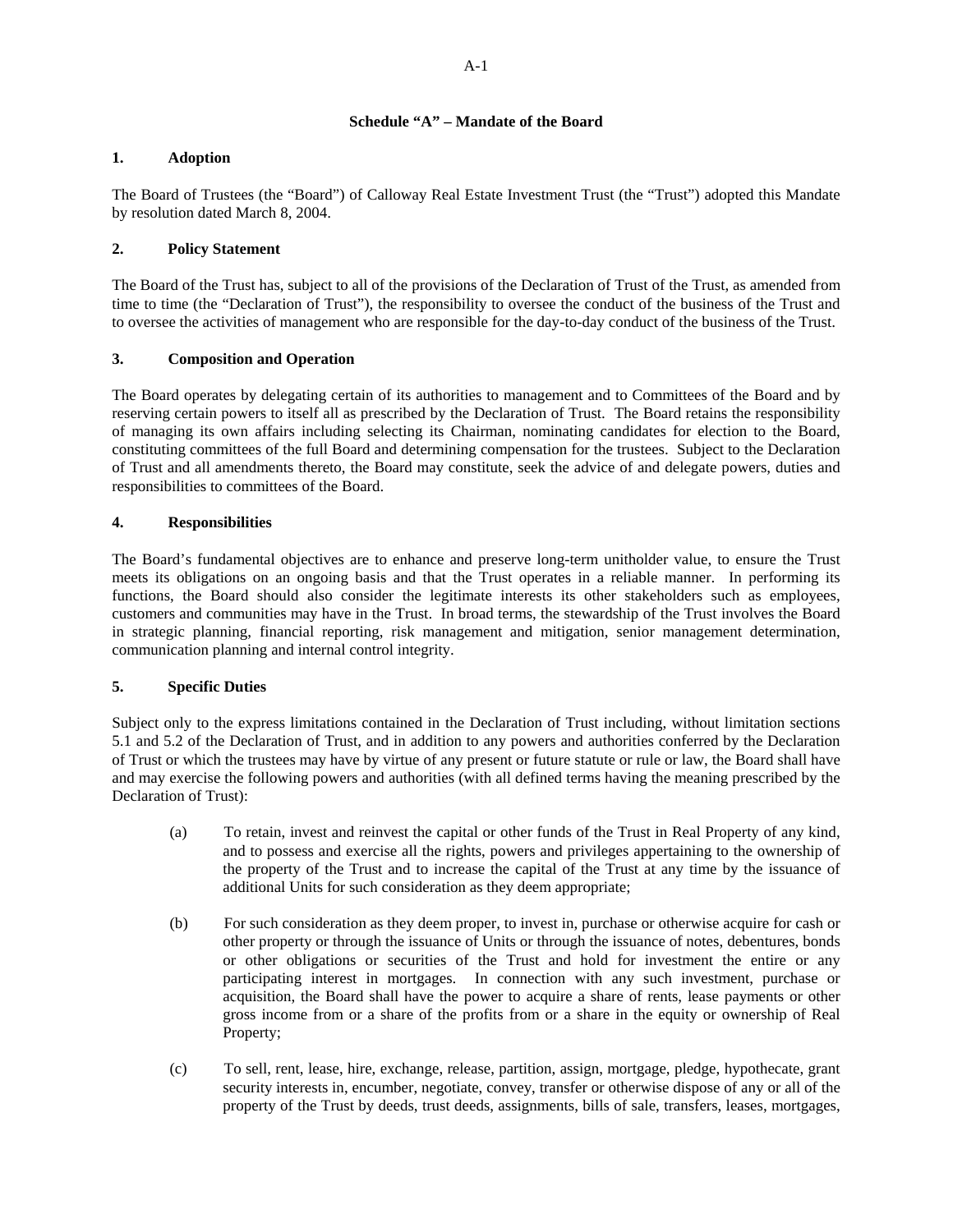financing statements, security agreements and other instruments for any of such purposes executed and delivered for and on behalf of the Trust or Trustees by one or more of the Trustees or by a duly authorized officer, employee, agent or any nominee of the Trust;

- (d) To enter into leases, contracts, obligations and other agreements for a term extending beyond the term of office of the Trustees and beyond the possible termination of the Trust or for a lesser term;
- (e) To borrow money from or incur indebtedness to any person; to guarantee, indemnify or act as surety with respect to payment or performance of obligations of third parties; to enter into other obligations on behalf of the Trust; and to assign, convey, transfer, mortgage, subordinate, pledge, grant security interests in, or encumber, the property of the Trust to secure any of the foregoing;
- (f) To lend money, whether secured or unsecured;
- (g) To incur and pay out of the property of the Trust any charges or expenses and disburse any funds of the Trust, which charges, expenses or disbursements are, in the opinion of the Board, necessary or incidental to or desirable for the carrying out of any of the purposes of the Trust or conducting the affairs of the Trust including, without limitation, taxes or other governmental levies, charges and assessments of whatever kind or nature, imposed upon or against the Board in connection with the Trust or the property of the Trust or upon or against the property of the Trust or any part thereof and for any of the purposes herein;
- (h) To deposit funds of the Trust in banks, trust companies and other depositories, whether or not such deposits will earn interest, the same to be subject to withdrawal on such terms and in such manner and by such person or persons (including any one or more Trustees, officers, agents or representatives) as the Board may determine;
- (i) To possess and exercise all the rights, powers and privileges appertaining to the ownership of all or any mortgages or securities, issued or created by, or interest in, any person, forming part of the assets of the Trust, to the same extent that an individual might and, without limiting the generality of the foregoing, to vote or give any consent, request or notice, or waive any notice, either in person or by proxy or power of attorney, with or without power of substitution, to one or more persons, which proxies and powers of attorney may be for meetings or action generally or for any particular meeting or action and may include the exercise of discretionary power;
- (j) To elect, appoint, engage or employ officers for the Trust (including a Chairman, a President, one or more Vice-Presidents and a Secretary and other officers as the Board may determine), who may be removed or discharged at the discretion of the Board, such officers to have such powers and duties, and to serve such terms as may be prescribed by the Board; to engage or employ any persons as agents, representatives, employees or independent contractors (including, without limitation, real estate advisors, investment advisors, registrars, underwriters, accountants, lawyers, real estate agents, property managers, appraisers, brokers, architects, engineers, construction managers, general contractors or otherwise) in one or more capacities, and to pay compensation from the Trust for services in as many capacities as such persons may be so engaged or employed; and, except as prohibited by law, to delegate any of the powers and duties of the Board to any one or more Trustees, agents, representatives, officers, employees, independent contractors or other persons;
- (k) To collect, sue for and receive sums of money coming due to the Trust, and to engage in, intervene in, prosecute, join, defend, compromise, abandon or adjust, by arbitration or otherwise, any actions, suits, proceedings, disputes, claims, demands or other litigation relating to the Trust, the assets of the Trust or the Trust's affairs, to enter into agreements therefore whether or not any suit is commenced or claim accrued or asserted and, in advance of any controversy, to enter into agreements regarding the arbitration or settlement thereof,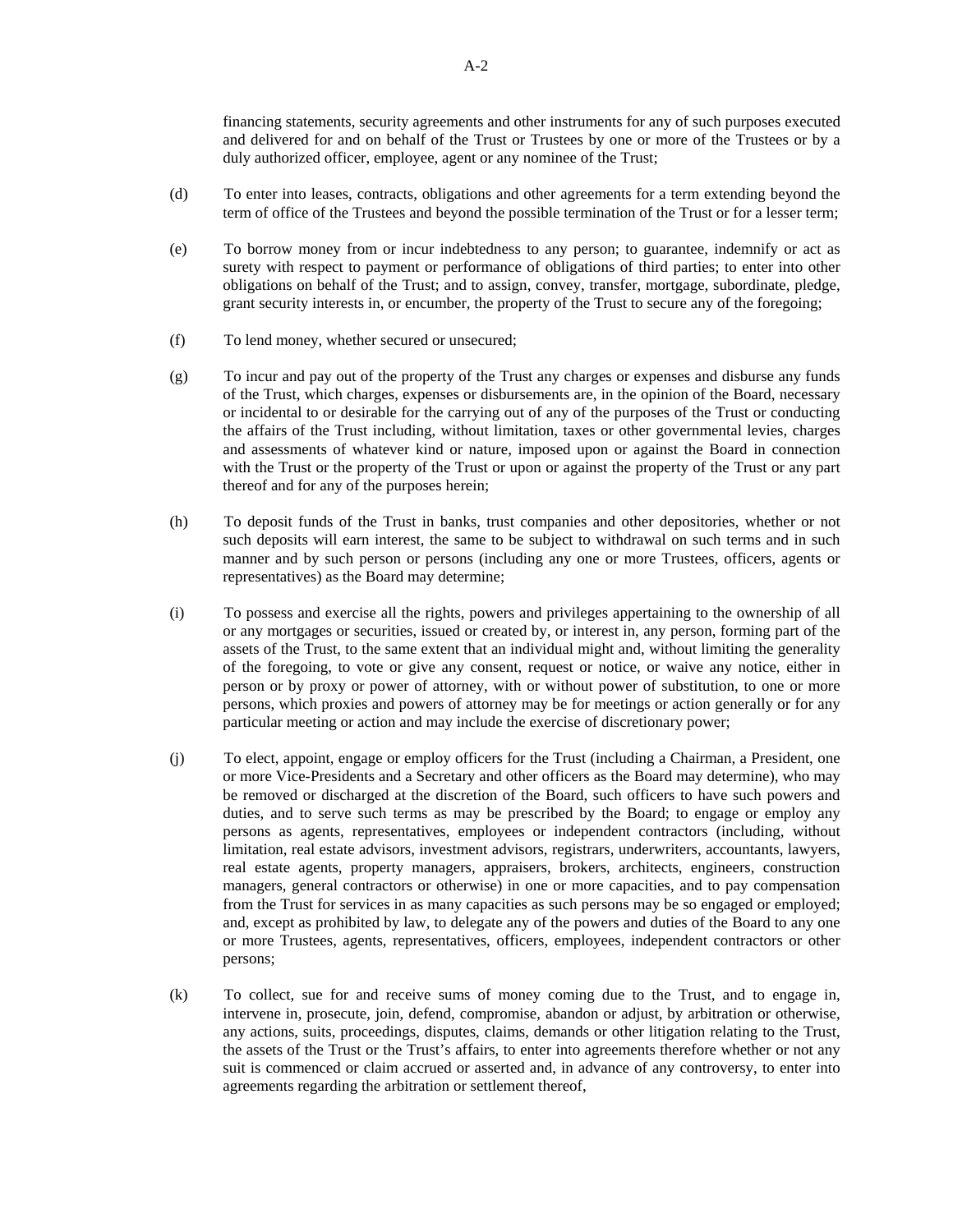- (l) To renew, modify, release, compromise, extend, consolidate or cancel, in whole or in part, any obligation to or of the Trust;
- (m) To purchase and pay for, out of the assets of the Trust, insurance contracts and policies insuring the assets of the Trust against any and all risks and insuring the Trust and/or any or all of the Trustees, the Unitholders or officers of the Trust against any and all claims and liabilities of any nature asserted by any person arising by reason of any action alleged to have been taken or omitted by the Trust or by the Trustees, the Unitholders or the officers or otherwise;
- (n) To cause title to any of the assets of the Trust to be drawn up in the name of the Trustees, and/or, to the extent permitted by applicable law, in the name of the Trust or one or more of the Trustees or any other person, on such terms, in such manner with such powers in such person as the Board may determine and with or without disclosure that the Trust or Trustees are interested therein provided, however, that should title to any of the assets of the Trust be held by and/or in the name of any person or persons other than the Trust or Trustees as aforesaid, the Board shall require such person or persons to execute a declaration of trust acknowledging that title to such assets is held in trust for the benefit of the Trust;
- (o) To determine conclusively the allocation to capital, income or other appropriate accounts of all receipts, expenses, disbursements and property of the Trust;
- (p) To prepare, sign and file or cause to be prepared, signed and filed any prospectus, information circular, offering memorandum or similar document, and any amendment thereto, relating to or resulting from an offering of the Units or other securities issued or held by the Trust and to pay the cost thereof and related thereto and any fees related thereto out of the property of the Trust whether or not such offering is or was of direct benefit to the Trust or those persons (if any) who were Unitholders immediately prior to such offering;
- (q) To make or cause to be made application for the listing on any stock exchange of any Units or other securities of the Trust, and to do all things which in the opinion of the Board may be necessary or desirable to effect or maintain such listing or listings;
- (r) To determine conclusively the value of any or all of the property of the Trust from time to time and, in determining such value, to consider such information and advice as the Board, in their sole judgement, may deem material and reliable;
- (s) To do all such acts and things and to exercise such powers which are delegated to the Board by any person who co-owns Real Property with the Trust;
- (t) To do all such other acts and things as are incidental to the foregoing and to exercise all powers which are necessary or useful to carry on the affairs of the Trust, to promote any of the purposes for which the Trust is formed and to carry out the provisions of the Declaration of Trust.

## **6. Independence, Orientation and Evaluation**

The Board shall have the responsibility to:

- (a) implement appropriate structures and procedures to permit the Board to function independently of management;
- (b) implement a system which enables an individual trustee to engage an outside advisor at the expense of the Trust in appropriate circumstances;
- (c) provide an orientation and education program for newly appointed members of the Board;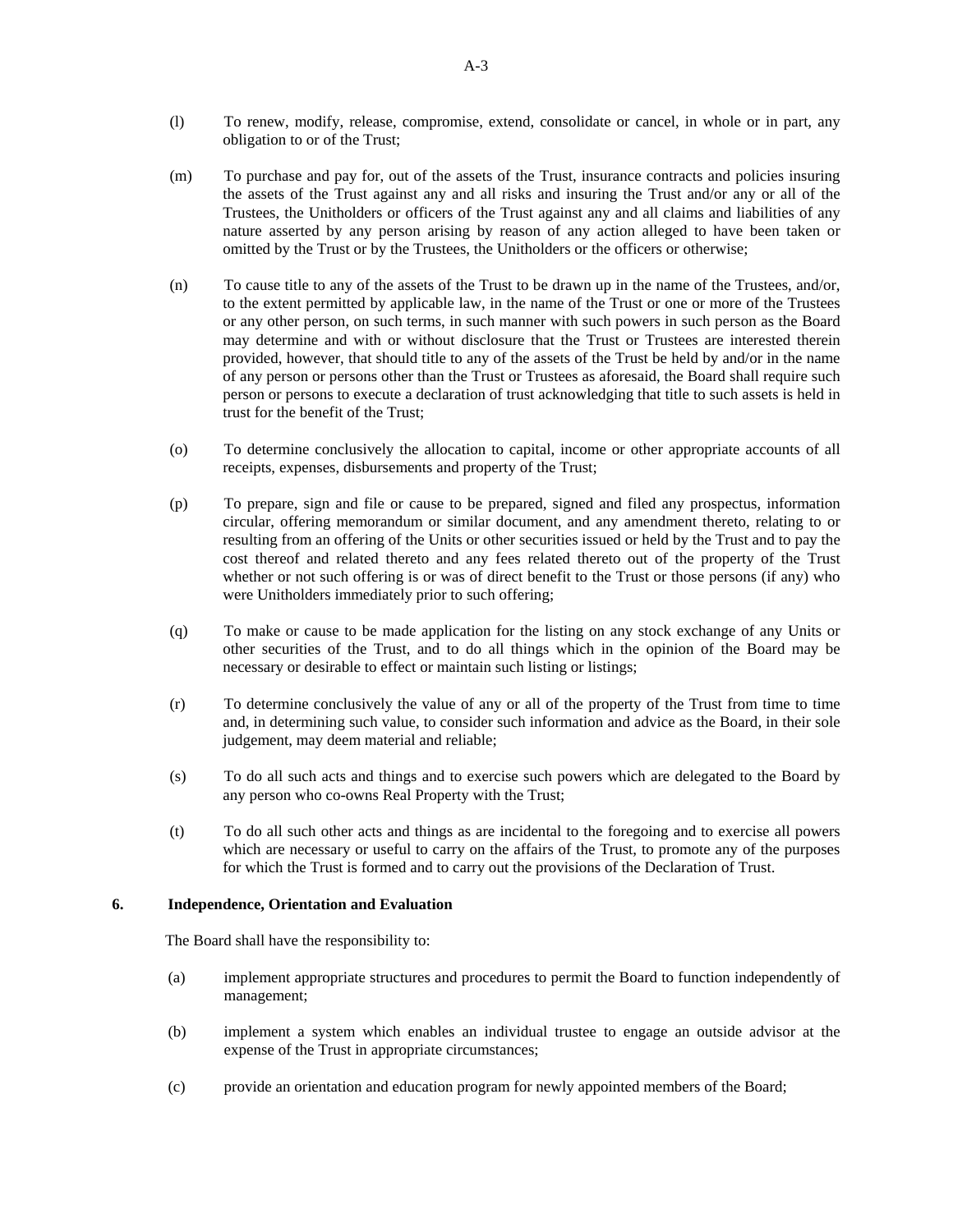- (d) implement a process for assessing the effectiveness of the Board as a whole, the committees of the Board and the contribution of individual trustees;
- (e) examine the size of the Board and the impact of the number of trustees upon the effectiveness of the Board; and
- (f) review the adequacy and form of the compensation provided to the trustees to ensure it adequately reflects the responsibilities and risks involved in being an effective trustee.

## **7. Strategy Determination**

The Board shall:

- (a) adopt and annually review a strategic planning process and approve the strategic plan of the Trust, which takes into account, among other things, the opportunities and risks of the business; and
- (b) annually review operating and financial performance results relative to established strategy, budgets and objectives.

## **8. Managing Risk**

The Board has the responsibility to understand the principal risks of the business in which the Trust is engaged, to achieve a proper balance between risks incurred and the potential return to unitholders, and to confirm that there are systems in place which effectively monitor and manage those risks with a view to the long-term viability of the Trust.

#### **9. Appointment, Training and Monitoring of Senior Management**

The Board shall:

- (a) appoint the Chief Executive officer ("CEO") and senior officers, develop position descriptions for such persons, approve (upon recommendations from the Compensation Committee) their compensation, and monitor the CEO's performance against a set of mutually agreed corporate objectives directed at maximizing unitholder value;
- (b) ensure that a process is established that adequately provides for succession planning including the appointment, training and monitoring of senior management; and
- (c) establish limits of authority delegated to management.

## **10. Reporting and Communication**

The Board has the responsibility to:

- (a) verify that the Trust has in place policies and programs to enable the Trust to communicate effectively with its unitholders, other stakeholders and the public generally;
- (b) verify the integrity of the Trust's internal controls and management information systems;
- (c) verify that the financial performance of the Trust is adequately reported to unitholders, other security holders and regulators on a timely and regular basis;
- (d) verify that the financial results are reported fairly and in accordance with generally accepted accounting standards;